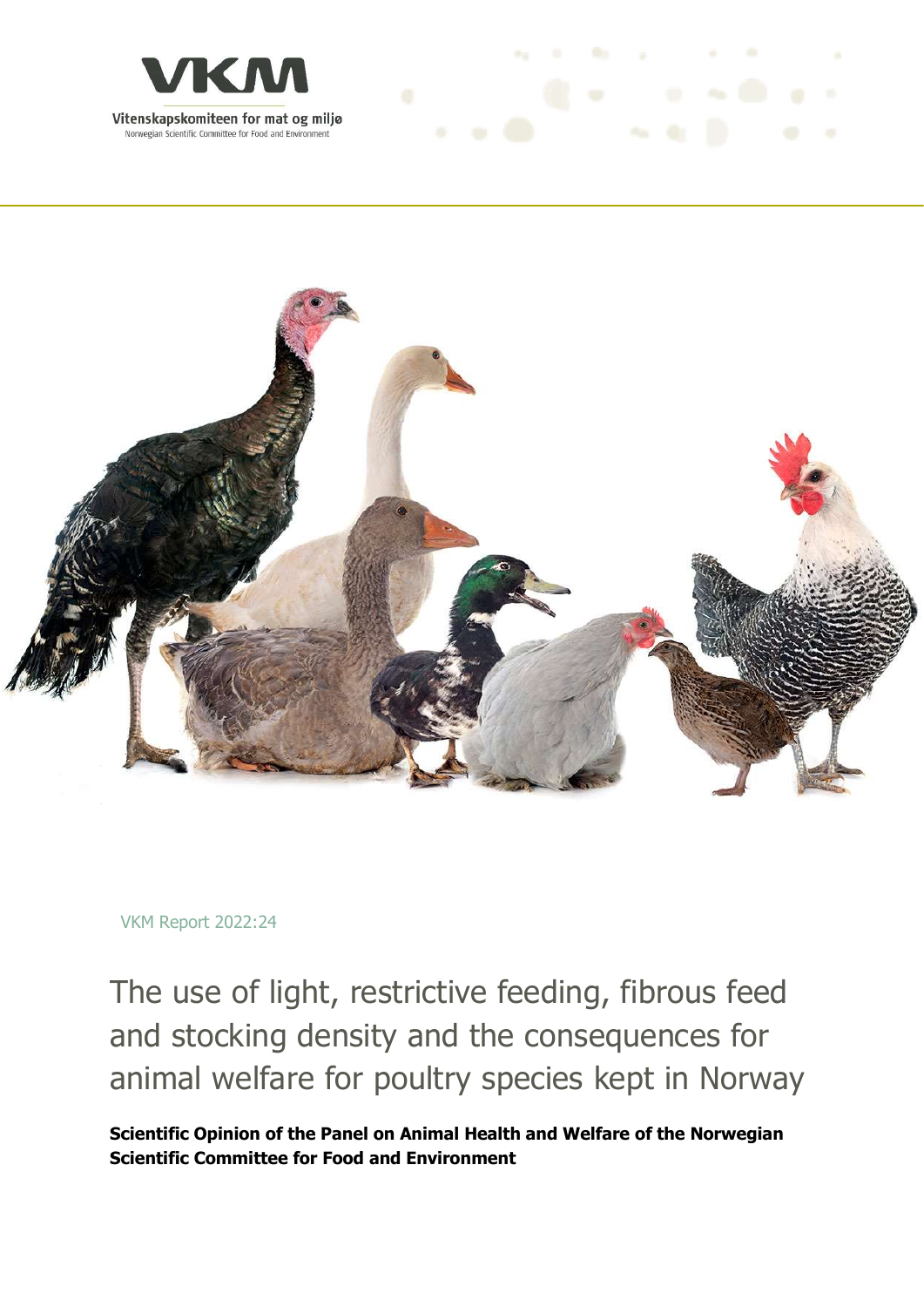VKM Report 2022:24 The use of light, restrictive feeding, fibrous feed and stocking density and the consequences for animal welfare for poultry species kept in Norway

Scientific Opinion of the Panel on Animal Health and Welfare of the Norwegian Scientific Committee for Food and Environment 15.06.2022

ISBN: 978-82-8259-399-1 ISSN: 2535-4019 Norwegian Scientific Committee for Food and Environment (VKM) Postboks 222 Skøyen 0213 Oslo Norway

Phone: +47 21 62 28 00 Email: vkm@vkm.no

vkm.no

Cover photo: Tanya Samuelsen

Suggested citation: VKM, Bøe, K.E., Grahek-Ogden, D., Hoel, K., Gjøen, K., Godfroid, J., Janczak, A., Madslien, K., Olsen, T., Rimstad, E., Øverli, Ø., Agdestein, A. (2022). The use of light, restrictive feeding, fibrous feed and stocking density and the consequences for animal welfare for poultry species kept in Norway. Scientific Opinion of the Panel on Animal Health and Welfare of the Norwegian Scientific Committee for Food and Environment. VKM Report 2022:24 ISBN: 978-82-8259-399-1, ISSN: 2535-4019. Norwegian Scientific Committee for Food and Environment (VKM), Oslo, Norway.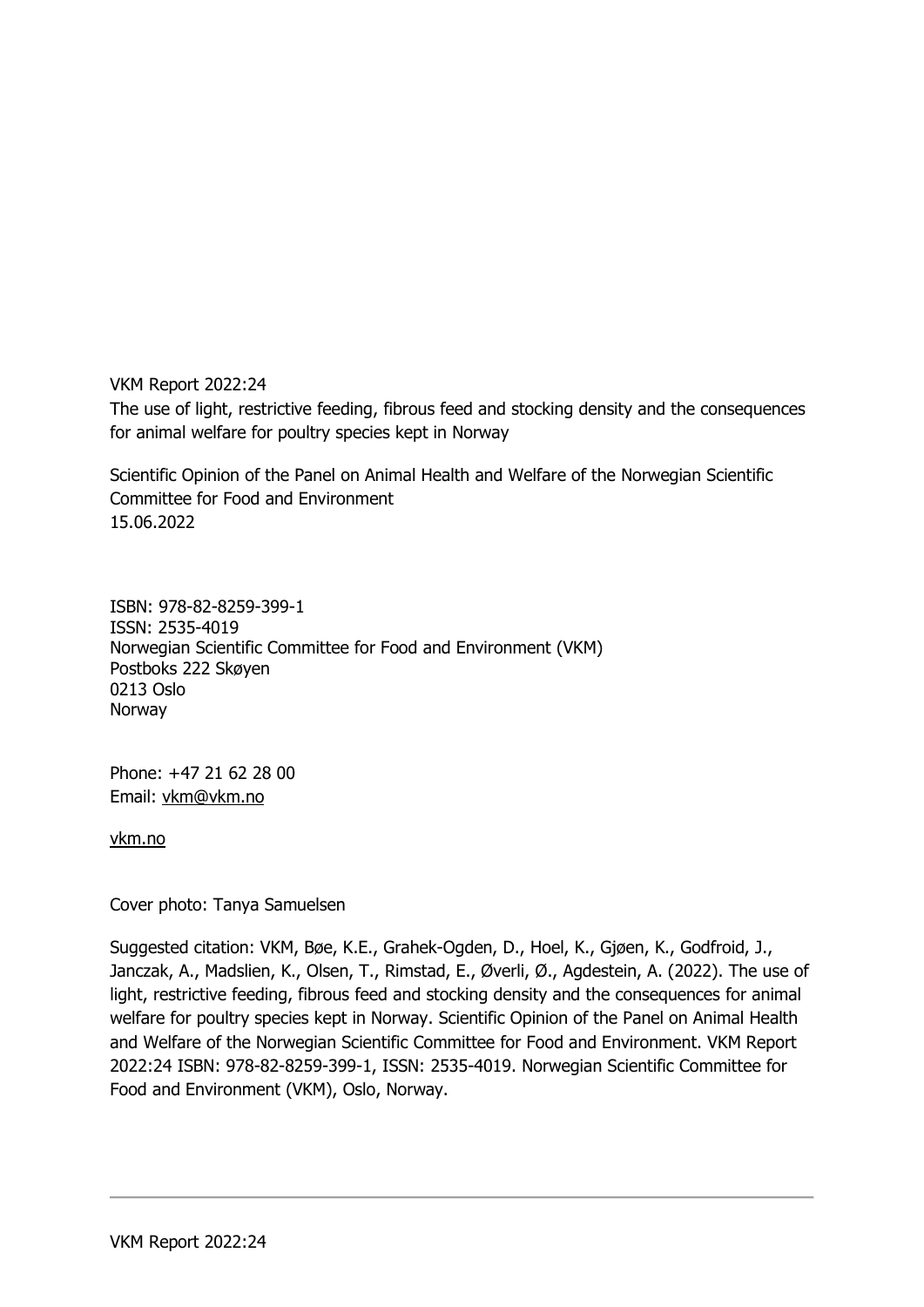# The use of light, restrictive feeding, fibrous feed and stocking density and the consequences for animal welfare for poultry species kept in Norway

## Preparation of the opinion

The Norwegian Scientific Committee for Food and Environment (Vitenskapskomiteen for mat og miljø, VKM) appointed a project group to draft the opinion. The project group consisted of Knut Egil Bøe VKM member, Danica Grahek-Ogden VKM staff and Kristian Hoel external expert. The Committee, by the Panel on on Animal Health and Welfare, assessed and approved the final opinion $1$ .

## Authors of the opinion

The authors have contributed to the opinion in a way that fullfils the authorship principles of VKM<sup>2</sup> . The principles reflect the collaborative nature of the work, and the authors have contributed as members of the project group and/or the VKM Panel on Animal Health and Welfare.

Members of the project group (in alphabetical order after chair of the project group):

Knut Egil Bøe – Chair of the project group. Member of the Panel on Animal Health and Welfare in VKM. Affiliation: 1) VKM; 2) Norwegian University of Life Sciences

Danica Grahek-Ogden – Project leader, VKM staff. Affiliation: VKM.

Kristian Hoel – External expert. Affiliation: Norwegian Veterinary Institute

Members of the Panel on Animal Health and Welfare (in alphabetical order before chair of the Panel/Scientific Steering Committee):

<sup>&</sup>lt;sup>1</sup> VKM (2018). Rutine for godkjenning av risikovurderinger.

https://vkm.no/download/18.433c8e05166edbef03bbda5f/1543579222271/Rutine%20for%20godkjen ning%20av%20risikovurderinger.pdf

<sup>&</sup>lt;sup>2</sup> VKM (2019). Kriterier for forfatterskap og faglig ansvar i VKMs uttalelser. https://vkm.no/download/18.48566e5316b6a4910fc2dbd6/1561035075341/VKMs%20forfatterskapskri terier\_revidert%20versjon%2020.06.2019.pdf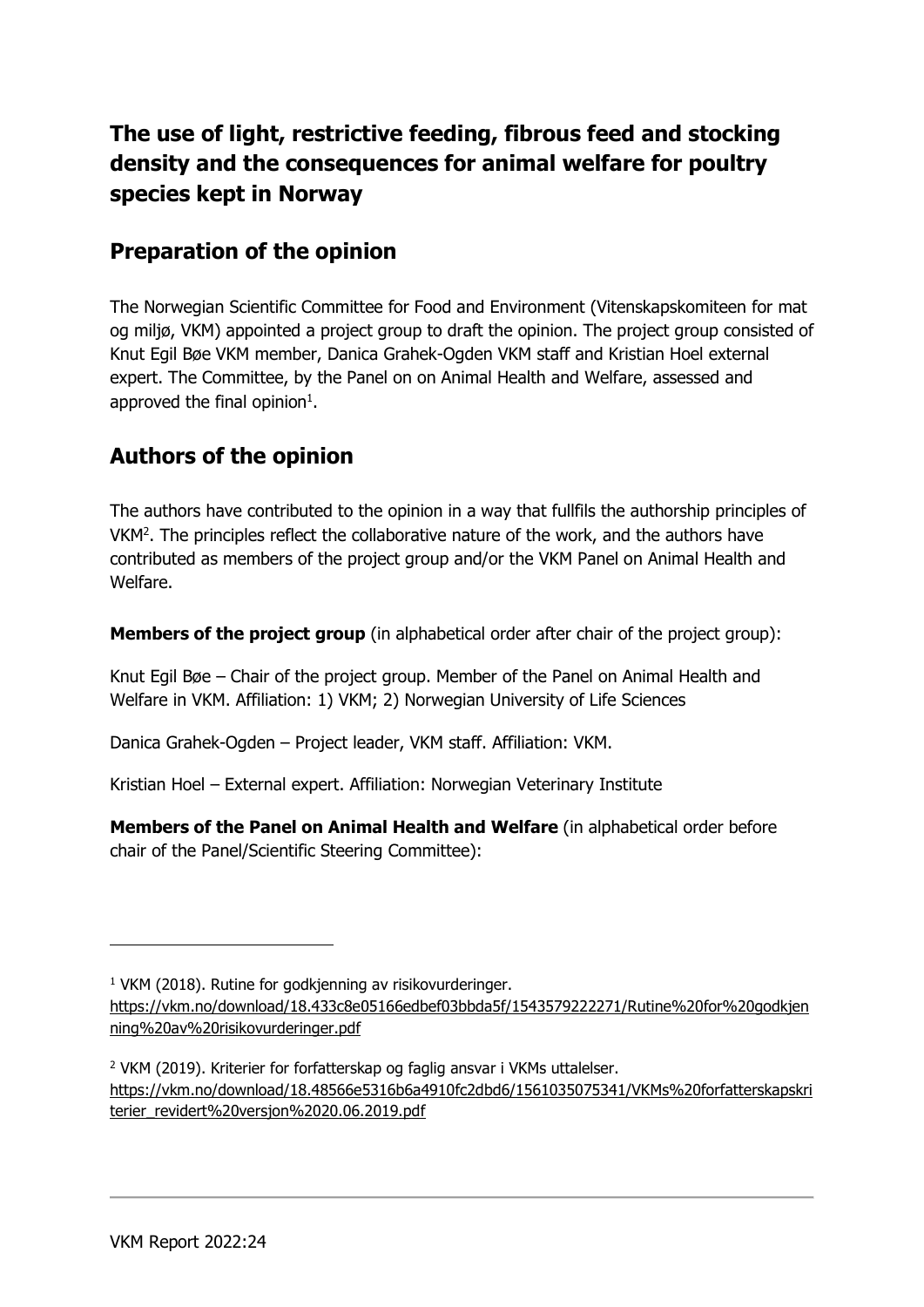Knut Egil Bøe – Chair of the project group. Member of the Panel on Animal Health and Welfare in VKM. Affiliation: 1) VKM; 2) Norwegian University of Life Sciences

Tor Gjøen – Member of the Panel on Animal Health and Welfare. Affiliation: 1) VKM; 2) University of Oslo

Jacques Godfroid – Member of the Panel on Animal Health and Welfare. Affiliation: 1) VKM; 2) The Arctic University of Norway (UiT)

Andrew Janczak – Member of the Panel on Animal Health and Welfare in VKM. Affiliation: 1) VKM; 2) Norwegian University of Life Sciences

Knut Madslien – Member of the Panel on Animal Health and Welfare in VKM. Affiliation: 1) VKM; 2) Norwegian Veterinary Institute

Rolf Erik Olsen – Member of the Panel on Animal Health and Welfare in VKM. Affiliation: 1) VKM; 2) Norwegian University of Science and Technology (NTNU)

Espen Rimstad – Member of the Panel on Animal Health and Welfare in VKM. Affiliation: 1) VKM; 2) Norwegian University of Life Sciences

Øyvind Øverli – Member of the Panel on Animal Health and Welfare in VKM. Affiliation: 1) VKM; 2) Norwegian University of Life Sciences

Angelika Agdestein – Chair of the Panel on Animal Health and Welfare in VKM. Affiliation: 1) VKM; 2) Norwegian Veterinary Institute

## Competence of VKM experts

Persons working for VKM, either as appointed members of the Committee or as external experts, do this by virtue of their scientific expertise, not as representatives for their employers or third-party interests. The Civil Services Act instructions on legal competence apply for all work prepared by VKM.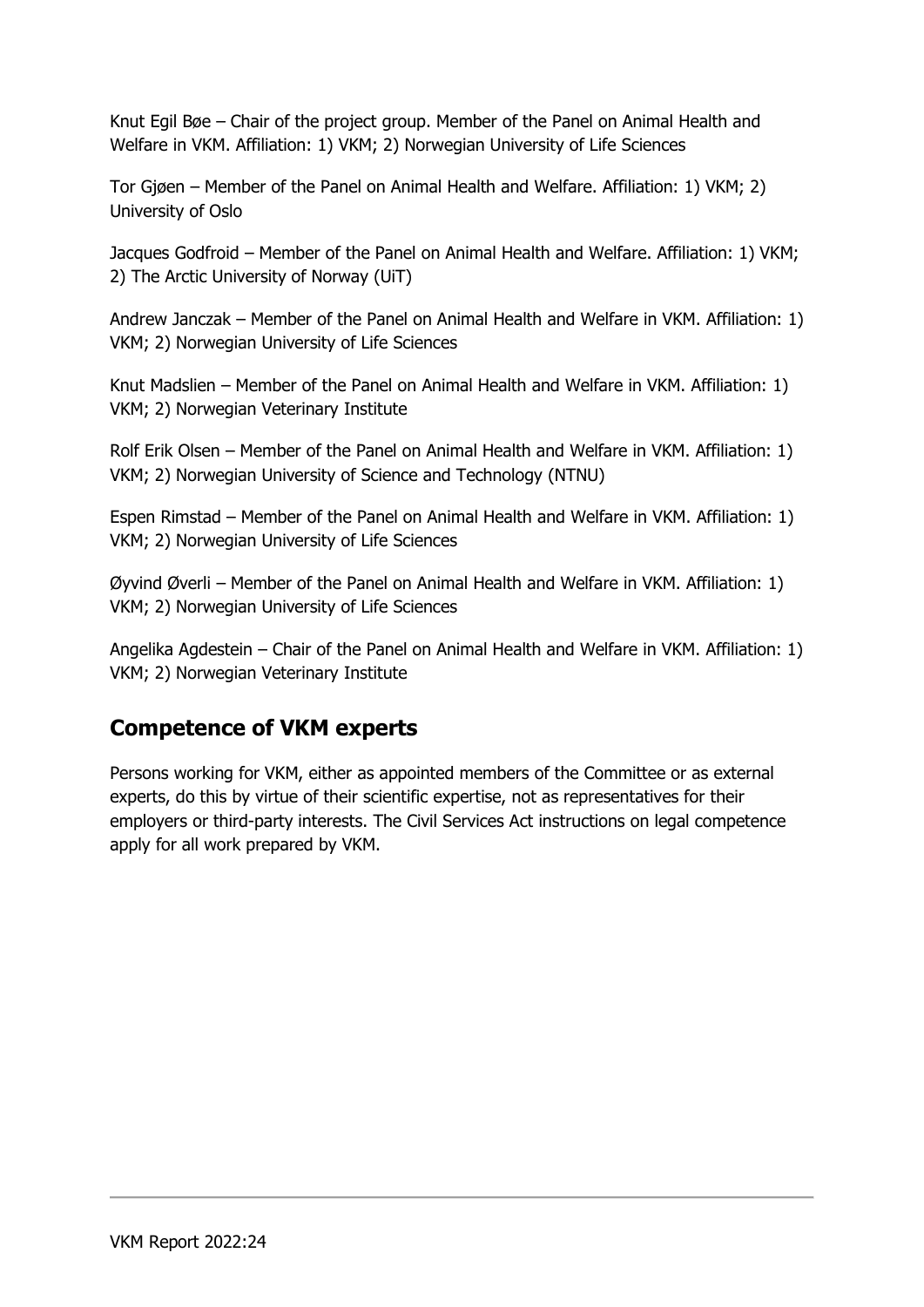# **Table of Contents**

|                         |                                                                                | Background as provided by the Norwegian Food Safety Authority  12         |  |  |  |  |
|-------------------------|--------------------------------------------------------------------------------|---------------------------------------------------------------------------|--|--|--|--|
|                         |                                                                                | Terms of reference as provided by the Norwegian Food Safety Authority  14 |  |  |  |  |
| 1                       |                                                                                |                                                                           |  |  |  |  |
| 1.1                     |                                                                                |                                                                           |  |  |  |  |
| 1.2                     |                                                                                |                                                                           |  |  |  |  |
|                         |                                                                                |                                                                           |  |  |  |  |
| $\overline{\mathbf{2}}$ |                                                                                |                                                                           |  |  |  |  |
| 2.1                     |                                                                                |                                                                           |  |  |  |  |
| 2.2                     |                                                                                |                                                                           |  |  |  |  |
| 2.3                     |                                                                                |                                                                           |  |  |  |  |
| 2.4                     |                                                                                |                                                                           |  |  |  |  |
|                         | 2.4.1                                                                          |                                                                           |  |  |  |  |
|                         | 2.4.2                                                                          |                                                                           |  |  |  |  |
|                         | 2.4.3                                                                          |                                                                           |  |  |  |  |
|                         | 2.4.4                                                                          |                                                                           |  |  |  |  |
|                         | 2.4.5                                                                          |                                                                           |  |  |  |  |
|                         | 2.4.6                                                                          |                                                                           |  |  |  |  |
| 3                       |                                                                                |                                                                           |  |  |  |  |
| 3.1                     |                                                                                |                                                                           |  |  |  |  |
| 3.2                     |                                                                                |                                                                           |  |  |  |  |
|                         |                                                                                |                                                                           |  |  |  |  |
|                         | 3.2.2                                                                          |                                                                           |  |  |  |  |
|                         | 3.2.3                                                                          |                                                                           |  |  |  |  |
|                         | 3.2.4                                                                          |                                                                           |  |  |  |  |
|                         | 3.2.5                                                                          |                                                                           |  |  |  |  |
| 3.3                     |                                                                                |                                                                           |  |  |  |  |
| 4                       |                                                                                |                                                                           |  |  |  |  |
| 4.1                     | Norwegian and EU regulations addressing animal density and stocking density 33 |                                                                           |  |  |  |  |
| 4.2                     |                                                                                |                                                                           |  |  |  |  |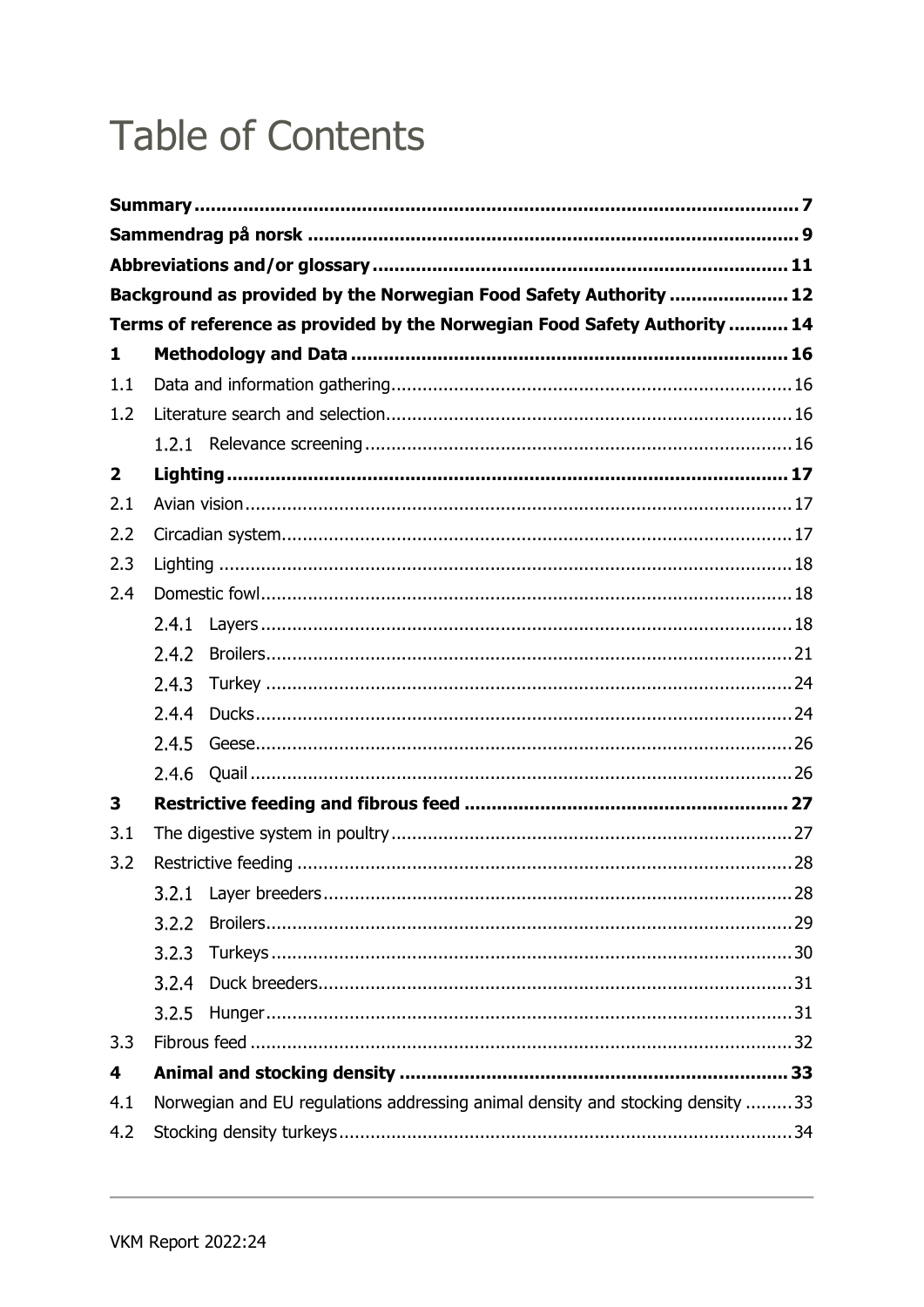| 4.3 |                                                                                                                                                                                                                                                                      |  |  |  |  |
|-----|----------------------------------------------------------------------------------------------------------------------------------------------------------------------------------------------------------------------------------------------------------------------|--|--|--|--|
| 4.4 | Animal density and stocking density for chickens for meat production 35                                                                                                                                                                                              |  |  |  |  |
| 4.5 |                                                                                                                                                                                                                                                                      |  |  |  |  |
| 4.6 |                                                                                                                                                                                                                                                                      |  |  |  |  |
| 5   |                                                                                                                                                                                                                                                                      |  |  |  |  |
| 5.1 |                                                                                                                                                                                                                                                                      |  |  |  |  |
| 5.2 |                                                                                                                                                                                                                                                                      |  |  |  |  |
| 5.3 |                                                                                                                                                                                                                                                                      |  |  |  |  |
| 6   | Conclusions (with answers to the terms of reference)  38                                                                                                                                                                                                             |  |  |  |  |
| 6.1 |                                                                                                                                                                                                                                                                      |  |  |  |  |
|     | 6.1.1 Welfare consequences of various artificial lighting systems used in poultry                                                                                                                                                                                    |  |  |  |  |
|     | 6.1.2 Lighting parameters of paramount importance in avoiding risks to the bird's<br>welfare38                                                                                                                                                                       |  |  |  |  |
|     |                                                                                                                                                                                                                                                                      |  |  |  |  |
| 6.2 |                                                                                                                                                                                                                                                                      |  |  |  |  |
|     | 6.2.1 Welfare consequences of diets and feeding systems for layer breeders of                                                                                                                                                                                        |  |  |  |  |
|     | 6.2.2 Welfare consequences of restrictive feeding of turkey breeders (if it is common<br>practice to restrictively feed any of the other species' breeders, please perform the                                                                                       |  |  |  |  |
|     | 6.2.3 Welfare consequences of hunger for the poultry species concerned39                                                                                                                                                                                             |  |  |  |  |
|     | 6.2.4 Welfare consequences of use of fibrous feed and specifically its effect in<br>mitigating hunger, reducing abnormal behaviours such as feather pecking or<br>stimulating the birds to increased activity and in performing comfort behaviours 40                |  |  |  |  |
|     | 40                                                                                                                                                                                                                                                                   |  |  |  |  |
|     | Welfare consequences for domestic fowl and turkeys of abiding by the animal<br>6.3.1<br>and stocking density rules cf. the poultry regulation sections 25, 29, 30 - 34, 35a and<br>36, in general and in particular its impact both on bird behaviour and the living |  |  |  |  |
|     | 6.3.2 Appropriate limits for both animal and stocking densities for both species and<br>the different stages of the production cycle. Where relevant, appropriate limits for                                                                                         |  |  |  |  |
| 7   |                                                                                                                                                                                                                                                                      |  |  |  |  |
| 8   |                                                                                                                                                                                                                                                                      |  |  |  |  |
| 8.1 |                                                                                                                                                                                                                                                                      |  |  |  |  |
| 8.2 |                                                                                                                                                                                                                                                                      |  |  |  |  |
| 8.3 |                                                                                                                                                                                                                                                                      |  |  |  |  |
| 8.4 |                                                                                                                                                                                                                                                                      |  |  |  |  |
|     |                                                                                                                                                                                                                                                                      |  |  |  |  |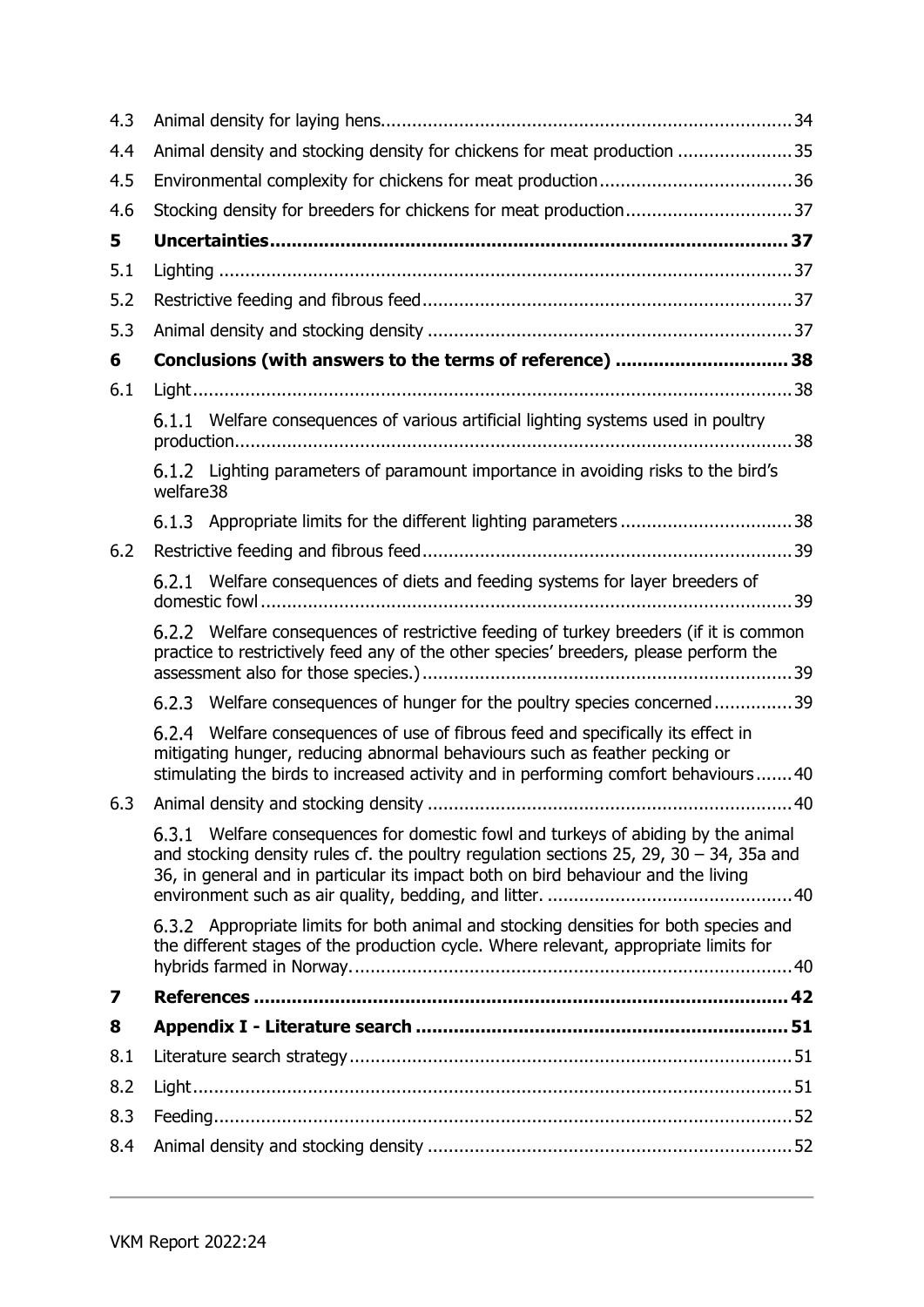# **Summary**

Key words: VKM, (benefit and) risk assessment, Norwegian Scientific Committee for Food and Environment, Norwegian Food Safety Authority

#### Background

The Norwegian poultry regulation was issued 20 years ago and many of the provisions are not necessarily suited for today's farming systems. Norwegian Food Safety Authority (NFSA) has already proposed amendments to existing provisions but lacked exact knowledge on some of the animal welfare risks and did not propose amendments on those issues. NFSA also wished to introduce new legislation concerning the keeping of ducks, geese, and quail. The Norwegian Scientific Committee for Food and Environment (Vitenskapskomiteen for mat og miljø, VKM) appointed a project group to draft the opinion that was adopted by the Panel on animal health and welfare.

#### Method

Data and information required for this report were gathered through literature search. Searches were performed for each animal welfare factor and animal species separately and then combined. There was no restriction on language, but publication was limited to period 2001-2022. Relevance screening was performed by three evaluators jointly in the virtual meetings where articles were included or excluded based on a series of criteria. Articles were excluded if they did not relate to the terms of reference.

#### Uncertainties

Main source of uncertainties in evaluating the results of the literature review stems from the small number of studies, variation in study design, and the fact that the studies were not always related to either conditions or strains of poultry used in Norwegian production. There was also a great disparity in the specification of details regarding the material and methods that were used.

#### **Conclusions**

#### Lighting

Artificial lighting systems are used in poultry production to improve both the production and welfare of the birds. From a welfare point of view, it is important to emphasise that the lighting beneficial to production is not always beneficial for the welfare. Risk to animal welfare stems from inadequate lighting in terms of enabling normal activity of birds while preventing unwanted behaviour like aggressiveness. Variation in parameters such as the colour of the light, UV supplementation in the case of LED without UV spectrum, light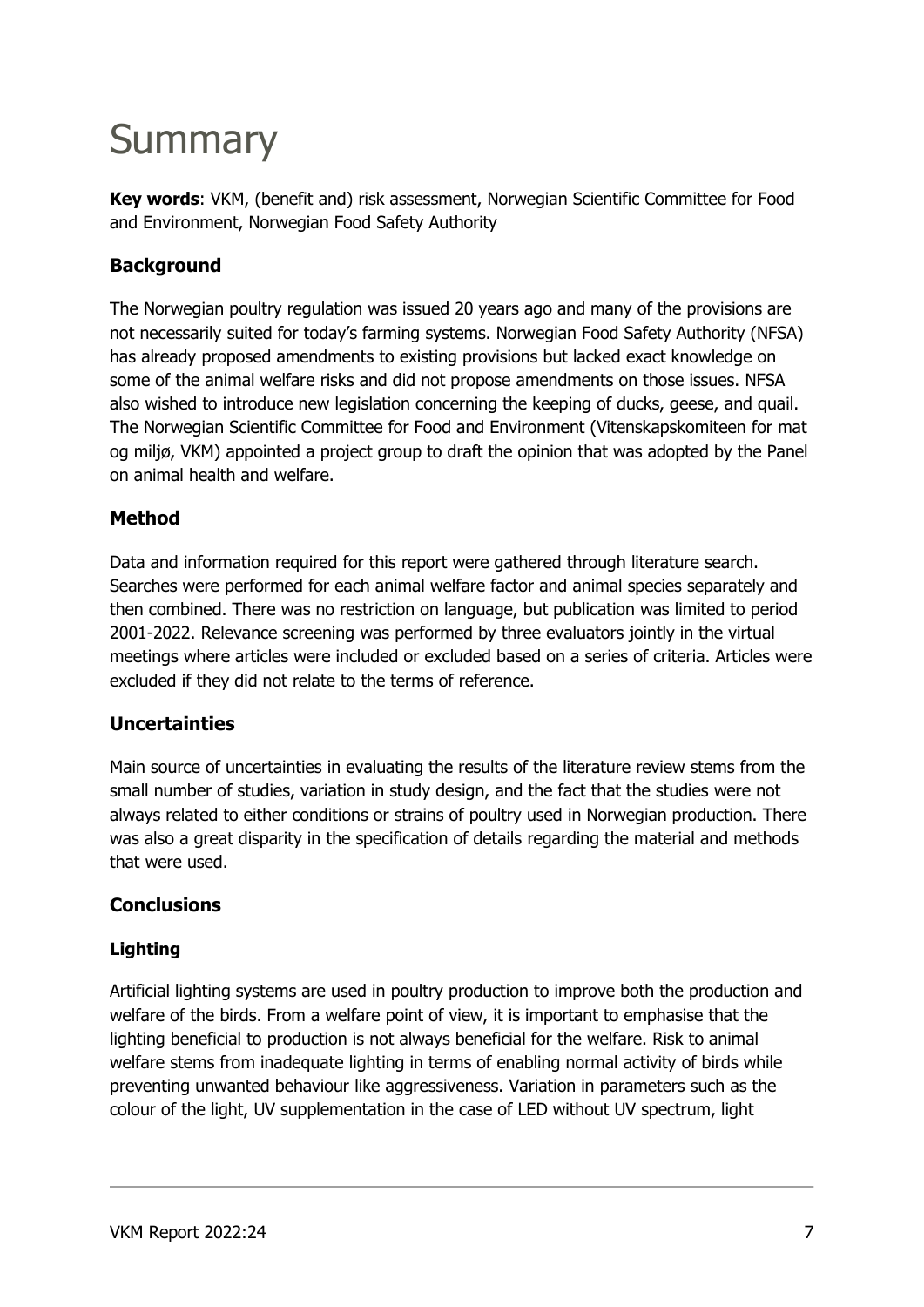intensity and appropriateness of the photoperiod influence the welfare risks associated with these factors and vary between poultry species.

#### Restrictive feeding and fibrous feed

Restrictive feeding is not known to be a common practice in layer breeders of domestic fowl and turkey breeders but is a common practice for duck breeders.

Radical welfare consequences of feed and water deprivations in domestic fowl and turkeys include layers reacting with moulting and decreased egg weight and shell strength while young animals had a sleepy attitude. Kidney failure and reduced muscle mass before dying were the major pathological findings. Cannibalism as a reaction to starvation was not seen in poultry.

Fibres are not digested by fowls, but their impact on digestive physiology, nutrient metabolism and intestinal microbiome can be substantial and largely depends on the quality of fibres.

#### Animal density and stocking density

For chickens for meat production there is no recent data indicating that animal welfare is impaired by abiding by the Norwegian poultry regulation for animal density and stocking density. However, more recent studies point out a possible positive effect of both slowgrowing breeds and environmental enrichment on animal welfare.

Both for turkeys and laying hens there seem to be no up to date/recent studies on the effect of animal density and stocking density on animal welfare that makes it possible or reasonable to suggest new and appropriate limits for animal density and stocking density.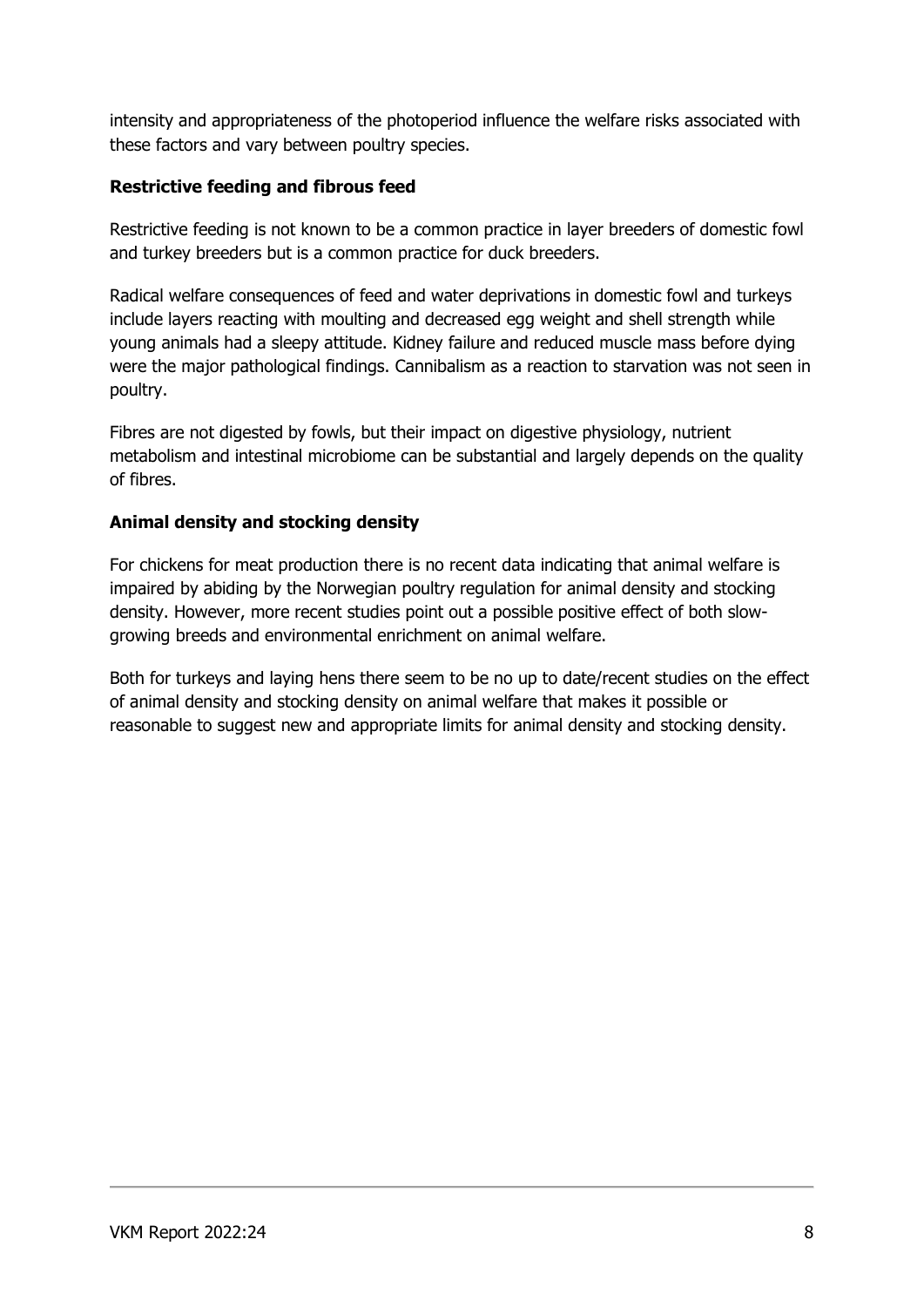# Sammendrag på norsk

## Bakgrunn

Den norske fjørfeforskriften, som regulerer velferd for fjørfe, ble utstedt for 20 år siden, og mange av bestemmelsene er ikke nødvendigvis egnet for dagens oppdrettssystemer. Mattilsynet har allerede foreslått endringer i forskriften, men på grunn av manglende presis kunnskap om noen dyrevelferdsrisikoer, har Mattilsynet foreløpig og ikke foreslått endringer på disse spørsmålene.

Mattilsynet ønsker også å innføre ny lovgivning om hold av ender, gjess og vaktel.

Vitenskapskomiteen for mat og miljø, VKM, nedsatte en prosjektgruppe for å utarbeide kunnskapsoppsummeringen. Den er godkjent av faggruppen for dyrehelse og dyrevelferd.

#### Metode

Data og informasjon som er brukt i denne rapporten, ble samlet inn gjennom litteratursøk. Det ble utført søk for hver dyrevelferdsfaktor og dyreart separat, og deretter ble søkene kombinert. Det var ingen språkbegrensning på litteraturen, men publisering var begrenset til perioden 2001-2022. Relevansscreening ble utført av alle tre medlemmer i prosjektgruppen i fellesskap i virtuelle møter, der artikler ble inkludert basert på en rekke kriterier. Artikler som ikke var relatert til oppdraget, ble ekskludert.

#### Usikkerhet

Hovedkilden til usikkerhet ved evaluering av resultatene fra litteraturgjennomgangen er det lave antallet studier, variasjon i studiedesign, og det faktum at studiene ikke alltid var relatert til verken forhold eller stammer av fjørfe som er brukt i norsk produksjon. Det var også stor forskjell i spesifikasjonen av detaljer angående materialet og metodene som ble brukt.

#### Konklusjoner

#### Belysning

Kunstige lyssystemer brukes i fjørfeproduksjon for å forbedre både produksjonen og velferden til fuglene. Fra et velferdssynspunkt er det viktig å understreke at belysning som er gunstig for produksjonen, ikke alltid er gunstig for velferden. Risiko for dyrevelferd er knyttet til at belysning som skal hindre uønsket oppførsel, som aggressivitet, kan være utilstrekkelig til at fuglene kan utøve aktivitet som er normal for fugler. Variasjon i parametere som fargen på lyset, tilskudd av UV-spekteret ved LED uten UV-spektrum, lysintensitet og hensiktsmessigheten av fotoperioden, påvirker velferdsrisikoen knyttet til disse faktorene og varierer mellom fjørfearter.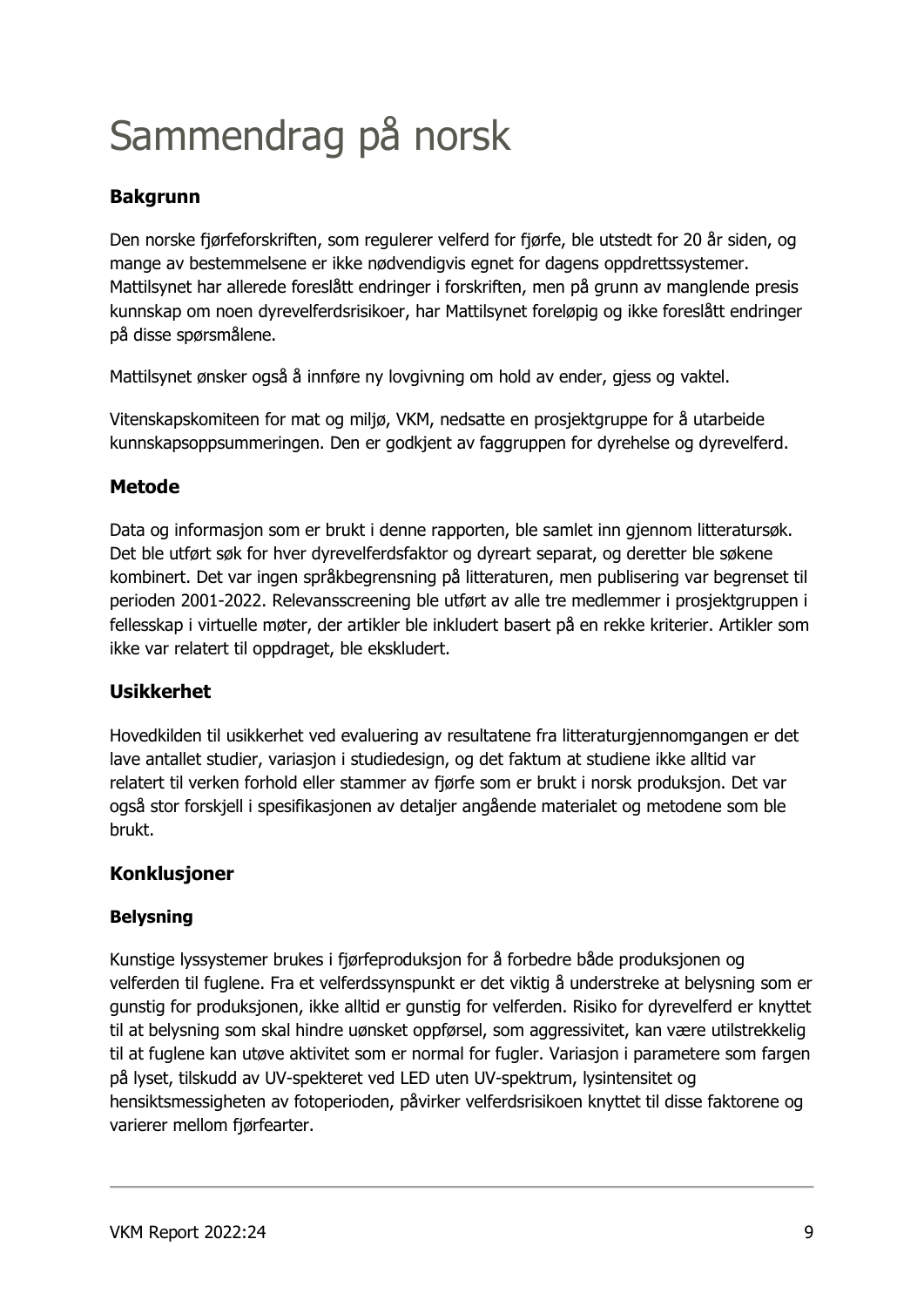#### Restriktiv fôring og fiber

Restriktiv fôring (reduksjon av fôr og vann) er ikke kjent for å være vanlig praksis i oppdrett av verpehøns og kalkun, men er vanlig praksis for andeoppdrettere.

Velferdskonsekvenser av restriktiv fôring av fjørfe og kalkuner inkluderer tap av fjær og redusert eggvekt og skallstyrke, og søvnighet hos unge dyr. Nyresvikt og redusert muskelmasse før døden var de viktigste patologiske funnene. Kannibalisme som reaksjon på sult ble ikke sett hos fjørfe.

Høns fordøyer ikke fibre, men fibrene kan ha betydelig innvirkning på fordøyelsesfysiologi, næringsmetabolisme og tarmmikrobiom. Innvirkningen avhenger i stor grad av kvaliteten på fibrene.

#### Dyretetthet og besetningstetthet

Det ingen nyere data som indikerer at dyrevelferden til kyllinger for kjøttproduksjon er svekket ved å følge den norske fjørfeforskriften for dyretetthet og besetningstetthet. Nyere studier peker imidlertid på en mulig økt positiv effekt ved bruk av saktevoksende. Studiene viser også at miljøberikelse kan positiv effekt på dyrevelferden.

Det ser ikke ut til å være oppdaterte/nyere studier av hvilken effekt dyretetthet og besetningstetthet har på dyrevelferd for kalkuner og verpehøns, som gjør det mulig eller rimelig å foreslå nye og hensiktsmessige grenser for dyretetthet og besetningstetthet.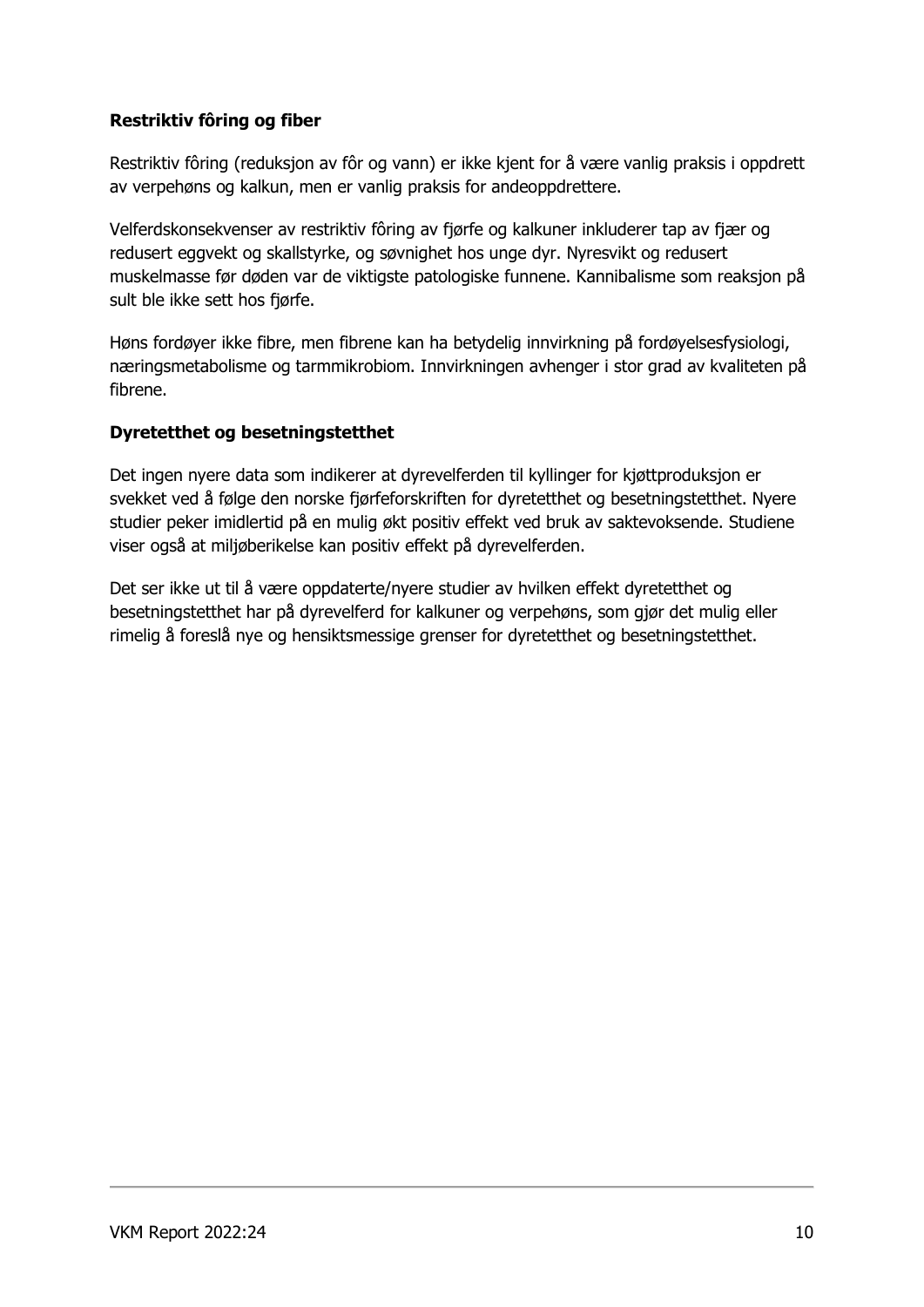# Abbreviations and/or glossary

## Abbreviations

- ADT Avoidance distance test
- BL Blue light
- CFL Compact fluorescent light
- EEG Electro encephalogram
- FPD Footpad dermatitis
- GL Green light
- IL Incandescent light
- LED Light emitting diode
- MV Mercury vapour light
- RL Red light
- SV Sodium vapour light
- UVA Ultraviolet light, A spectrum
- UVB Ultraviolet light, B spectrum
- UVC Ultraviolet light, C spectrum
- WL White light

## Glossary

Animal density: number of birds/m<sup>2</sup>

Restrictive feeding: An actual reduction of nutrient intake below the minimum requirements of the birds.

Stocking density: kg liveweight birds/m<sup>2</sup>

Tier cages: The poultry cages located next to each other and stacked on top of each other.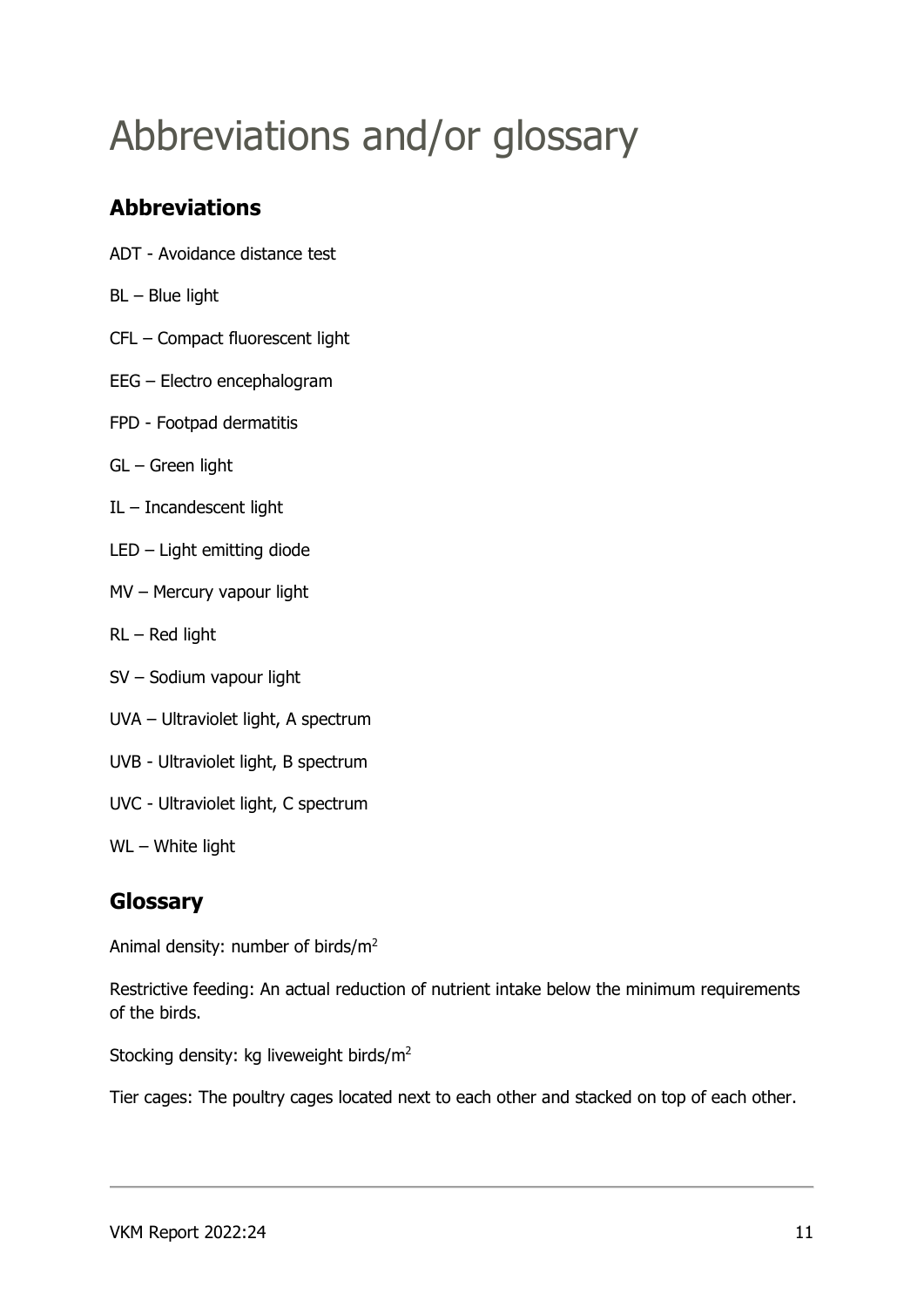# Background as provided by the Norwegian Food Safety Authority

The welfare of farmed domestic fowl and turkeys is regulated by the animal welfare law<sup>3</sup>, regulation on the keeping of domestic fowl and turkeys<sup>4</sup> (hereafter poultry regulation) and the regulation on the welfare of farm animals<sup>5</sup>. It is more than 20 years since the poultry regulation was issued, and many of the provisions are not necessarily suited for today's farming systems. Knowledge on animal welfare topics has increased in the intervening years and the welfare of farmed poultry may not be adequately addressed by the current legislation. For this reason, the Norwegian Food Safety Authority has already proposed certain amendments to existing provisions concerning the keeping of domestic fowl and turkeys.

However, there were some provisions where we lacked exact knowledge on the animal welfare risks and did not propose amendments. Without up-to-date scientific data it is not possible to decide on the best manner to ensure the welfare of the birds.

We also wish to introduce new legislation concerning the keeping of ducks, geese, and quail. Therefore, these species have for some of the questions been included in the mandate.

#### Light

Light is regulated in a general manner by section 12 in the poultry regulation. For example, there shall be sufficient light for the birds to perform ordinary behaviour and it shall not have an adverse impact on their welfare. An additional requirement of minimum 20 lux applies to the keeping of broiler chickens. In 2010 EFSA in its opinion "Welfare aspects of the management and housing of grandparent stocks raised and kept for breeding purposes" identified low light intensity as one of the top five hazards for these birds. They also highlighted that very low light intensities (< 5 lux) may cause eye abnormalities as the functional development of vision may be affected, especially when these conditions occur

<sup>&</sup>lt;sup>3</sup> Lov 2009-06-19 nr. 97 om dyrevelferd https://lovdata.no/dokument/NL/lov/2009-06-19-97?q=dyrevelferd%20lov

<sup>4</sup> Forskrift 2001-12-12 nr. 1494 om hold av høns og kalkun https://lovdata.no/dokument/SF/forskrift/2001-12-12-1494?q=h%C3%B8ns%20og%20kalkun

<sup>5</sup> Forskrift 2006-07-03 nr. 885 om velferd for produksjonsdyr https://lovdata.no/dokument/SF/forskrift/2006-07-03-885?q=velferd%20produksjonsdyr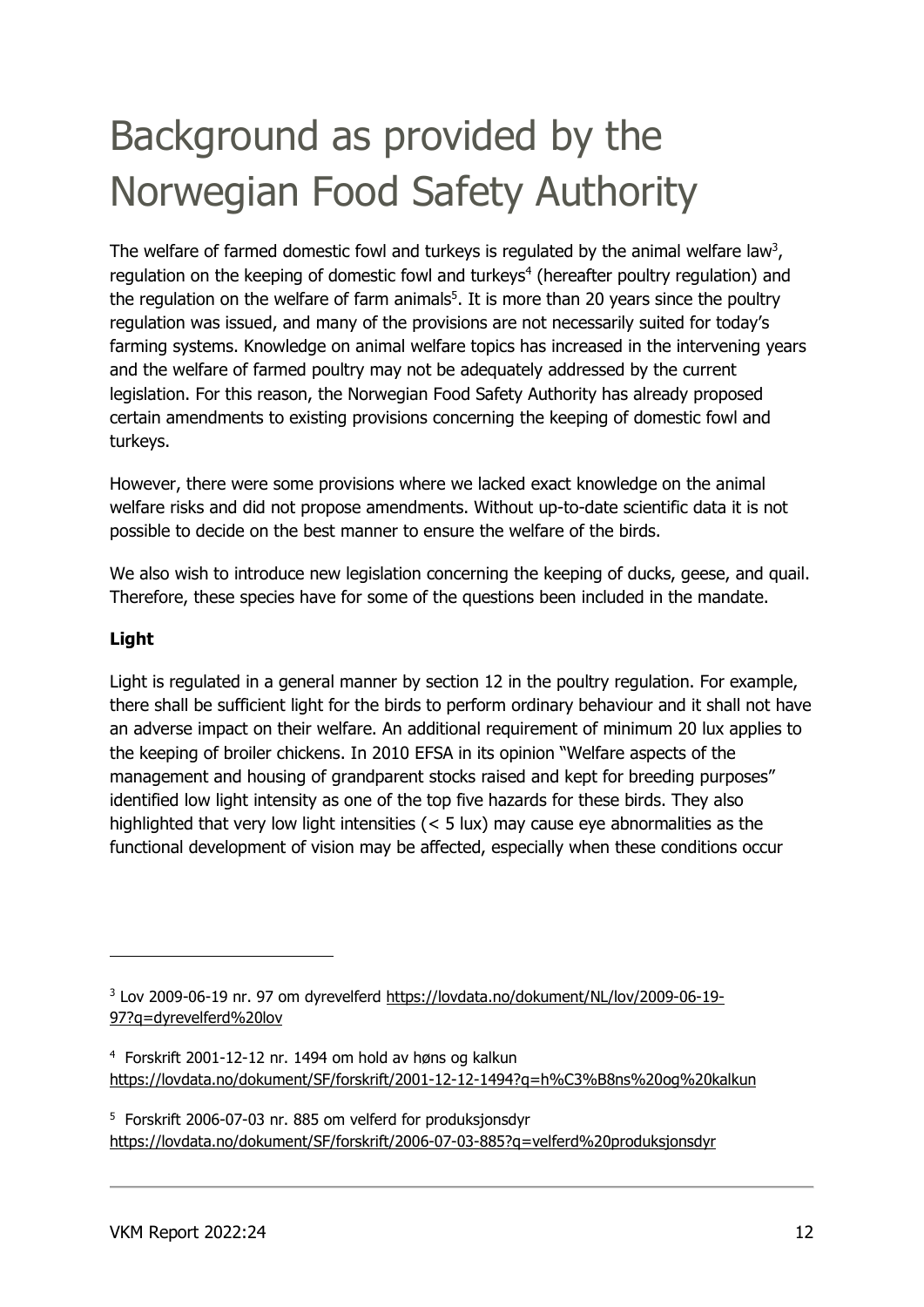during rearing. Lower light intensities will also limit the bird's ability to perform certain behaviours such as feeding and foraging.

Since 2010 we have new knowledge concerning the importance of other light parameters such as wavelength, light spectrum, frequency, UV-light and light flicker. These parameters may be more or just as relevant as lux in securing the birds a good environment.

#### Restrictive feeding and fibrous feed

EFSA in their opinion of 2010 (see above) also identified restrictive feeding of breeding animals as one of the top five hazards. In recent years some research<sup>6</sup> on restrictive feeding has demonstrated that use of fibrous feed may have a positive impact on breeders' welfare.

#### Animal density and stocking density

For animal welfare reasons the poultry regulation contains provisions on density. Animal density is defined as number of birds per square meter and stocking density means live weight measured in kilograms per square meter. Since the poultry regulation entered into force in 2001, the breeds and hybrids that are kept on the farms in Norway are not necessarily the same as previously. Birds of breeds used in 2001 are probably larger or weigh more compared to twenty years ago. The legal requirements pertaining to animal density and stocking density may therefore be inappropriate and may have an impact on the birds' ability to move normally or perform comfort behaviours. Higher animal or stocking densities may also have an impact on the quality of the bedding or friable material provided or on the air quality in poultry houses.

The relevant legal requirements in the current legislation may be found in sections 25, 29, 30 – 34, 35a and 36. Please note that section 7 in the poultry regulation requires that birds are able to satisfy their physical and natural needs including performing comfort behaviours and must be able to move naturally. Natural movements include wing flapping, walking, normal posture, turning around, preening behaviour etc.

<sup>6</sup> F. M. Tahamtani, H. Moradi and A. B. Riber; Effect of Qualitative Feed Restriction in Broiler Breeder Pullets on Stress and Clinical Welfare Indicators; Frontiers in Veterinary Science, June 2020, Volume 7, Article 316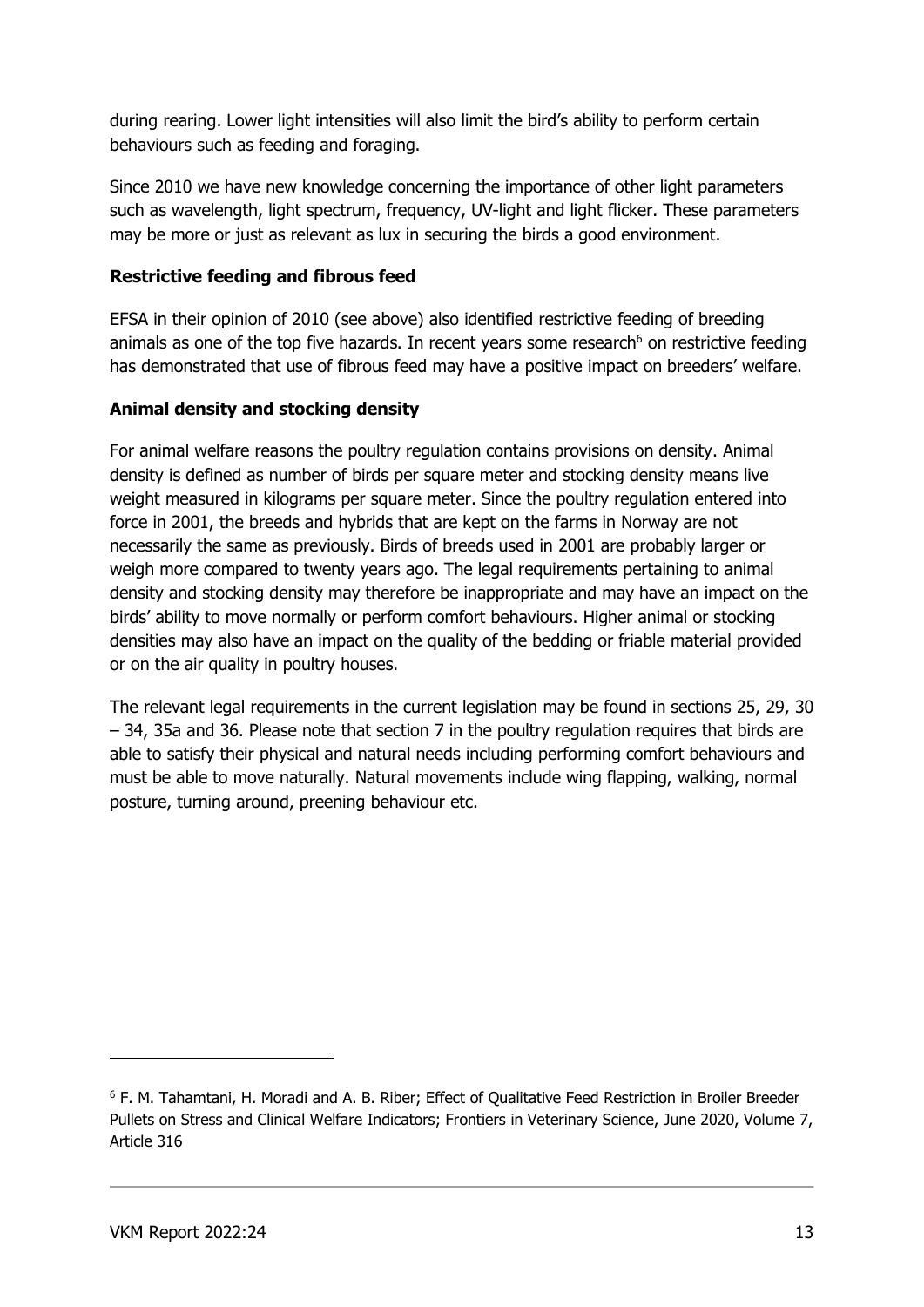# Terms of reference as provided by the Norwegian Food Safety Authority

The Norwegian Food Safety Authority requests the Norwegian Scientific Committee for Food and Environment to provide a scientific opinion on three topics as mentioned below.

The request includes the different phases of the production cycle of poultry species and hybrids kept and farmed in Norway. The poultry species of interest are domestic fowl (Gallus gallus) and turkeys, and concerning light and fibrous feed also geese, ducks, and quail unless otherwise stated. Please differentiate between breeds, hybrids, housing, and commercial production system where relevant.

#### Light

- Describe the welfare consequences of various artificial lighting systems used in poultry production.
- Describe the lighting parameters which are of paramount importance in avoiding risks to the bird's welfare.
- Please provide the data on the appropriate limits for the different lighting parameters.

The baseline for appropriate lighting conditions is one that stimulates birds to perform comfort behaviours such as dustbathing, investigation, play and pecking and ensures that they thrive without compromising their health.

#### Restrictive feeding and fibrous feed

- Describe the welfare consequences of diets and feeding systems of layer breeders of domestic fowl
- **•** Describe the welfare consequences of restrictive feeding<sup>7</sup> of turkey breeders. If it is common practice to restrictively feed any of the other species' breeders, please perform the assessment also for those species.
- Describe all the welfare consequences of hunger for the poultry species concerned.
- Provide recommendations on appropriate measures to prevent, mitigate or correct the welfare consequences of hunger resulting from restrictive feeding.
- Describe the welfare consequences of use of fibrous feed and specifically its effect in mitigating hunger, reducing abnormal behaviours such as feather pecking or stimulating the birds to increased activity and in performing comfort behaviours.

 $<sup>7</sup>$  The amount of feed supplied to turkey breeders during rearing is restricted compared to standard</sup> turkey diet. The breeders are usually only fed once per day.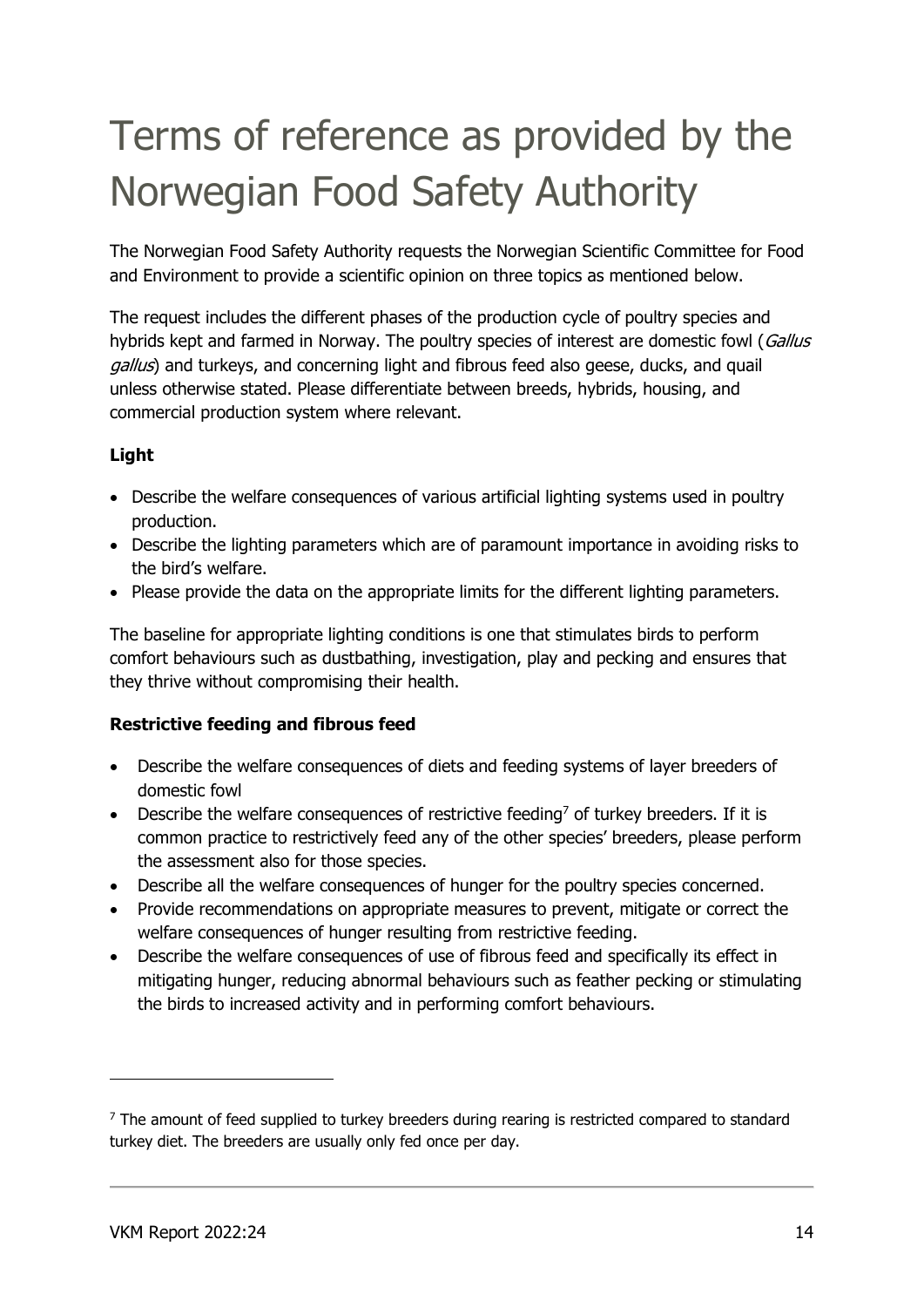Please note that EFSA question Q-2020-00479 will investigate restrictive feeding of broiler breeders.

#### Animal density and stocking density

- Describe the welfare consequences for domestic fowl and turkeys of abiding by the animal and stocking density rules cf. the poultry regulation sections 25, 29, 30 – 34, 35a and 36, in general and in particular its impact both on bird behaviour and the living environment such as quality of air quality, bedding, and litter.
- Please provide data on the appropriate limits for both animal and stocking densities for both species and the different stages of the production cycle. Where relevant provide data on the appropriate limits for hybrids farmed in Norway.

Please note that that EFSA question Q-2020-00479 will assess space allowance for broiler chickens. The baseline for appropriate densities is one that stimulates birds to perform comfort behaviours such as dustbathing, investigation, play and pecking and ensures that they thrive without compromising their health, cf. the poultry regulation section 7. They must also be able to access perches, feed troughs, areas with environmental enrichments etc. without difficulty or increase in the risk of injuries.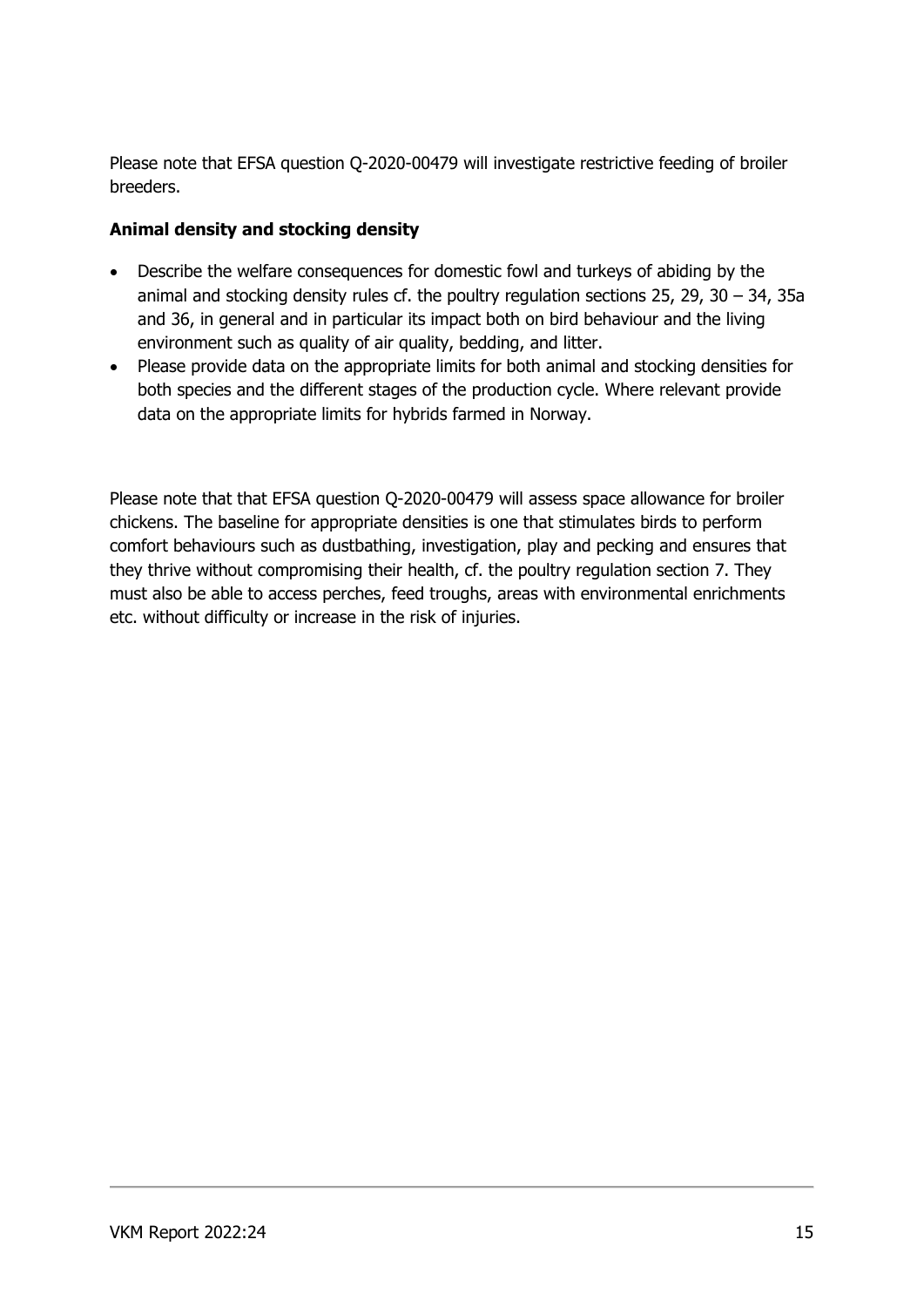# 1 Methodology and Data

## 1.1 Data and information gathering

Data and information required for this report were gathered through literature search.

## 1.2 Literature search and selection

Literature searches were undertaken using the Advanced Search Builder provided by Web of Science (WoS). Searches were performed for each animal welfare factor and animal species separately and then combined.

There was no restriction on language, but publication was limited to period 2001-2022. The search strings applied are specified in Appendix I - Literature search.

### 1.2.1 Relevance screening

Relevance screening was performed by three evaluators jointly in the virtual meetings. The titles and abstracts of all hits in combined searches were scanned. Articles were included or excluded based on a series of criteria, the main criteria being full manuscripts of peerreviewed journals, evaluation of animal welfare factors in birds included in terms of reference; reported and quantified data to determine the effect of animal welfare factors on welfare indicators. Citations were excluded if they did not relate to the terms of reference.

- Literature search for light as welfare factor retrieved 211 hits of which 77 were found relevant. No hits were retrieved for turkeys and geese as well as for flicker as a welfare factor.
- Literature search for feeding related topics as welfare factor retrieved 200 hits of which 27 were found relevant.
- Literature search for animal density as welfare factor retrieved 259 hits of which 35 were found relevant.

The reference lists in selected publications were scrutinized to identify additional articles, international reviews, or reports, overlooked by the primary searches.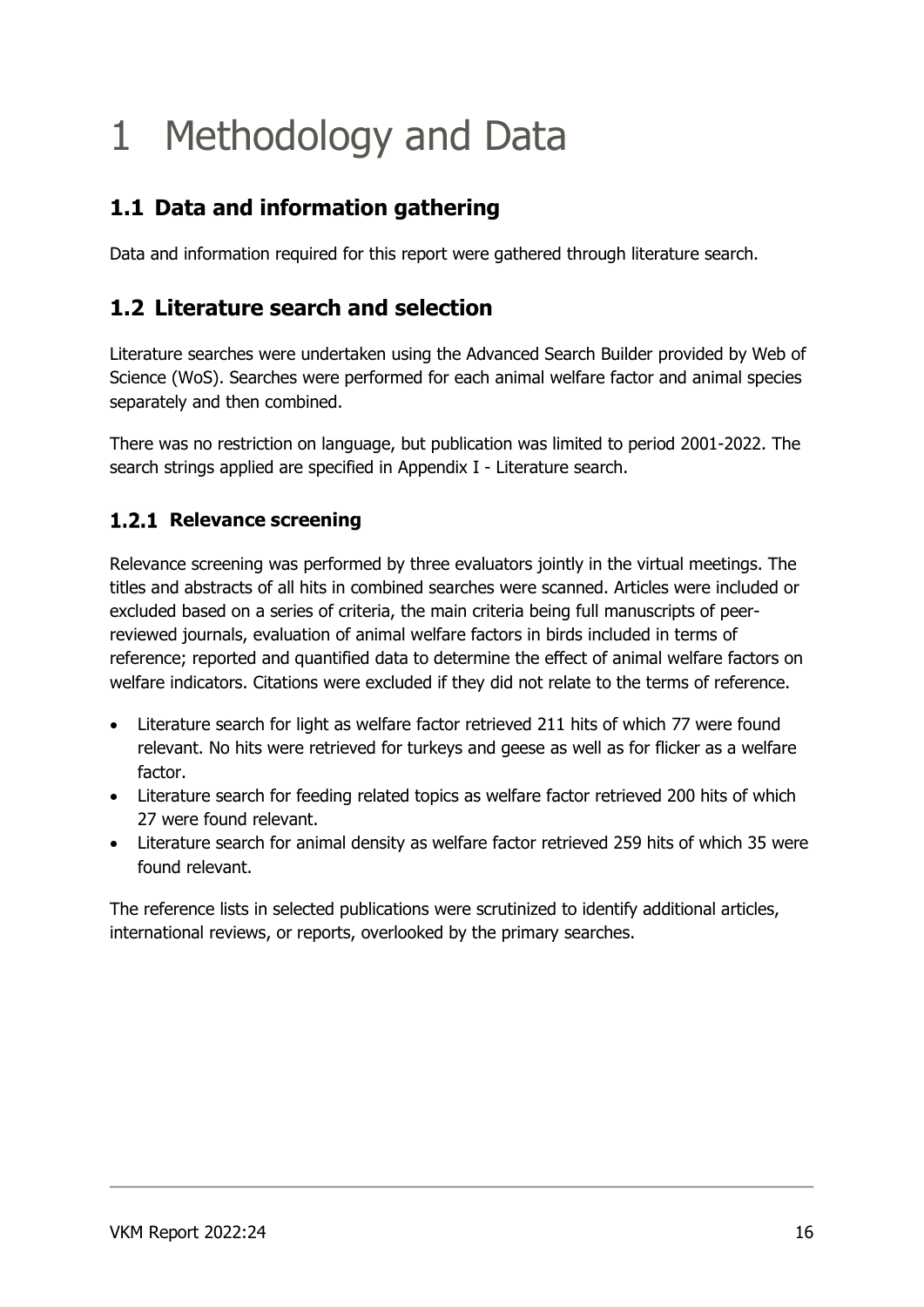# 2 Lighting

# 2.1 Avian vision

Domestic poultry species have a complex visual system with 4 or 5 types of cone photoreceptors containing visual pigments that are long, medium, short or extremely short wavelength-sensitive (Hart & Hunt, 2007). This makes them capable of perceiving a much broader portion of the light spectrum, including the UV spectrum, and the combination of different wavelengths of electromagnetic radiation emitted from light sources, compared to the human eye (Archer, 2015; Md. Sohel Rana & Campbell, 2021). In addition, bird colour perception is further improved by retinal cone oil droplets, which filter light entering the cone before it reaches the visual pigments. This reduces the spectral overlap of light entering the cone photoreceptors and allows for more accurate colour discrimination within the eye (Goldsmith, 2006; Prescott & Wathes, 1999).

There are additional ways the light affects the poultry, including direct perception of light through extra-retinal photoreceptors on the pineal gland and hypothalamus (Akyuz & Onbasilar, 2018).

The anatomy of the avian eye and its sensitivity to the visible light spectrum can influence the physiology, behaviour, and growth, making the source, spectrum and intensity of artificial lighting in commercial poultry houses a key factor in determining poultry welfare (Archer, 2015; Campbell et al., 2015; House, Sobotik, Nelson, & Archer, 2020a).

There are, however, slight differences between the species which will be addressed in the respective chapters.

# 2.2 Circadian system

The circadian system of poultry has the potential to modulate bird physiology and behaviour, which can consequently influence growth performance and welfare. In modern poultry production, artificially controlled photoperiod is an environmental factor used to manipulate the circadian rhythm of poultry, thus providing ideal conditions (Malleau, Duncan, Widowski, & Atkinson, 2007).

In industrial practice not occurring in Norway, chickens are usually kept in large groups on continuous bright light and this practice can influence sleep and rest. Under continuous bright light it might be difficult for chickens to get adequate sleep and rest because of the constant movement of the birds to and from feeders and drinkers which will disturb those chickens trying to sleep or rest. In addition to the physical disturbance, hens have shown that when they rest in the light period, they show EEG patterns typical of quiet sleep, whereas when they rest in the dark period, they show EEG patterns typical of both active and quiet sleep (Ookawa & Gotoh, 1964). As both forms of sleep are required for proper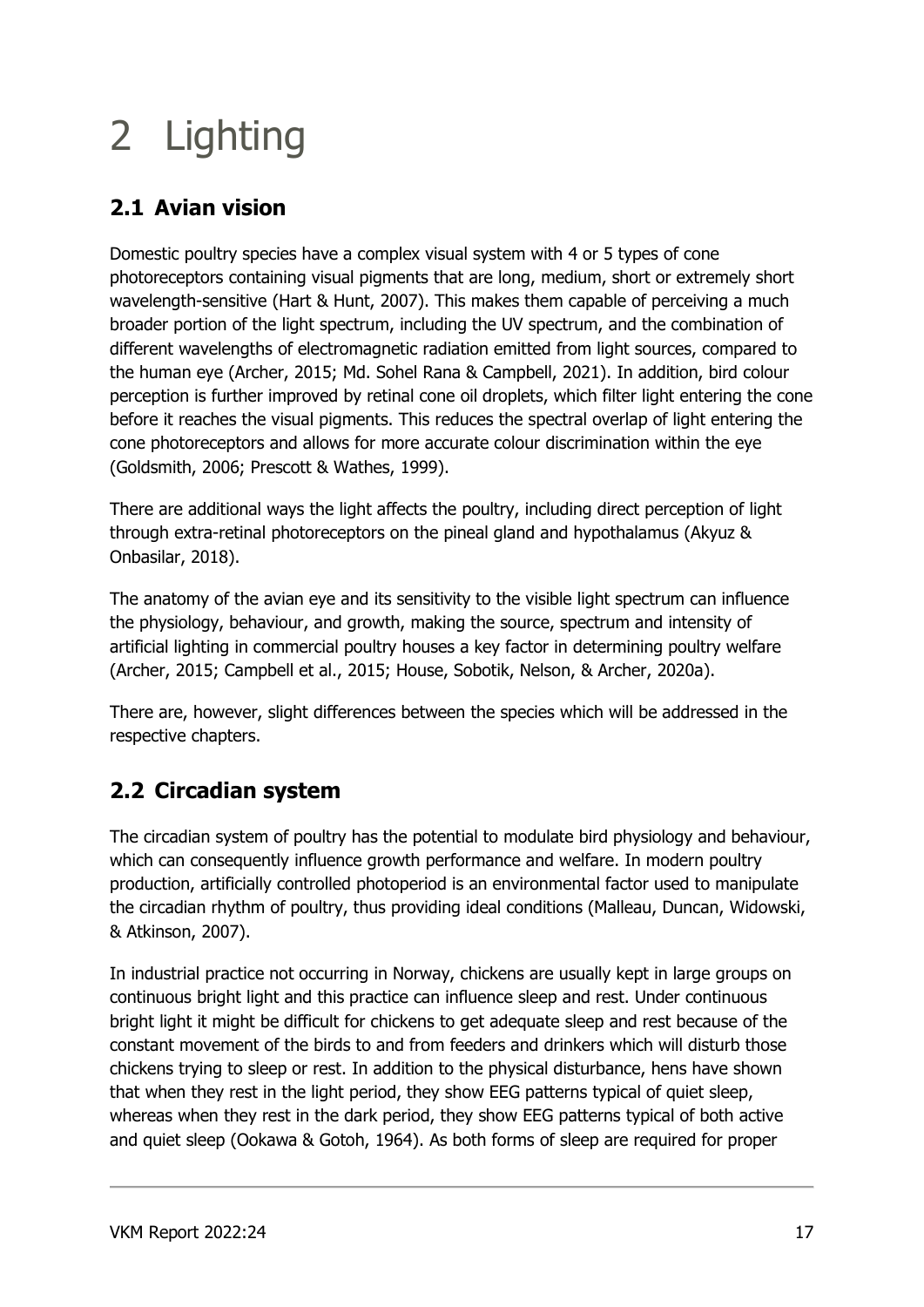body function, the practice of continuous light given to young chicks and the continuous or almost continuous light usually given to broilers may result in sleep deprivation and influence animal welfare (Malleau et al., 2007).

# 2.3 Lighting

Historically, incandescent and sodium vapour lighting were used as a source of artificial light on poultry farms but have been replaced by fluorescent light sources. The need for more sustainable production has led to the use of light emitting diodes (LED) and compact fluorescent light (CFL) in poultry production and the research is increasingly looking into effects those types of lighting have on animal welfare. The LED give monochromatic light from different wavelengths and have several advantages over conventional illuminants, including high energy efficiency, long life, high reliability, and low maintenance costs.

Different light sources have different physical properties regarding wavelengths, notably the absence of UV spectrum in LED lighting (Md. Sohel Rana & Campbell, 2021). The UV light spectrum can be divided into three different parts: UVA (315–400 nm), UVB (280–315 nm), and UVC (100–280 nm). It is suggested that UVA light might have a positive impact on reducing fear and stress responses, but some studies have found an increase in feather pecking as a result of exposure to UVA light. UVB light is found to improve skeletal health due to its role in the production of  $D_3$  vitamin, but exposure needs to be optimised due to its negative effect on vitamin A in the skin. The UVC part of the spectrum is harmful for both humans and poultry and is used in sanitisation only (Md. Sohel Rana & Campbell, 2021).

In addition, in commercial egg production it is difficult to provide uniform lighting, especially in tier cages. Cannibalism was observed in layers living in the upper cage tier which may be due to the high light intensity in the upper cage tier. This problem might be less pronounced in alternative production systems if birds can move freely (Tunaydin & Yilmaz Dikmen, 2019).

## 2.4 Domestic fowl

## 2.4.1 Layers

#### 2.4.1.1 Light sources, photoperiod, and wavelength

Four different light sources were compared to investigate their effect on welfare of layers; incandescent, (IN), fluorescent (FL), sodium vapor (SV) and mercury vapor (MV) (Tavares, Pereira, Bueno, & Silva, 2015). The study was undertaken in a tropical climate with a dry season during winter and mean annual temperature above 22 ºC. Seventy 52-week-old Dekalb laying hens were kept in scaled-down housing under the same environmental and feeding conditions and exposed to light (16L:8D) of approximately the same calculated/mean luminance; MV 265/243 lux; SV 240/225; IN 246/277 and FL 249/247 lux. Wavelength for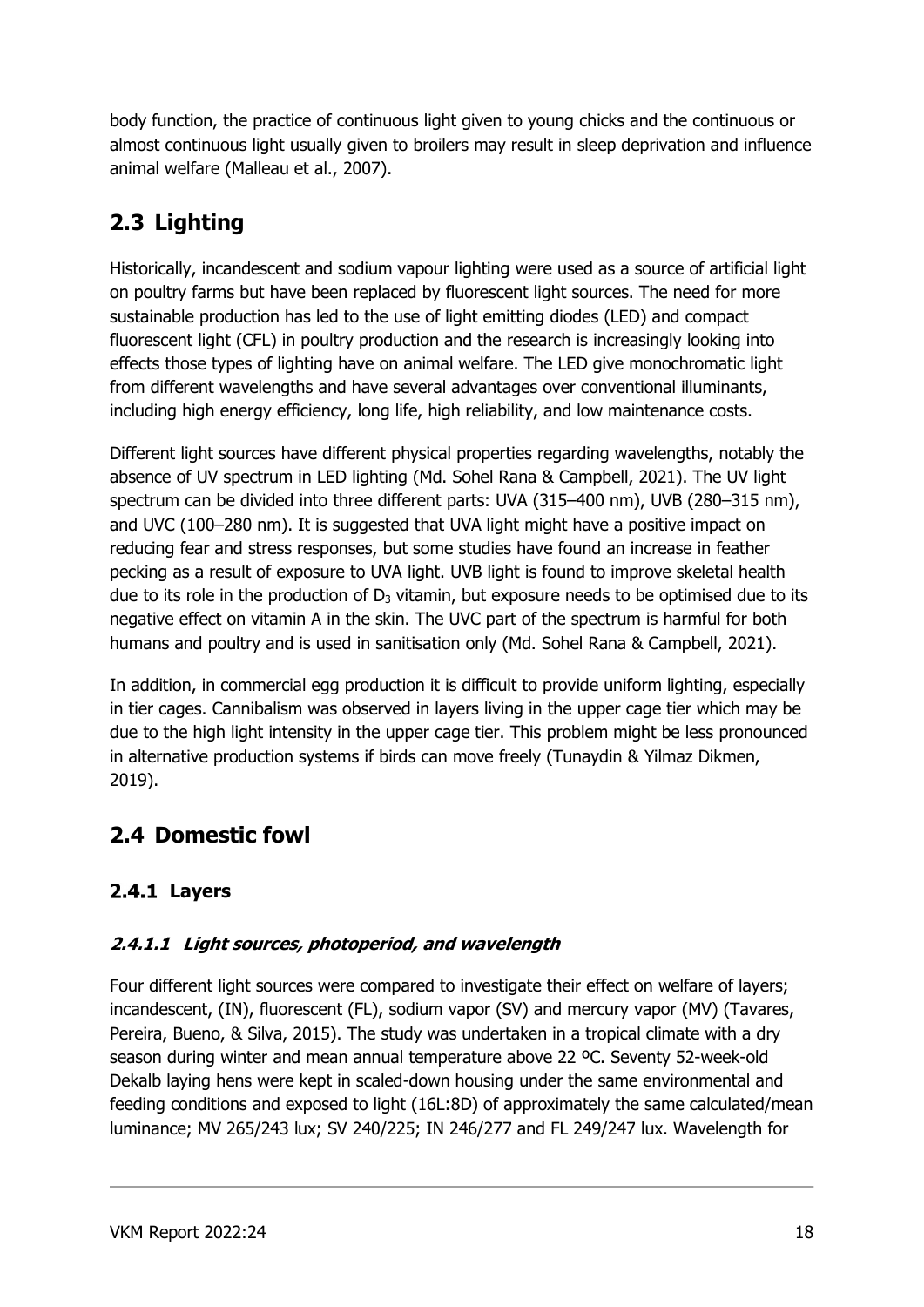the lighting was  $\pm 400$  -  $\pm 700$  for MV, SV and FL while IN hade wavelength of  $\pm 400$  -  $\pm 4000$ with a long tail between 2000 and 4000. The occurrence of natural behaviour like floorscratching and pecking was recorded and used as a measure of welfare. Based on the results the authors concluded that the lamp sources emitting longer waves caused layers to be more active (Tavares et al., 2015).

The effects of LED and CFL and cage tier on welfare parameters like feather score, body and comb wounds, bumble foot and footpad dermatitis, beak damage, keel bone deformity, toe damage, aggressive pecking behaviour, and behaviour in the avoidance distance test (ADT) was investigated in laying hens reared in an enriched cage system with food access ad libitum and 14 L:10 D photoperiod (Tunaydin & Yilmaz Dikmen, 2019). Light sources used were CFL cool daylight, 6500 K and LED lamp white 6000–6500 K. A total of 400 Nick Chick White Egg layers were used to determine the welfare traits at 25 and 45 weeks of age. The authors concluded that the birds reared in the LED light performed better in terms of some welfare parameters such as feather score, comb wound, finger damage, aggressive pecking behaviour, and avoidance distance and dust accumulation rate. The effect of cage tier on some welfare parameters was generally significant at 45 weeks of age, and the difference between cage tiers varied according to the age of the hens (Tunaydin & Yilmaz Dikmen, 2019).

A more recent study (Raziq, Hussain, Mahmud, & Javed, 2021) compared the effect of IN, FL and LED on the productivity and welfare of commercial layers of LSL lite strain at the age of 16 and 32 weeks. The study was conducted in a hot and humid tropical climate and the birds were housed in 3-tiered laying cages. The authors concluded that LED bulbs improved the productive performance and welfare aspects in laying hens being an economical as well as animal-friendly source of light in commercial laying hens (Raziq et al., 2021).

Huber-Eicher et al. (2013) examined the effects of white, red, and green LED on behaviour and production parameters of 600 Brown Nick laying hens obtained at 16 weeks of age. Light intensities in the 3 treatments were adjusted to be perceived by hens as equal. Groups of 25 laying hens were kept in identical compartments equipped with a litter area, raised perches, feed and drinking facilities, and nest boxes. Initially, they were kept under white LED for a 2-weeks adaptation followed by 4 weeks in 8 randomly chosen compartments lit with red LED (640 nm) and 8 others with green LED (520 nm). Behaviour was monitored during the last 2 weeks of the trial. The results showed minor effects of green light on explorative behaviour, while red light reduced aggressiveness compared with white light. The observed effects were ascribed to the specific wavelength because the luminance perceived by hens was controlled as to be similar in all treatments (Huber-Eicher et al., 2013).

Natural mating colony cages for layer breeders are in use in some countries but they promote unwanted behaviour like feather pecking (FP) and cannibalism (Shi et al., 2019). The effects of four LED light colours: WL (491 nm), RL (641 nm), yellow-orange: YO (600 nm), blue-green: BG (479 nm) with two light intensities for each colour (higher tier cage 25 lux - high light intensity HLI; and the lower tier was 10 lux low light intensity LLI), on FP,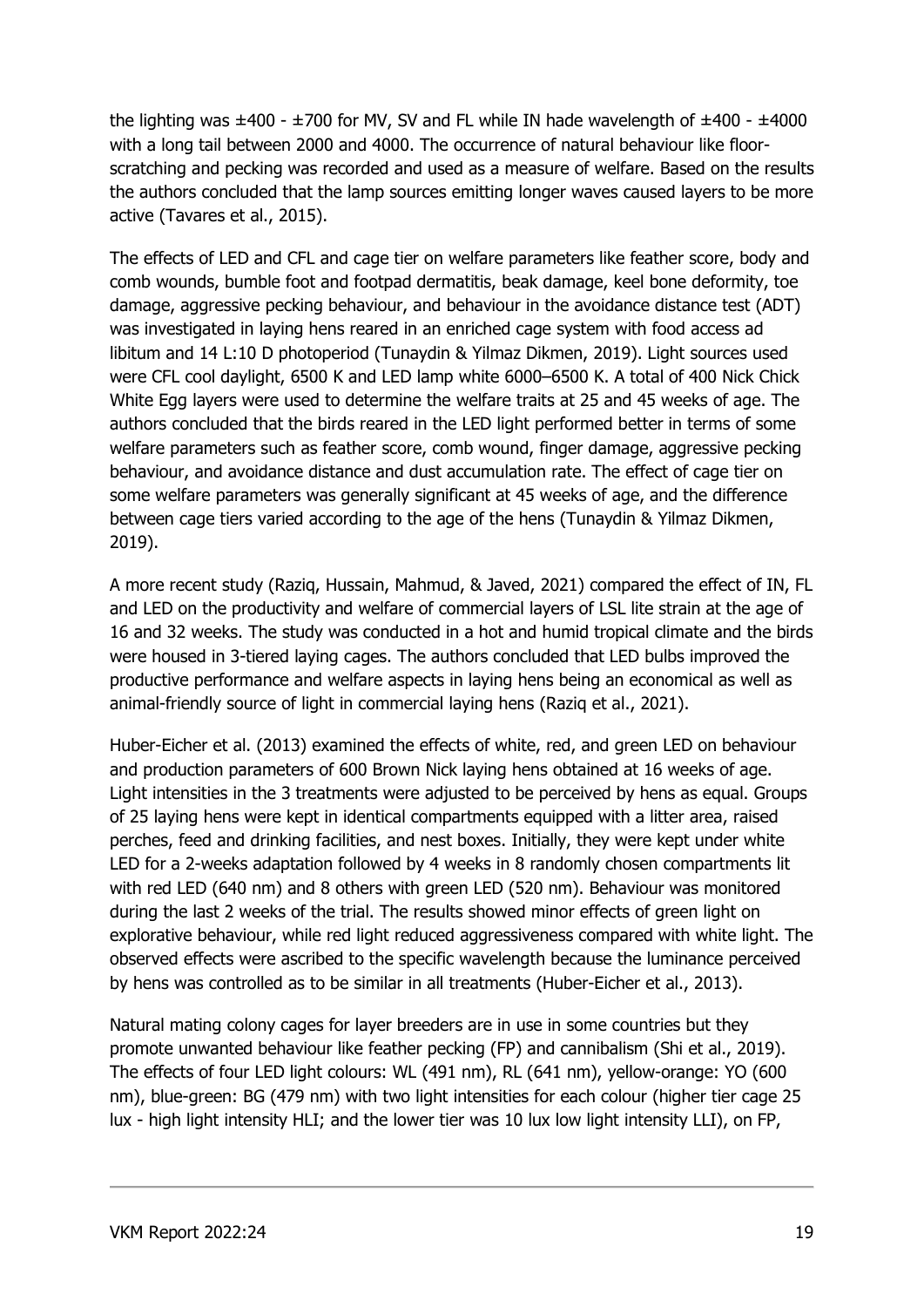plumage condition, cannibalism, fear, and stress was investigated. Results showed that hens treated with RL, and low light intensity showed a lower frequency of severe FP, less damaged plumage, were less fearful, had lower physiological indicators of stress, and had reduced mortality from cannibalism (Shi et al., 2019).

### 2.4.1.2 Supplemental UV light

The study by Liu et al. (2018) found that the hen laying chicks spent significantly higher proportion of time (61.3% vs. 38.7%) and consumed significantly more feed (60.5% vs. 39.5%) under LED+15 % UVA than under LED without UVA supplementation thus demonstrated the attracting effect of UVA light at 15% inclusion rate under LED illumination. However, the chick groups in the study were small and large-scale studies might be needed to further confirm those findings.

When individually tested, 108 ISA Brown laying hens of 44 weeks of age preferred a medium intensity of UVA light, and both low and medium intensity of the light containing UVA plus UVB wavelengths (UVA/B) over the standard indoor LED white lighting (M.S. Rana, Cohen-Barnhouse, Lee, & Campbell, 2021).

White laying hens of the hybrid Bovans Robust were tested for preference and behaviour in the study that compared light closely resembling natural daylight (with UV), light found in forest understory in Southeast Asia (ancestral habitat of jungle fowl, with UV) and control light (commercial standard without UV). The results indicated that birds preferred either daylight or forest light over control light, but no preference between daylight and forest light was observed. This might indicate that these effects were owing to the presence of UV light, which is known to be important for visual performance in birds. However, the differences were relatively small, which might point to sufficient light intensity and other quality factors in the housing environment being more important in maintaining high welfare than the specific spectral composition (Wichman, Groot, Håstad, Wall, & Rubene, 2021).

White Leghorn hens were used in a study determining stress susceptibility and fear response (Sobotik, Nelson, & Archer, 2020). The results indicated layers reared without UV supplementation were more stressed and grew more asymmetrically in response to longer term stress than layers reared with UV supplementation. In addition, layers reared without UV supplementation showed stronger fear response compared to layers reared with UV supplementation. The following result may imply that commonly used commercial UVdeficient light sources, may be detrimental to layers' welfare.

The spectrum and intensities preferences were tested in a study of lighting that approximated sunlight as close as logistically possible based on commercially available pet reptile light bulbs. The results showed that hens without substantial prior experience of daylight had significant preferences to spend more time under the different types of treatment lights over standard indoor lighting. The hens preferred the high intensity of the visual spectrum light and a trend toward the high intensity of the UVA but did not prefer the high UVA/B wavelengths (M.S. Rana et al., 2021).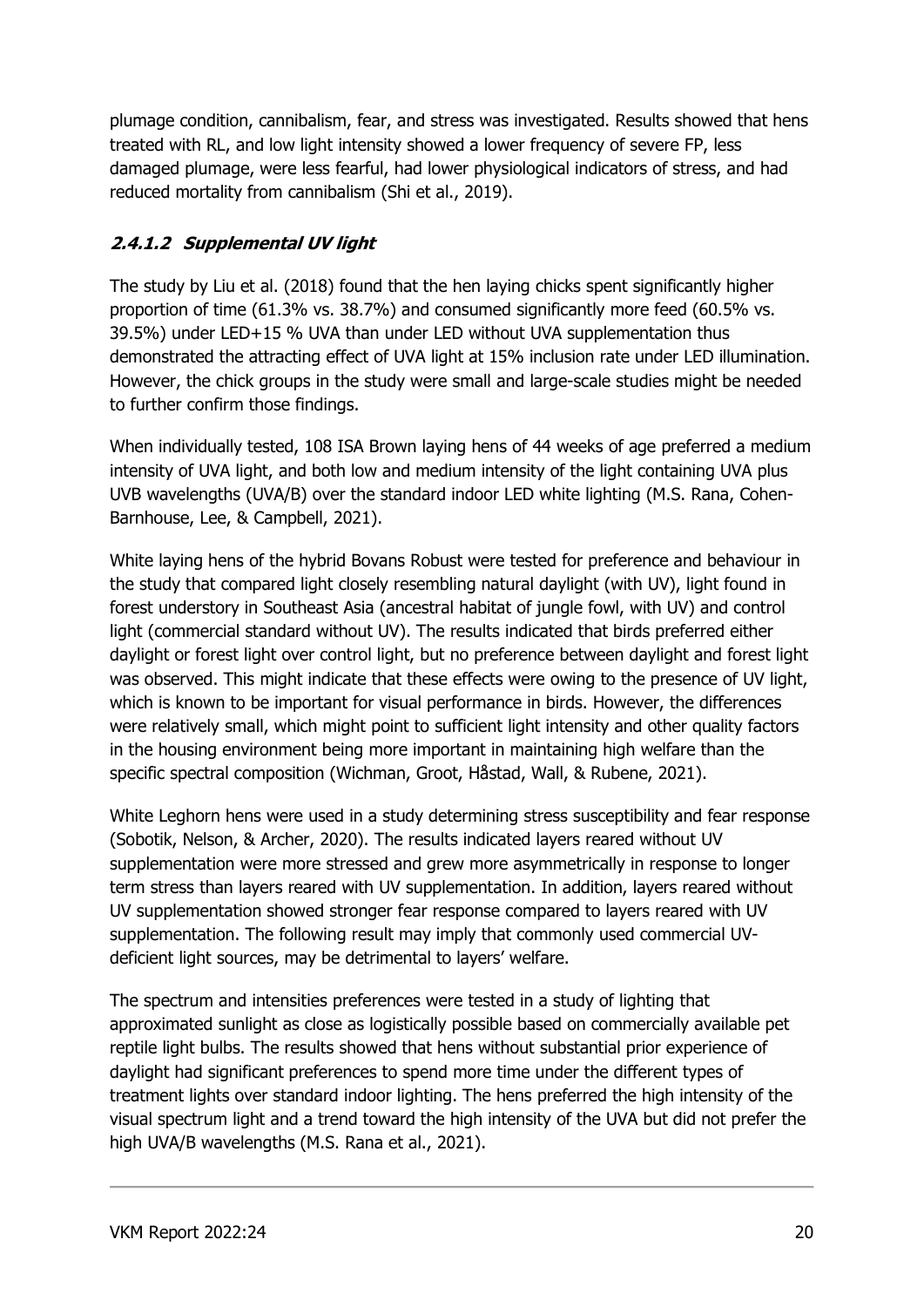#### 2.4.1.3 Summary layers

Literature review shows that change to more sustainable source of lighting like LED, might improve animal welfare in layers. There have not been enough studies to conclude firmly on a preference for a colour although some positive results have been observed for RL and GL. The data available in the literature suggest positive effects of supplementation of the LED with UVA and UVB spectrum for layers. One study has shown positive impact of lower light intensity (10 lx), this was however conducted in mating cage system.

## 2.4.2 Broilers

#### 2.4.2.1 Light sources, photoperiod, and wavelength

The change in sources of lighting in broiler production necessitated the need to evaluate the effect of the new sources on the welfare of the birds. Female ROSS 308 broiler chicks were tested for light preferences for four different light sources (three fluorescent and one incandescent) and illuminances (5 and 100 clux; perceived illuminance of the different light sources from the spectral sensitivity of chickens) at 16L:8D photoperiodic regime. Age and time-of-day affected most behaviours recorded while light sources and illuminance didn't affect the time budgets to a great extent. The birds spent 61% of their time resting in the litter at 6 weeks of age but resting was not significantly affected by light source or illuminance. However, feather-pecking was less pronounced in warm-white rather than Biolux light while foraging behaviour was more noticeable in dim rather than bright light intensities (Kristensen et al., 2007). Comparison of IL, CFL and LED with lighting regime 23L:1D at 20 lx for 16 days followed by 20L:4D at 5 lx for 31 days showed that birds kept under LED were less fearful and stressed than birds kept under IL or CFL lights (Archer, 2015).

Research was conducted to evaluate the behaviour and welfare of broiler chickens under different light colours and illuminance by LED. Comparison of warm LED light (2700 K) and cool LED (5000 K) showed that cool light reduced stress and fear responses while increasing weight gains (Archer, 2018). Similar result was shown investigating light preferences and welfare impact on broilers when kept under neutral-white (4,100 K) and cold-white (6,065 K). Birds have shown a preference for cold-white, however, no difference was registered in any of the welfare parameters between the different light treatments (Riber, 2015).

Lucena et. al (2020) compared the effect of white band (400-760 nm) and blue/green band (470-525 nm) with luminescences of 5 lx, 20 lx, 150 lx and 5-20 lx (5 lx in the 1st, 2nd and 6th weeks and 20 lx in the 3rd, 4th and 5th weeks) on 384 one-day-old chicks (mixed batch) of Cobb 500 strain. A continuous lighting program was used, 18L:6D. Broilers subjected to wavelengths in the blue/green range and illuminance of 20 lx and 5-20 lx showed more significant comfort behaviours, demonstrating better welfare. This was in accordance with a previously reported study conducted by Kim et al. (2014), showing that broilers subjected to blue/green lighting were calmer and had a higher frequency of comfort and natural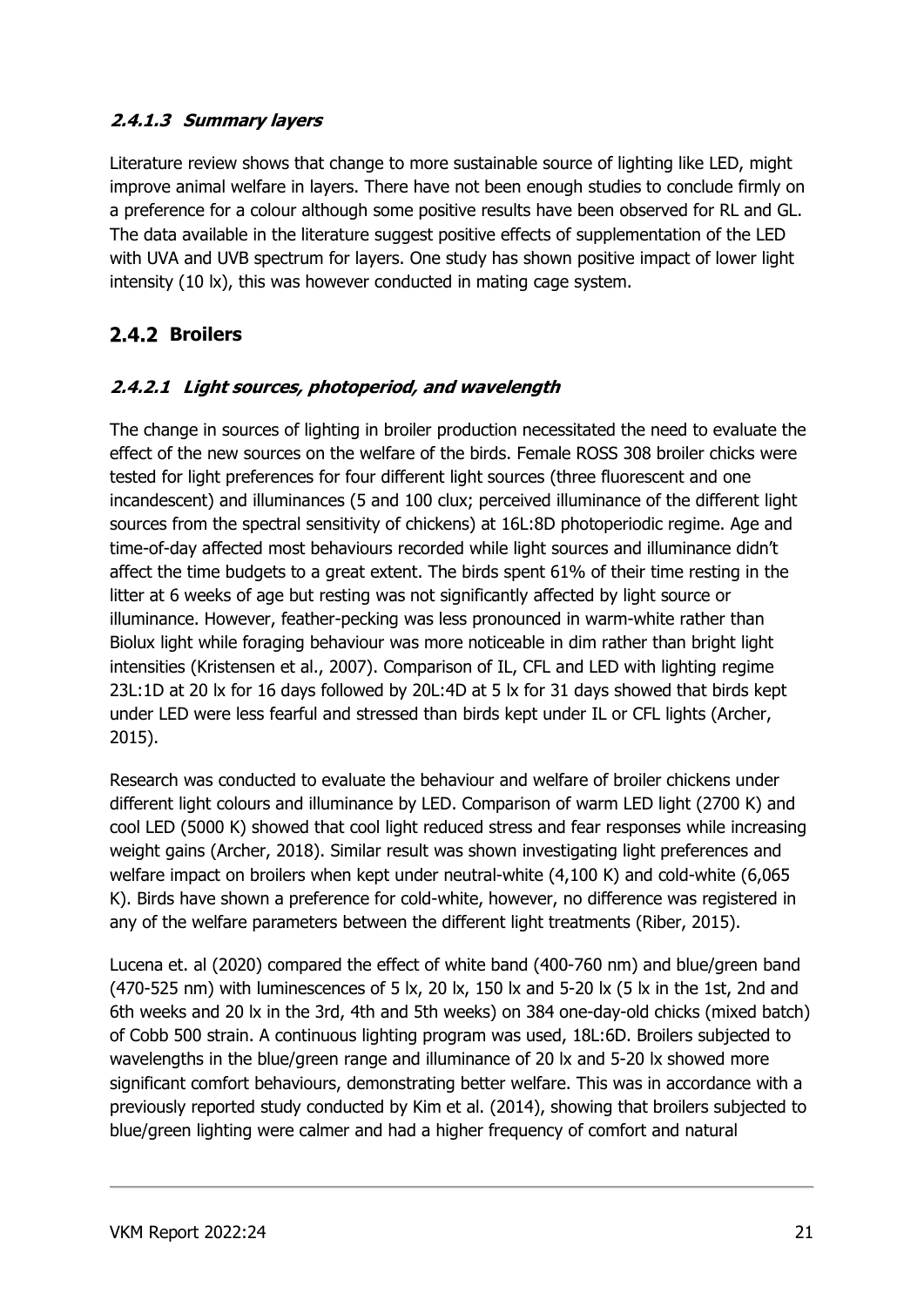movement behaviours, as well as better welfare. Similarly, Mohamed et al. (2020) showed that monochromatic GL, BL and GLxBL at low intensity (5 lx) have a potential to improve broiler welfare. Studies of use of RL in broiler production showed that, while some welfare parameters might be improved (Senaratna, Samarakone, & Gunawardena, 2016) more active behaviour like greater walking, flying, head movement, litter scratching, body shaking, wing flapping, wing/leg stretching, feather pecking, and aggression were also observed (Hesham, El Shereen, & Enas, 2018).

Olanrewaju et al. (2014) investigated the effect of strain on the preference for the light intensity. The results of the study of Ross x Ross 308 and Ross x Ross 708 strains showed no effect of strain and light intensity on ocular indices, immune response, plasma corticosterone levels, and mortality.

Literature shows that the welfare improved with increasing light intensity as the data support 5 lx as a minimum light intensity in broiler production (Deep, Raginski, Schwean-Lardner, Fancher, & Classen, 2013). The studies of the effect of different light intensities (5lx, 50 lx and 200 lx) showed that the 200 lx birds spent significantly more time sleeping during the scotophase and spent significantly more time preening during the overall photoperiod than the 5 lx broilers who showed more even distribution of activities. The authors concluded that providing a more distinct photoperiod could improve the welfare of broiler chickens (Alvino, Archer, & Mench, 2009; Blatchford et al., 2009).

Few studies have investigated the welfare implications of varying light intensity. Rault et al. (2017) investigated the effects of providing 5 or 20 lux light intensity on broiler behaviour, welfare and productivity. Treatments began on d 8 with one of 2 light intensity levels: 5 lux or 20 lux, using LED lights on a 16L:8D photoperiod with 30 min sunrise and sunset periods. The results showed that keeping broilers at 20 lux stimulated behavioural activity, reduced weight gain, and reduced eye weight compared to keeping broilers at 5 lux. However, there was no clear evidence that keeping broilers at 5 lux is detrimental to broiler welfare based on measures of biological functioning, with no significant differences in mortality and culls, plasma corticosterone concentrations, or latency to lie reflective of leg strength (Rault et al., 2017).

In the study by Fidan et al. (2017) photoperiod length had no significant effect on corticosterone concentration which is considered an important indicator of stress while light intensity had no significant affect, except for triglyceride level, on any of blood parameters measured. This result is in accordance with the findings of Olanrewaju et al. (2013), in which the serum glucose and corticosterone concentrations were not affected by lighting program or light intensity.

However, the 16L:8D photoschedule increased activity and comfort behaviours and decreased resting and sleeping during the observations made in the morning and afternoon scan sampling times as shown in a study conducted by Bayram et al. (2010). Although the authors did not observe broiler behaviour throughout the whole day, the greater activity behaviours (eating, drinking, walking-standing) and less resting and sleeping behaviours in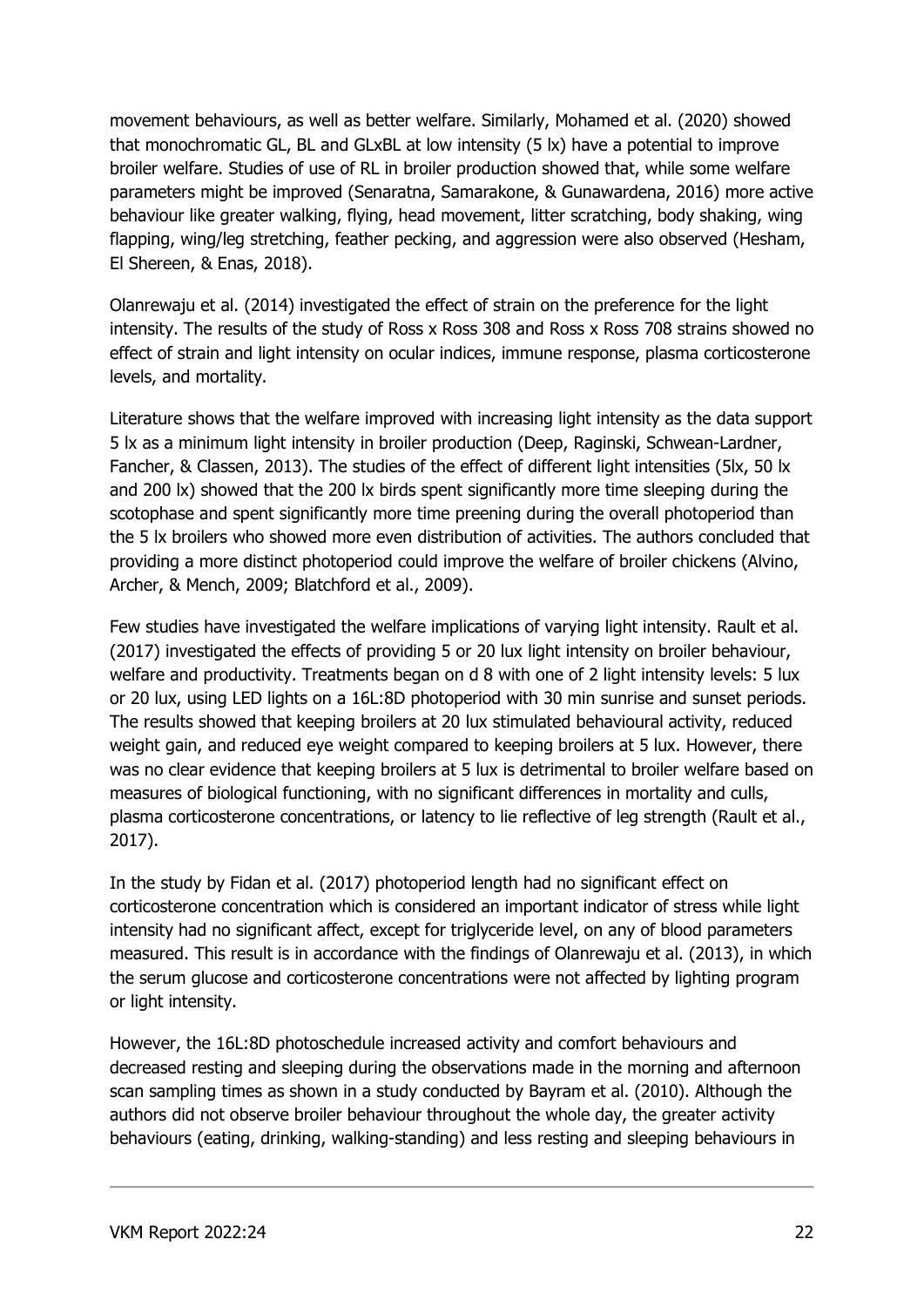the 16L:8D group were more apparent during the morning observations, which could be attributed to more natural daily rhythms (Bayram & Ozkan, 2010).

The question of possible differences in reactions to light intensities between different strains of chicken was addressed in a study by Olanrewaju et al. (2014). The results showed no effect of strain and light intensity on plasma corticosterone levels.

## 2.4.2.2 Supplemental UV light

In birds, UVA light is a part of a visible spectre and may facilitate social interactions. UVB wavelengths promote endogenous vitamin D synthesis, which could support the rapid skeletal development of broilers. Supplementation of the white LED with UVA and UVA+UVB light was studied in day-old Ross 308 birds reared under commercially representative conditions. Birds in the UVA treatment had shorter tonic immobility durations compared to the controls, suggesting lower fearfulness. Broilers reared in UVA and UVA+UVB had better Bristol Gait Scores compared to the control. Together these results suggest UV may be beneficial for broiler chicken welfare (James, Asher, Herborn, & Wiseman, 2018). This was further confirmed in the study by House et al. (House et al., 2020a) where UV birds righted quicker during tonic immobility and had less intense wing flapping compared with the control. UV birds also had lower physical asymmetry, plasma corticosterone, and heterophilto-lymphocyte ratios than the control birds. Treatments did not differ in humoral immunity. These results suggest broilers reared under ultraviolet light have lower stress susceptibility and fear responses maximizing broiler welfare.

#### 2.4.2.3 Summary broilers

Literature review shows that change to more sustainable source of lighting like LED, does not represent a threat to animal welfare in broiler production and might actually improve it as studies have shown. The birds have shown a preference for neutral to colder part of the LED spectrum (4100 K – 6065 K) and improved welfare at 5000K. There were also improvements in the welfare of the birds reared under blue/green band (i.e., 470-525 nm), however, there is still uncertainty about the welfare consequences of the colours of the light as some improvements were shown for RL as well although those might be offset by unwanted aggressive behaviours.

The studies on photoperiod lengths and light intensities show that blood parameters relevant to stress are not affected by different photoperiods or light intensities. However, photoperiods resembling more natural daily rhythm (i.e., 16L:8D) with dusk and dawn periods encourage more activity and comfort behaviours in broilers. There was no clear evidence in the literature of great differences in welfare under different light intensities, although lighting providing more distinct difference between photo- and scotophase (50-200 lx) could improve welfare through encouraging more activity during photophase and more resting during scotophase.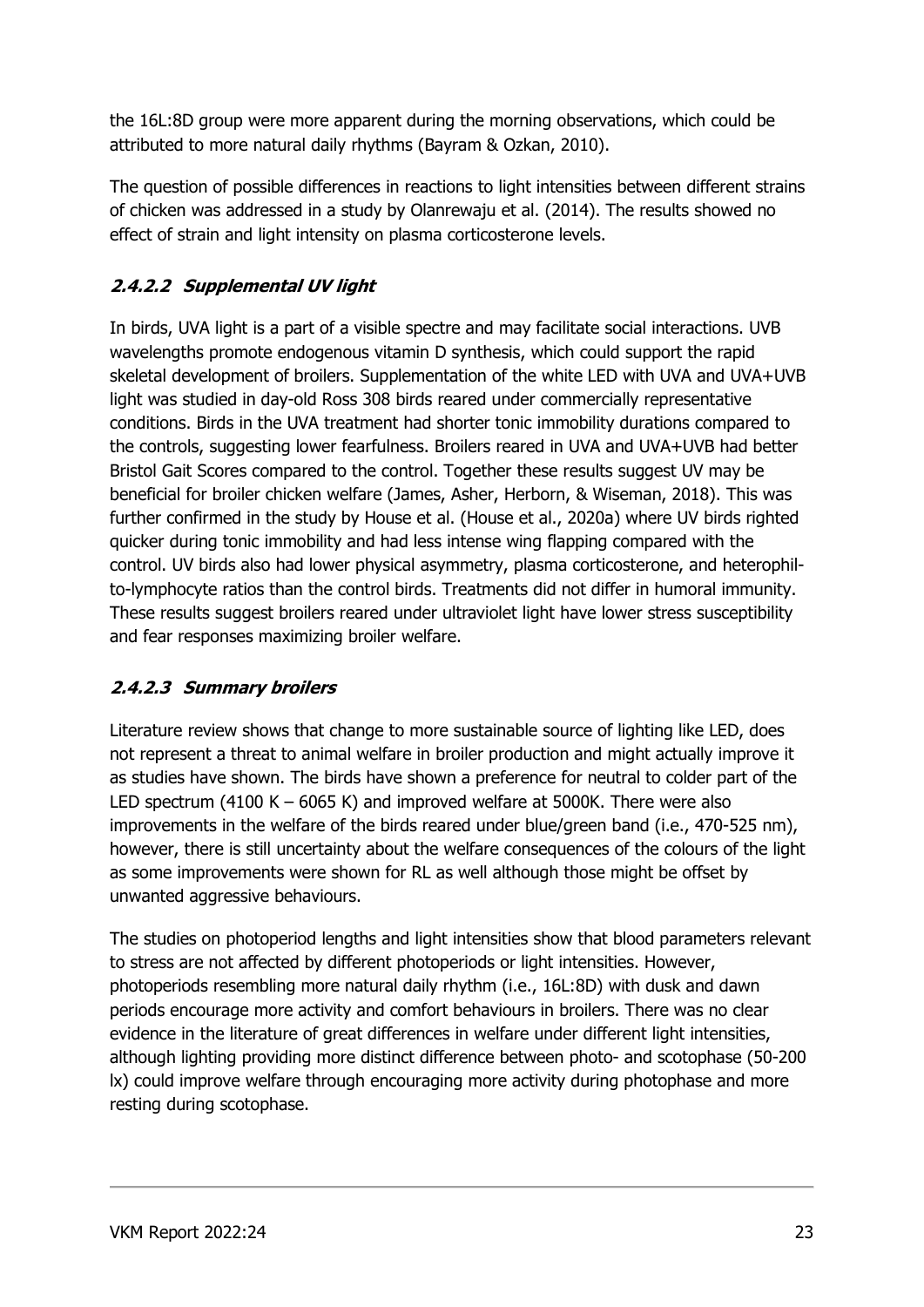LED light is often devoid of UV spectre and the data show the beneficial effects of supplementation of LED lighting with UVA and UVB part of the spectrum.

## 2.4.3 Turkey

The literature search identified no relevant articles for lighting in turkey rearing.

## 2.4.4 Ducks

Ducks that forage underwater have relatively few red R-type oil droplets in their cone photoreceptors compared to chickens and other poultry, possibly due to the rapid absorbance of long wavelengths which occurs on the surface of water (Hart & Hunt, 2007).

Ducks may therefore use this dense population of short wavelength-sensitive cones in a similar way to how chickens and other poultry use long-wavelength-sensitive cones to perceive their environment and conspecifics (Campbell et al., 2015).

## 2.4.4.1 Light sources, photoperiod, and wavelength

Research has shown that rearing in different wave lengths can improve growth and decrease aggressive behaviours in chickens and turkeys. However, the spectral sensitivity of ducks is different from other poultry species (Barber et al., 2006), suggesting the effects on the performance and welfare of Pekin ducks can't be directly extrapolated.

Campbell et al. (2015) investigated the effects of different lights on Pekin ducks. The study followed 110-day-old Pekin ducks until processing age of 35 days, raised under conditions similar to standard commercial barns and kept in RL (approximately 625 nm), BL (approximately 425 nm), and WL, with light sources standardized to produce a peak energy at 1.6  $\times$  10<sup>3</sup> µM photons/m<sup>2</sup>/s at the level of the ducks' heads. The photo cycle was 18L:6D and access to water and commercial duck diet was ad libitum. Their results showed that ducks housed under BL showed a higher level of anxiety compared to ducks housed under RL or WL suggesting that BL may be inappropriate for raising Pekin ducks (Anas platyrhynchos domestica) in a commercial setting. Furthermore, the findings of the study conducted by House et al. (2021a) investigating the effects of white/red (WR) or white/ blue (WB) LED light spectra on duck production, stress and fear responses indicate that rearing ducks under WR caused less stress susceptibility and fear responses compared to ducks under WB. Pekin duck welfare seemed to be compromised by blue LED light exposure, even at supplemental levels utilised in commercial poultry lighting (House et al., 2021a).

The effects of monochromatic light on fear reactions, physiological responses to stress and welfare behaviour of Mulard ducks (Anas platyrhynchos) were investigated with 108 newly hatched Mulard ducks housed in either blue light (BL), green light (GL), red light (RL) or white light (WL) for 12 weeks (R. A. Mohamed, Abou-Ismail, & Shukry, 2017). Ducks were exposed to a light/dark schedule of 23L:1D, and food and water were provided ad libitum.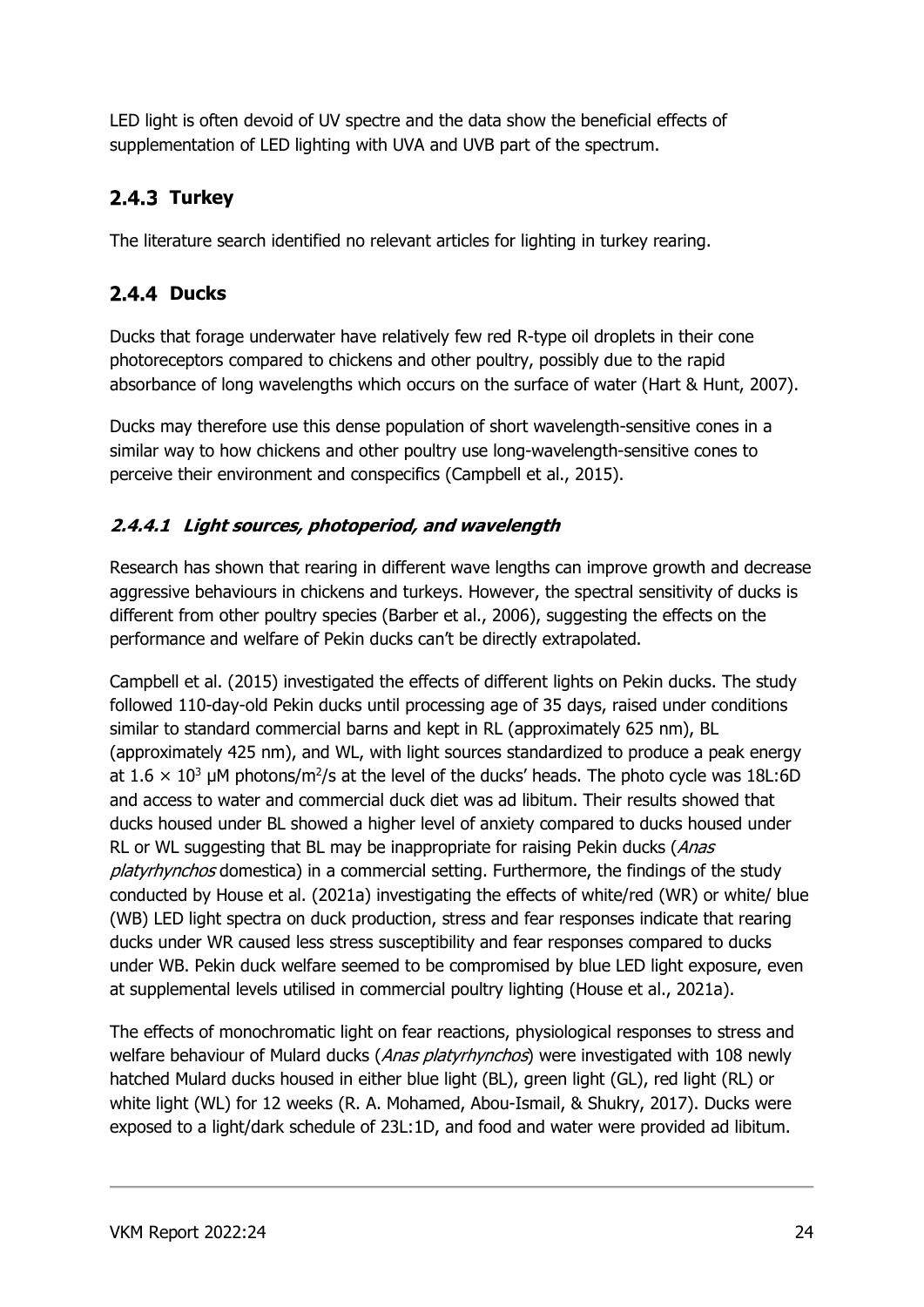Their results, contrary to studies on Pekin ducks, showed that birds exposed to RL or WL displayed higher levels of behavioural indicators of fear and higher levels of physiological indicators of stress when compared to birds exposed to either BL or GL. Rearing Mulard ducks in BL or GL appeared to enhance their ability to cope with the environment and may therefore improve their welfare (R. A. Mohamed et al., 2017).

Even though previous report recommended rearing meat ducks under a continuous photoperiod (Erdem, Onbaşılar, & Gücüyener Hacan, 2015) to increase body weight gain and carcass development, providing hours of darkness may be necessary to improve stress related welfare factors (Malleau et al., 2007). Modern duck housing systems must therefore use artificial lighting photoperiods to maximize production and welfare. The study by House et al. (2021b) was investigated the effects of two photoperiods on Pekin ducks – 20L:4D and 16L:8D - on the growth, stress, and fear responses of 384 Pekin ducks during the grow-out period. The 20L:4D ducks were less stressed, as indicated by reduced plasma corticosterone concentration, heterophil to lymphocyte ratio, and composite asymmetry score ( $P < 0.02$ ), and elevated humoral immune response to a Newcastle Disease Virus vaccine ( $P = 0.035$ ) compared to 16L:8D ducks. These results indicated ducks reared under the 20L:4D photoperiod had decreased stress and the effects of stress compared to the 16L:8D photoperiod group. However, fear response data from the study were not conclusive indicating future studies are still needed to clarify the effects of various photoperiods on the fear response of Pekin ducks (House et al., 2021b).

The results emphasize the need for appropriate, species-specific artificial photoperiods in modern grow-out facilities to maximize the production of Pekin ducks while also reducing stress.

## 2.4.4.2 Supplemental UV light

Effects of UV supplementation on Pekin duck production, behaviour, and welfare were studied with ducks reared for 35 days under either LED bulbs with supplemental UV light (Agrishift® HL-UVA, Once Innovations, Plymouth, MN, USA; UV) or just LED bulbs (Agrishift® MLB, Once Innovations, Plymouth, MN, USA; control). While there were no differences in production parameters the results of the study suggest that Pekin ducks reared under an environment with supplemental UV light have decreased stress and fear responses, indicating better welfare than ducks reared under only LED bulbs, which are deficient in UV light (House, Sobotik, Nelson, & Archer, 2020b).

#### 2.4.4.3 Summary ducks

Studies investigating impacts of lightning on duck welfare are more recent and we have mostly found results for Pekin ducks. They show that there might be differences in the effect of the colour of the light between the Pekin and Mulard ducks with the BL negatively affecting the former and positively the latter. The data on photoperiod beneficial for welfare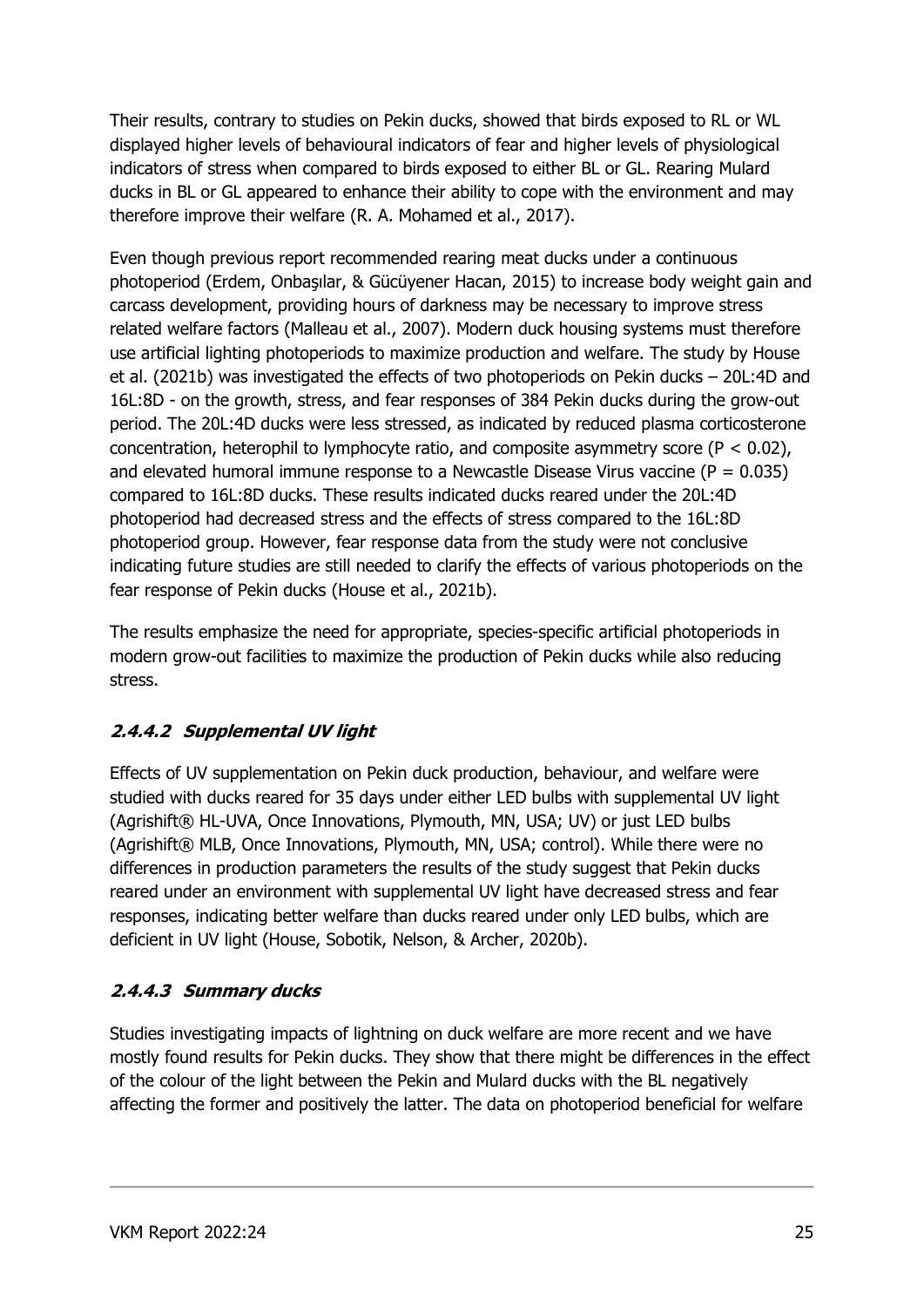of ducks are scarce but point to the possibility of improved welfare with the use of 20L:4D program. There were no new studies on light intensities.

## 2.4.5 Geese

The literature search retrieved no relevant articles for lighting in geese rearing.

## **2.4.6 Quail**

#### 2.4.6.1 Light sources, photoperiod, and wavelength

Different light intensities have an impact on behaviour, welfare, and performance of Japanese quails (*Coturnix japonica*). The study by Nasr et al. (2019) investigated the effect of low (10 lux), moderate (50 lux) and high light intensity (250 lux), generated by incandescent bulbs and with sudden changes in lighting (no dawn/dusk) in a randomized way, on 1-day-old Japanese quail chicks. Birds kept under low light intensity had lowest H/L ratio and corticosterone level suggesting low light intensity is improving quail's welfare as well as performance and reproduction as shown by heaviest body weight and best feed conversion ratio. Results also showed detrimental effects of high light intensity on both welfare and performance (Nasr et al., 2019).

Aggressive behaviour of birds can affect both animal welfare and productivity and different photoperiods are introduced at different stages of rearing to prevent those behaviours. A study by Caliva et al. (2017) intended to characterize the aggressive responsiveness of photostimulated (14L:10D photoperiod) adult Japanese quail when interacting with a photocastrated (6L:18D photoperiod) assumed that photocastrated birds, reared in malefemale pairs, will not actively provoke an aggressive confrontation. The unexpected finding was that 37% and 32% of photocastrated males and females, respectively, performed aggressions toward their photostimulated counterparts, and initiated the aggressive interactions in a similar proportion than photostimulated males. In addition, aggressive photocastrated males did not perform reproductive-type behaviours like grabs and mounts. Their aggressiveness was attributed to their social experience prior to photocastration. To test that assumption the study investigated in a second experiment encounters between a photostimulated male or female and a naive photocastrated male where photocastration started at 4 weeks of age, prior to sexual development. Photocastrated males performed no aggressions toward their photostimulated counterparts (Caliva et al., 2017) confirming that early introduction of photoperiod can reduce aggressive behaviour thus having a potential to improve bird welfare.

## 2.4.6.2 Supplemental UV light

Quails possess brilliant full-colour vision that enables them to see under UV lighting circumstances which may play a role in their colour vision mediating behaviour, such as intraspecific signalling and foraging. Study by (Smith, Greenwood, Goldsmith, & Cuthill,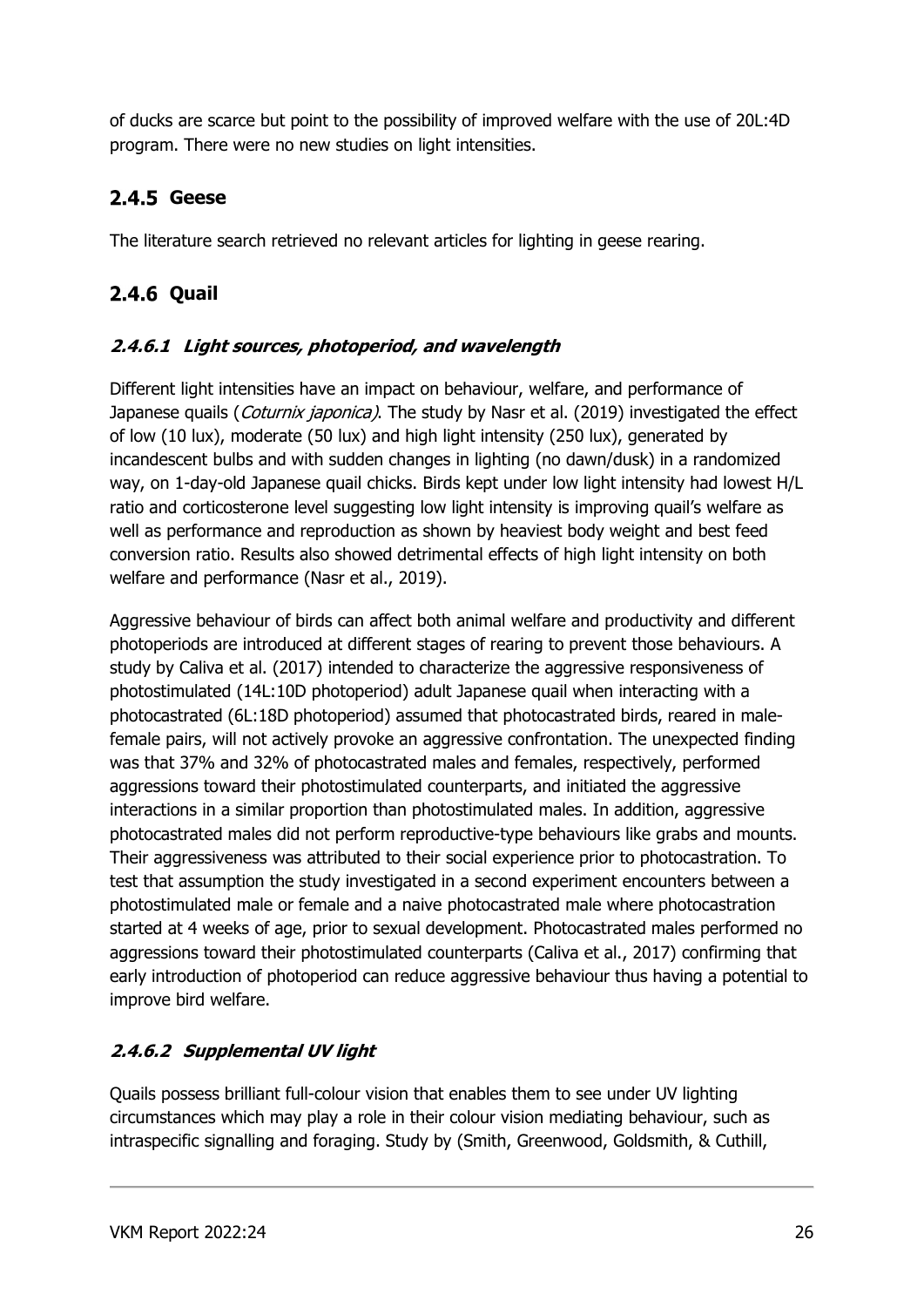2005) investigated the effect of lack of UV light and switching from UV containing light to UV deficient light and vice versa on welfare of Japanese quails. Welfare was assessed monitoring behaviour, body mass, tarsus and feather length, fluctuating asymmetry and plasma corticosterone levels. The results showed no significant impact on the welfare of birds, as measured using above mentioned indicators (Smith et al., 2005).

## 2.4.6.3 Summary quails

The data on light intensities were scarce but show better animal welfare results for lower light intensity of 10 lx. Photoperiod 14L:10D are also shown to have a potential to improve welfare of quails by reducing aggressiveness, particularly if introduced early. Unlike other birds, quails did not show significant effect of the supplementation with UV spectrum. There were no specific studies of the effects of LED lighting on quails.

# 3 Restrictive feeding and fibrous feed

# 3.1 The digestive system in poultry

The digestive system in birds is different from the digestive system of mammals. The digestive system in birds consists of beak, oral cavity, oesophagus, crop, proventriculus, gizzard, small intestine (jejunum), cecum, large intestine (colon), rectum, cloaca. To understand the effects of restrictive feeding and fibrous feed in poultry it is important to understand how the digestive system works and how the different parts of the gut cooperate to utilize the energy, protein, minerals and vitamins necessary to provide a growth that can exceed 20 % a day during the early life of a broiler chicken. (Svihus, 2016).

The anterior segment of the digestive tract is characterized by an enlargement of the oesophagus, called the crop. The crop is used as a food storage organ and filling of the crop inhibits food intake (Richardson, 1970). It may well be that the fibre fraction of the feed is important to the sensation of satiety, as the quality of ingested fibres affects the rate of entry and time of retention in the crop (Vergara, Ferrando, Jimenez, Fernandez, & Gonalons, 1989).

Ingested items are either retained in the crop or passed down directly to the next segment of the digestive tract. The anterior compartment of this segment is called the glandular stomach, or proventriculus, and constitutes the site for hydrochloric acid and pepsinogen secretion. The posterior compartment is named the ventriculus, or more commonly, the gizzard. In the gizzard, the particle size of ingesta is reduced by means of grinding, while the chyme is mixed with the secretions of the proventriculus. To function properly, however, the gizzard requires mechanical stimulation. Here, the excitatory effect of fibrous materials on the gizzard is well documented (Hetland, Svihus, & Choct, 2005; Rogel & Watkins, 1987; Steenfeldt, Kjaer, & Engberg, 2007).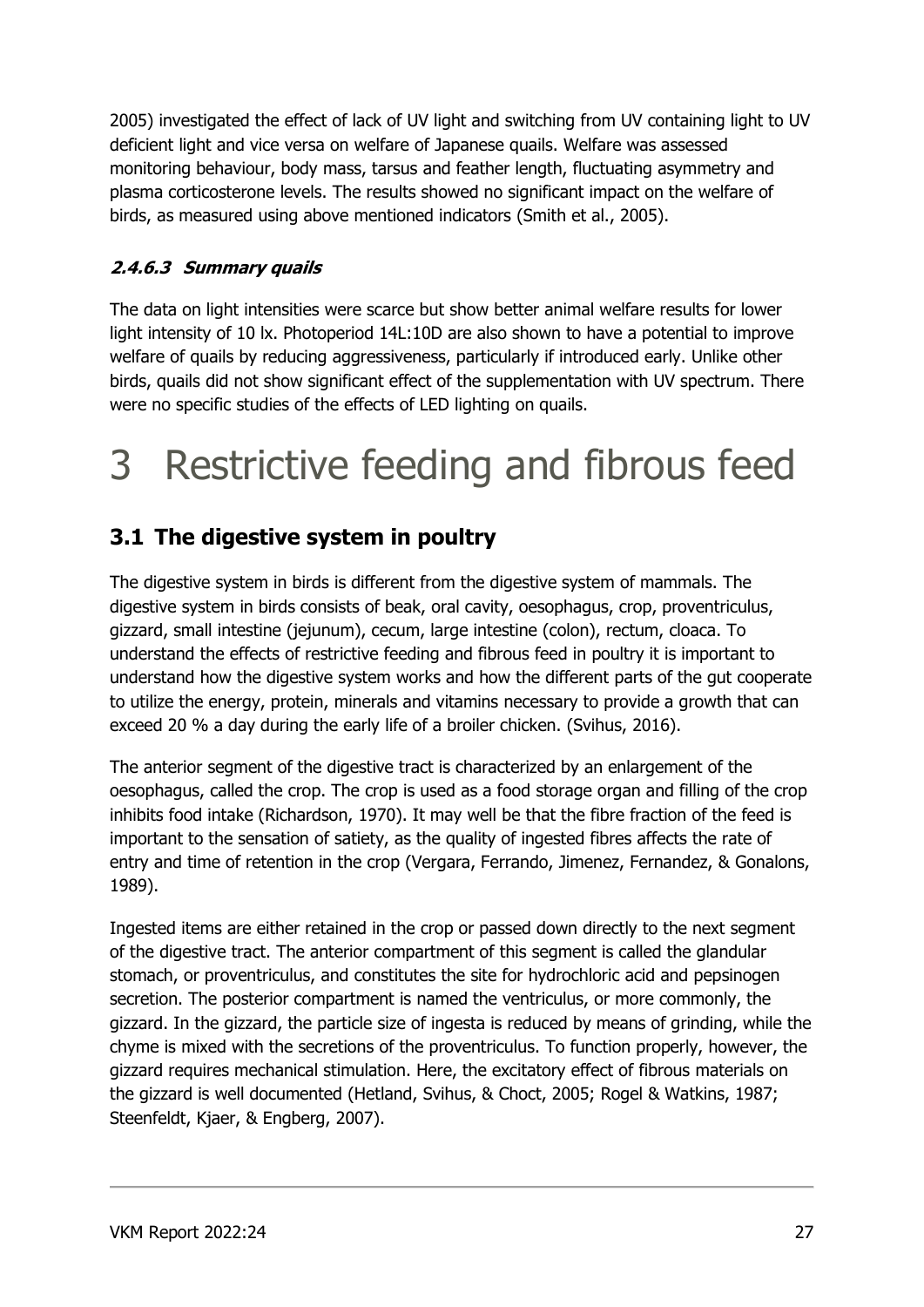Once ingested items have been ground to a critical size the particles are moved into the small intestine. The size of the fowl intestine has been adapted to flight and is therefore comparatively short. To compensate for this reduction in digestive capacity, poultry reflux digesta between various locations of the alimentary canal (Duke, Kimmel, Chaplin, Hunt, & Pollock, 1988; Sklan & Budowski, 1978). Although data are somewhat limited, ingested fibres were shown to influence peristalsis in man (Cherbut et al., 1994) and fibres present in the feed are believed to influence the gastroduodenal reflux of digesta in poultry (Hetland, Svihus, & Krogdahl, 2003).

Nutrients are digested and absorbed along the small intestine; but as previously indicated, poultry cannot degrade the fibre fraction of the feed. Instead, completely or partly undigested fractions of water soluble digesta particles, including fibres, are moved by means of anti-peristalsis into the pair of caeca. Coarser fractions of digesta are prevented from entering the caeca by a filter-like meshwork of villi stretching into the lumen (Bjornhag, 1989). The caeca harbour large numbers of bacteria with the capacity to use the energy present in the fibres. Some metabolic end products from this fermentation, such as short chain fatty acids, can finally be absorbed and utilized by the bird.

## 3.2 Restrictive feeding

Restrictive feeding means an actual reduction of nutrient intake below the minimum requirements of the birds. The genetics of the birds requires appetite feeding to reach its potential. In most cases this is wanted by the farmer (efficient egg production and meat production), but sometimes the need for feed restriction is wanted to regulate the feed for certain purposes. Examples of these are moulting of layers to stop egg production, or restrictive feeding of broiler and meat type duck parents to limit their growth with stabilizing fertility as the final goal. Though restrictive feeding is common in broiler and meat type duck breeders to restrict growth, restrictive feeding is usually not considered appropriate in layer breeders of domestic fowl or in breeders of meat type turkeys.

## 3.2.1 Layer breeders

Layer breeders, as for other layers, are fed ad libitum (Steinsland, 2022). Lu et al. (2021) describes restrictive feeding of layers in relation to sexual maturity, but no welfare parameters are measured. There is though a lot of literature that describes the reaction of layers to restrictive feeding, because it is a common practice in USA and some other regions, to actively moult layers to stop egg production (not legal in Norway or the EU) to force the animals to a new production period. Literature describing moulting in layers is probably the right source of information on the effect of hunger in poultry. Koelkebeck and Anderson (2007) describe the responses to moulting and thereby the responses of hunger in this way:

Moulting is a major event in the annual life cycle of most avian species, both wild and domestic. In laying hens, this type of research has been ongoing for more than 100 years (Anderson, Davis, Jenkins, & Carroll, 2004; Davis, Anderson, & Carroll, 2000; King &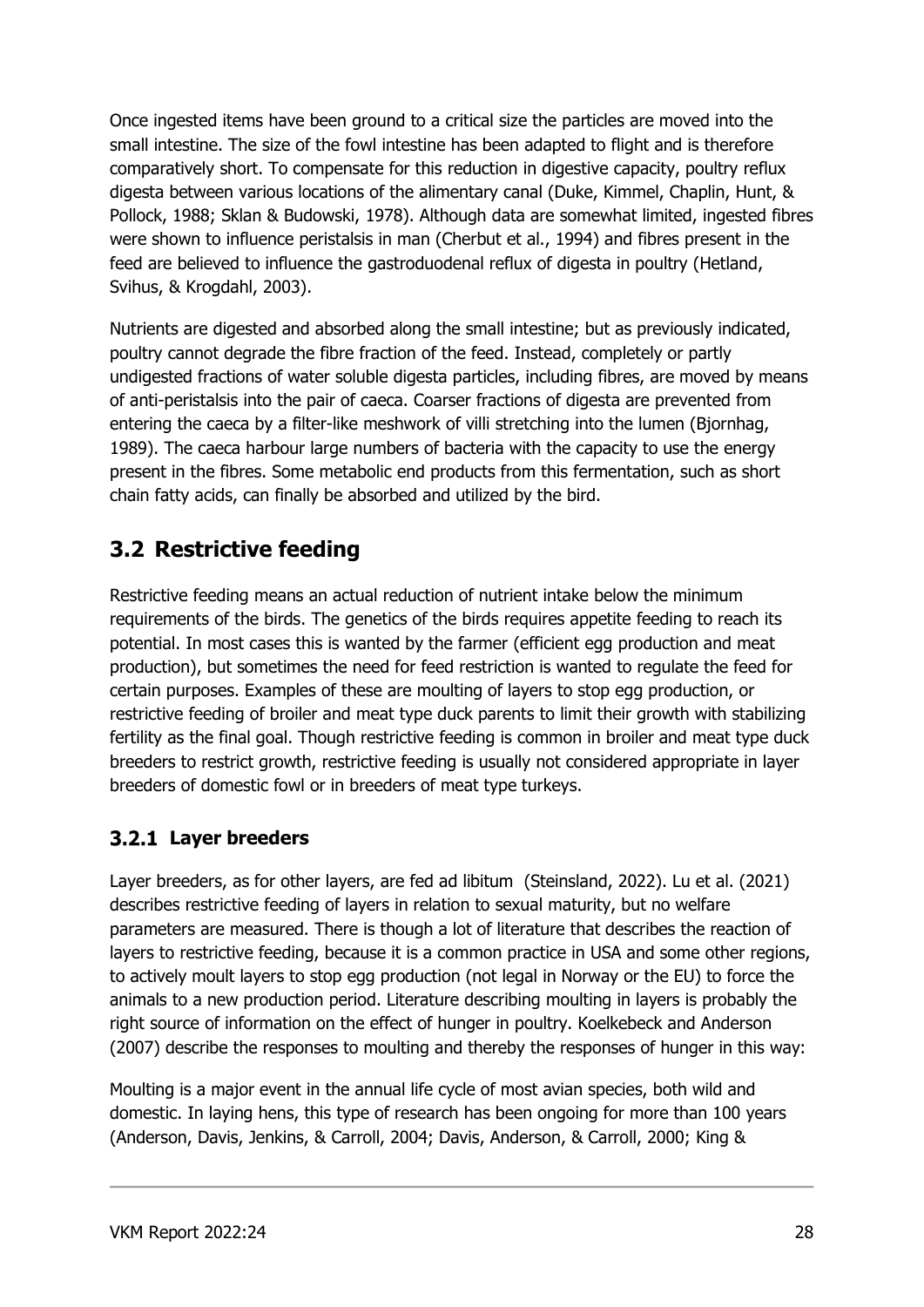Trollope, 1934; Rice, 1904; Rice, Nixon, & Rogers, 1908). Stevens (1996) commented, "There are times when birds in the wild do not eat in spite of having food readily available, e.g. during moulting, breeding, and egg incubation." . This quote indicates the importance birds place upon seasonal breeding and other activities. Stevens (1996) indicated that fasting is especially pronounced in geese that may be anorexic for 2.5 months and king penguins that fast for 4 to 6 months. During a moulting event, the metabolic rate and protein synthesis increases, along with a loss of adipose tissue, bone mass, and humoral immune system suppression (Kuenzel, 2003; Mumma, Thaxton, Vizzier-Thaxton, & Dodson, 2006) also results in an alteration of the hormonal system of the hen (Davis et al., 2000). Hormonal changes are typically associated with moulting and broodiness in the wild, seasonal changes resulting in limited food supply, and the husbandry practice of moulting in the commercial egg and breeder industries. The hen is capable of coping with and compensating for changing conditions in its environment to maintain physiological homeostasis (Clarenburg, 1986; Freeman, 1987). The hen responds by using physical, chemical, anatomical, and physiological mechanisms at its disposal to maintain this status. The hen has functions that are constitutive or always functioning and others that are adaptive, i.e., come into being as the need arises to maintain the homeostatic state. The following are some of the physiological mechanisms, both constitutive and adaptive, to limited or total restriction of food that occur postprandial, between meals, and during a fast, and it is arbitrary in determining at which point one starts and the other begins (Clarenburg, 1986). The metabolism of the chicken readily moves between these processes throughout the course of a regular day. Upon prolonged abstention of food, other essential nutrients are used up, for example, vitamins, minerals, essential amino and fatty acids, lipotropic factors, and carbohydrates, which can create a life-threatening situation. Starvation triggers a collapse of homeostasis, the basal metabolic rate declines, and simultaneously the body economizes on all energy expenditures to extend the survival of the animal; however, this response does not occur in the moulting programs associated with poultry husbandry practices.

Moulting of layers to give them another laying period is not considered a good practice in Norway, but the literature may be a good source of describing how the restrictive feeding has on the body related to welfare. In the review by Koelkebeck and Anderson (2007) it was concluded that "The behaviour patterns displayed during a moult program appear consistent with the response to physiological changes that layers experience and do not appear to compromise the welfare status of the hens."

It is shown that the corticosteroid level rises and therefore the immune response is reduced in the feed restricted hens. Many articles e.g. the articles by Dunkley at al. (2008) uses an alfalfa diet to reduce these negative consequences of moulting.

#### 3.2.2 Broilers

Restrictive feeding of broiler chickens is seldom employed but has been used to grow broilers to extended age and weight. Nielsen et al. (2003) studied the effects of qualitative and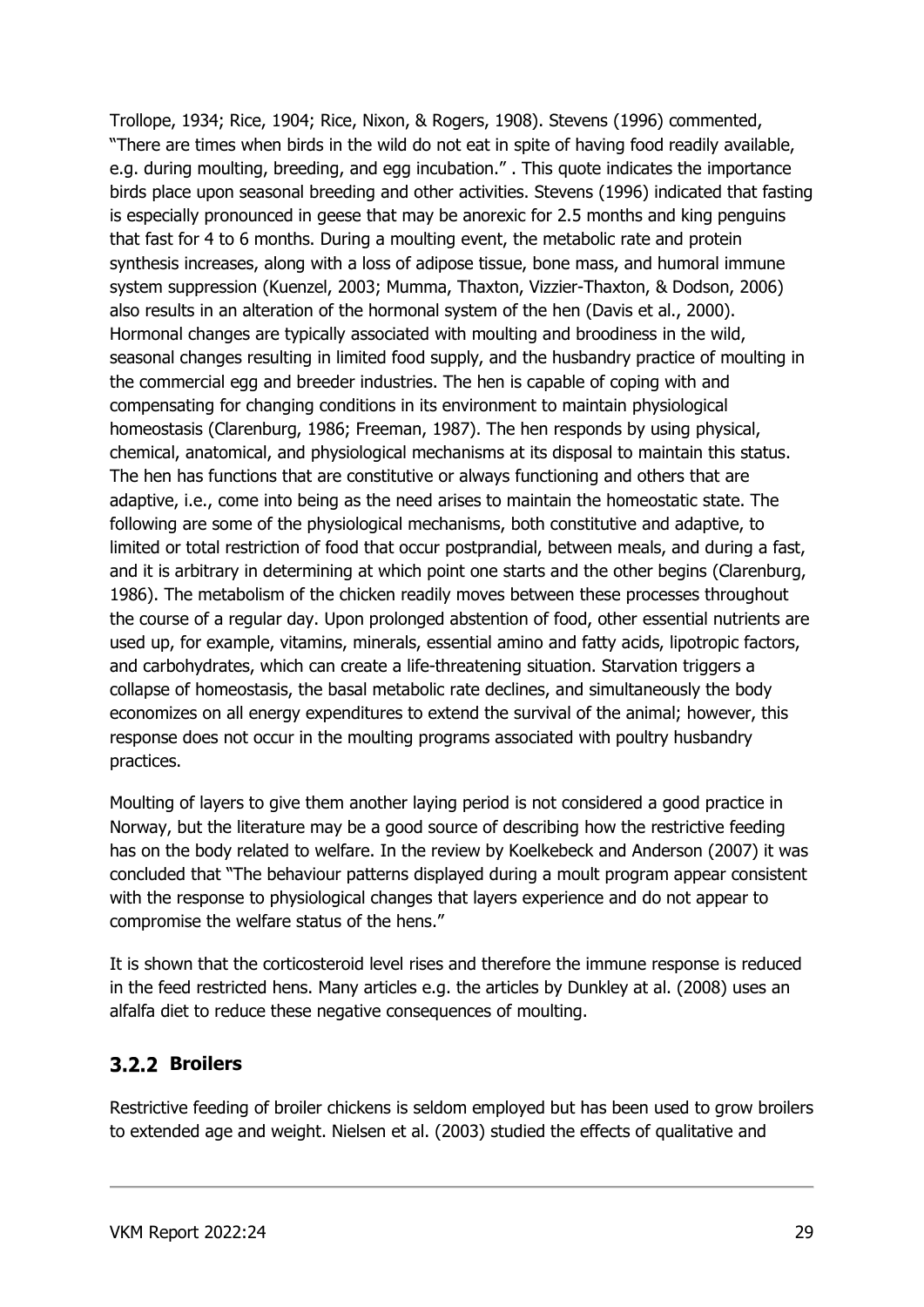quantitative feed restrictions in fast growing broilers. They discovered that quantitative feed restrictions were found to stimulate activity, which is positive for their leg health. The magnitude of the imposed feed restriction gave although high level of hunger which severely compromised the welfare of the birds. They recommended that production systems that require extended growth period should make use of slow growing strains/ hybrids.

It is common practice to control the feed consumption, and therefore the energy intake, of the parents of commercial broilers and ducks but not turkeys. Genetic selection for high rates of body weight gain results in correlated increases in ovulation rate and disrupted production of eggs with sound shells suitable for hatching. Feed restriction controls multiple ovulations in broiler breeders and ducks but not turkeys. In the publication: Biology of breeding poultry (Hocking, 2009) there is a thorough review of the use of feed restriction in broiler, turkey and duck breeders.

Due to a genetic selection for high growth rate of the progeny, broiler breeders need to be feed restricted to prevent health and reproduction problems at a later stage. Restricted fed broiler breeders show behavioural abnormalities that are indicative of hunger and frustration of the feeding motivation, like hyperactivity and abnormal oral behaviour (stereotyped object pecking and over drinking). Different strategies are tested to be able to reduce growth and keep fertility without compromising the bird's welfare. Carneiro et al. (2019) suggest different feeding strategies in the rearing period and suggest that the breeders should be fed restricted 4/3 (four days of feeding and 3 consecutive fasting days). Arrazola et al. (2019) draw the same conclusion. De Jong et al. (2005) studied the effects of scattered feeding and feeding twice a day on indicators of hunger and frustrations. They discovered that scattered feeding and meal feeding do not significantly improve broiler breeders' welfare during rearing. Scattered feeding reduced the time spent object pecking, but it was uncertain if the welfare was improved. Arrazola and Turrey (2019) included calcium propionate in the feed as an appetite suppressant but concluded that this appetite suppressant caused an avoidance response rather than satiety. The broiler parent paradox is almost impossible to solve if the breeding companies only breed for high egg production and growth, but Arrazola and Turrey (2021) suggest a solution to this imperative. They suggest that slower growing broiler breeders is the solution and though slower growing broiler breeders still require some degree of feed restriction to control growth, strains with lower feed restriction exhibit lower signs of feeding frustration and high body weight uniformity in this study.

## 3.2.3 Turkeys

The literature on restrictive feeding of turkeys is sparse, but Hocking (2009) concludes that control of body weight by protein inclusion is more feasible than feed restriction. Hocking summarizes the results of experiments with different lines of turkey breeders and suggest that controlling body weight by a substantial reduction in feed intake may decrease the prevalence of multiple ovulations in commercial female lines and increase shell quality and hatchability during early lay. However, overall productivity in medium and heavy female turkeys is unlikely to be better than conventional ad libitum -fed birds because maximum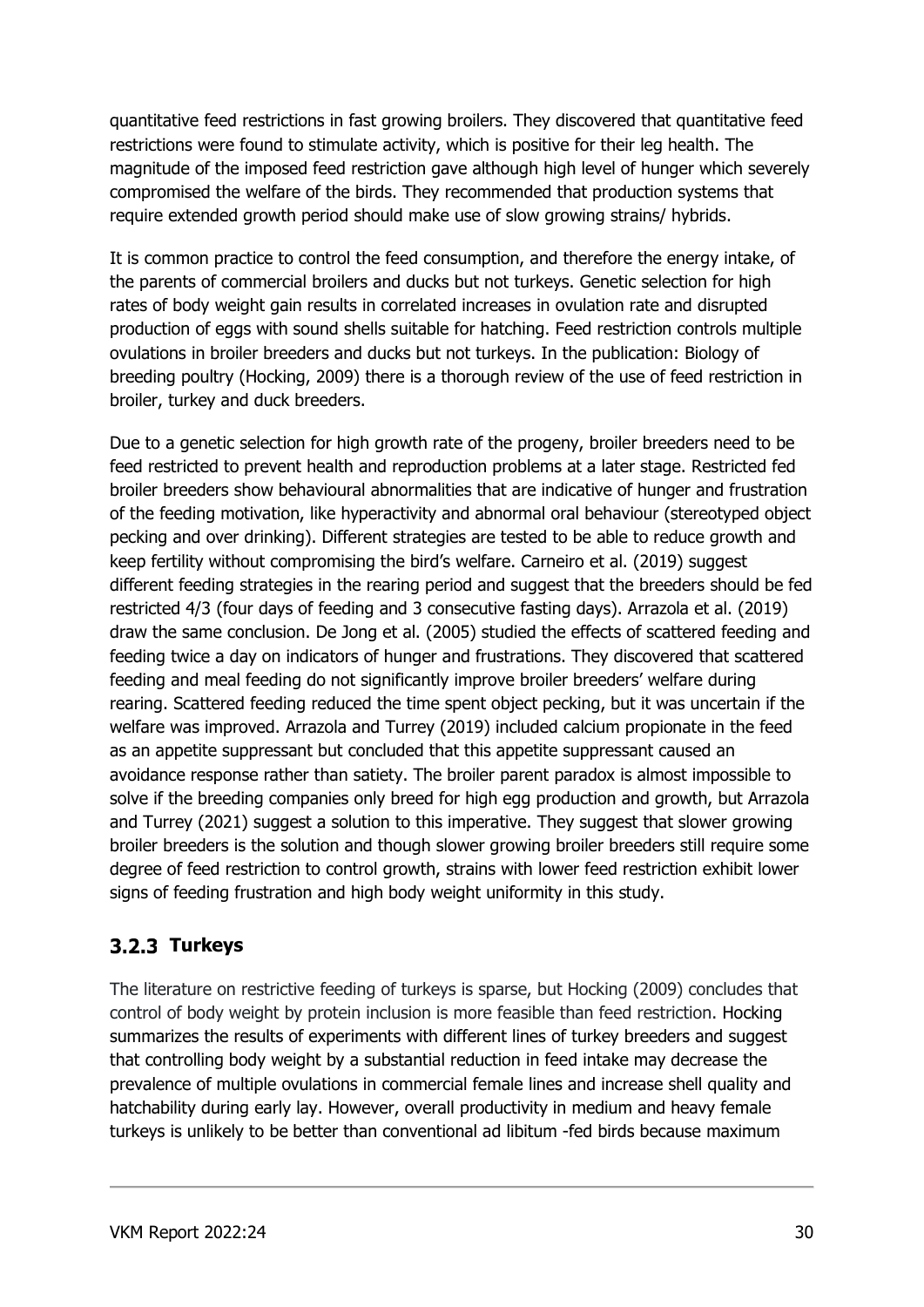rate and persistency of lay are relatively poor. Breeding companies may recommend body weight targets for turkey breeder hens that are slightly less (5-10%) than their maximum potential to maintain fitness and mobility, a practice that also controls feed costs. These objectives are generally achieved by feeding a low protein diet rather than by limiting feed intake quantitatively. The Poultry site (thepoultrysite.com) describes the following: "It is accepted that bodyweight control of turkey hens during rearing is essential for optimising egg production, but physical restriction of hens as practised in broiler breeders is not an accepted option." Thus, there is a need for studies whose objective is to control body weight in replacement hens via ad libitum, controlled feeding of low nutrient density diets. Domestic hybrids of turkey are fed by weight control and thereby restrictive feeding. A good description of this is given in Avian breeder manual

https://www.aviagenturkeys.us/uploads/2015/12/21/Aviagen%20Breeder%20Guide%20201 5.pdf.

## 3.2.4 Duck breeders

Commercial duck breeders are larger and have more paired ovarian follicles than unselected birds. In contrast to turkey breeders, but like broiler breeders, feed restriction decreases the occurrence of multiple follicles and enhances egg production. In spite of the very different growth pattern of ducks compared with chickens, the responses to feed restriction are therefore similar to broiler breeders and very different from turkey breeders (Hocking, 2009).

## 3.2.5 Hunger

During our literature review, which was restricted to literature after 2001, there was no matches for hunger. A google search with the search terms hunger and poultry had a few matches for old literature, e.g. the article by Bierer et al. (1965). Radical welfare consequences of feed and water deprivations in domestic fowl and turkeys are described in this study. These kinds of studies are illegal to perform today, but they show how animals of different age groups react to removal of feed and water. Layers reacted with moulting and decreased egg weight and shell strength while young animals had a sleepy attitude. Kidney failure and reduced muscle mass before dying were the major pathological findings. Cannibalism as a reaction to starvation was not seen in poultry.

Hocking (2009) propose a genetic solution to the broiler breeder paradox: "Genetic selection for high rates of body weight gain is associated with a correlated increase in the prevalence of multiple ovulations and results in the need for feed restriction in broiler and duck breeders, whereas in turkey breeders the producer has to accept relatively low productivity compared with ovarian potential, particularly in male lines of turkeys. Genetic selection to decrease the propensity for multiple ovulation would, in the long term, lead to the possibility of increasing target body weights to optimize the welfare of broiler breeders while maximizing the production of hatching eggs. Genetic selection against multiple ovulation is not possible at the present time because egg production does not reliably reflect ovarian activity and birds have to be killed to estimate follicle numbers. Marker-assisted selection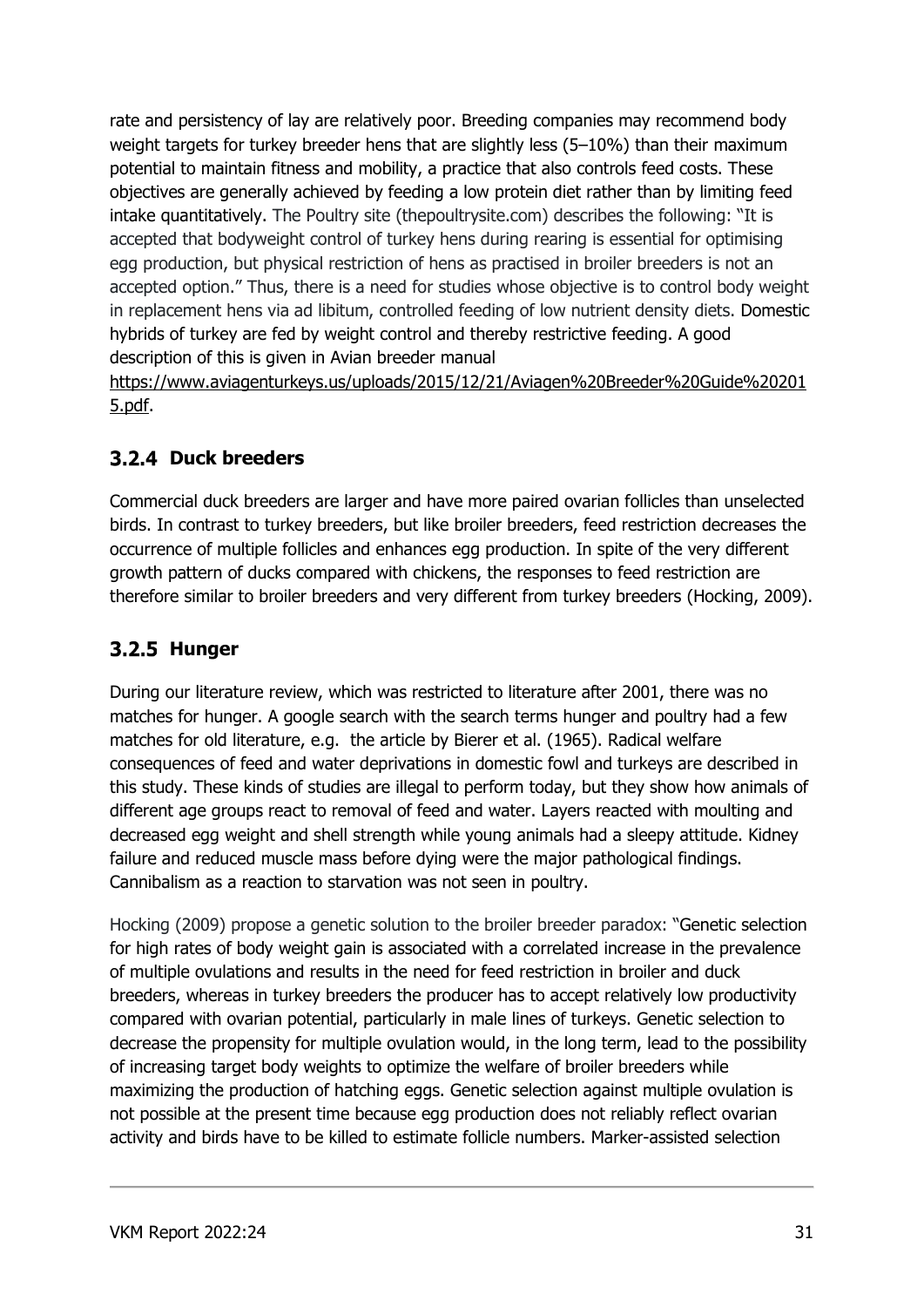using DNA markers or whole--genome selection would make such selection possible and is the objective of the author's current research. As broilers become larger, and target body weights become smaller as a proportion of the birds' potential weight (Renema, Robinson, & Zuidhof, 2007), the search for genetic solutions to the welfare issue will become more pressing. Fortunately, the modern genetic tools make this approach feasible and will have the added benefit of contributing to higher rates of lay, which may more than offset the costs of extra feed."

#### 3.2.5.1 Summary restrictive feeding

Restrictive feeding is not known to be a common practice in layer breeders of domestic fowl and turkey breeders but is a common practice for duck breeders.

Radical welfare consequences of feed and water deprivations in domestic fowl and turkeys include layers reacting with moulting and decreased egg weight and shell strength while young animals had a sleepy attitude. Kidney failure and reduced muscle mass before dying were the major pathological findings. Cannibalism as a reaction to starvation was not seen in poultry.

## 3.3 Fibrous feed

In our literature search there were only two matches for "fibrous feed". In the first Johansson et al. (2016)) fed barley silage to layers in furnished cages. Birds fed silage spent less time expressing aggressive and feather-pecking behaviours and in nest boxes, and more time feeding than control birds. Egg production, egg quality and bird weight were not affected by treatment; yolk colour was darker for the silage treatment. Feathering quality was improved in silage-fed birds compared to control birds.

The second match was a review by Krautwald-Junghanns et al. (2021). The use of straw bales served as both a source for fibres and occupational material. It is important that the access to straw bales and hay is followed by the access to appropriable sized grit to prevent obstipation of the gastrointestinal tract.

In the doctoral thesis of Robin Kalmendal at the Swedish agricultural university "Fibrous feed for functional fowls" (Kalmendal, 2012), he describes the different effects of fibrous feed for poultry. This thesis was not found in the previous literature search but was found in a following Google-search.

The fibre fraction of poultry diets was long considered of diluting or even anti-nutritive nature, as reviewed by Mateos et al. (2012). Thus, it has commonly been used as a negative coefficient in prediction equations of the nutritive value of feeds (Larbier & Leclerq, 1994). Today, following the development of more sophisticated methods of fibre determination, it is known that different fibre fractions have different properties and should consequently be viewed differently (Krautwald-Junghanns et al., 2021).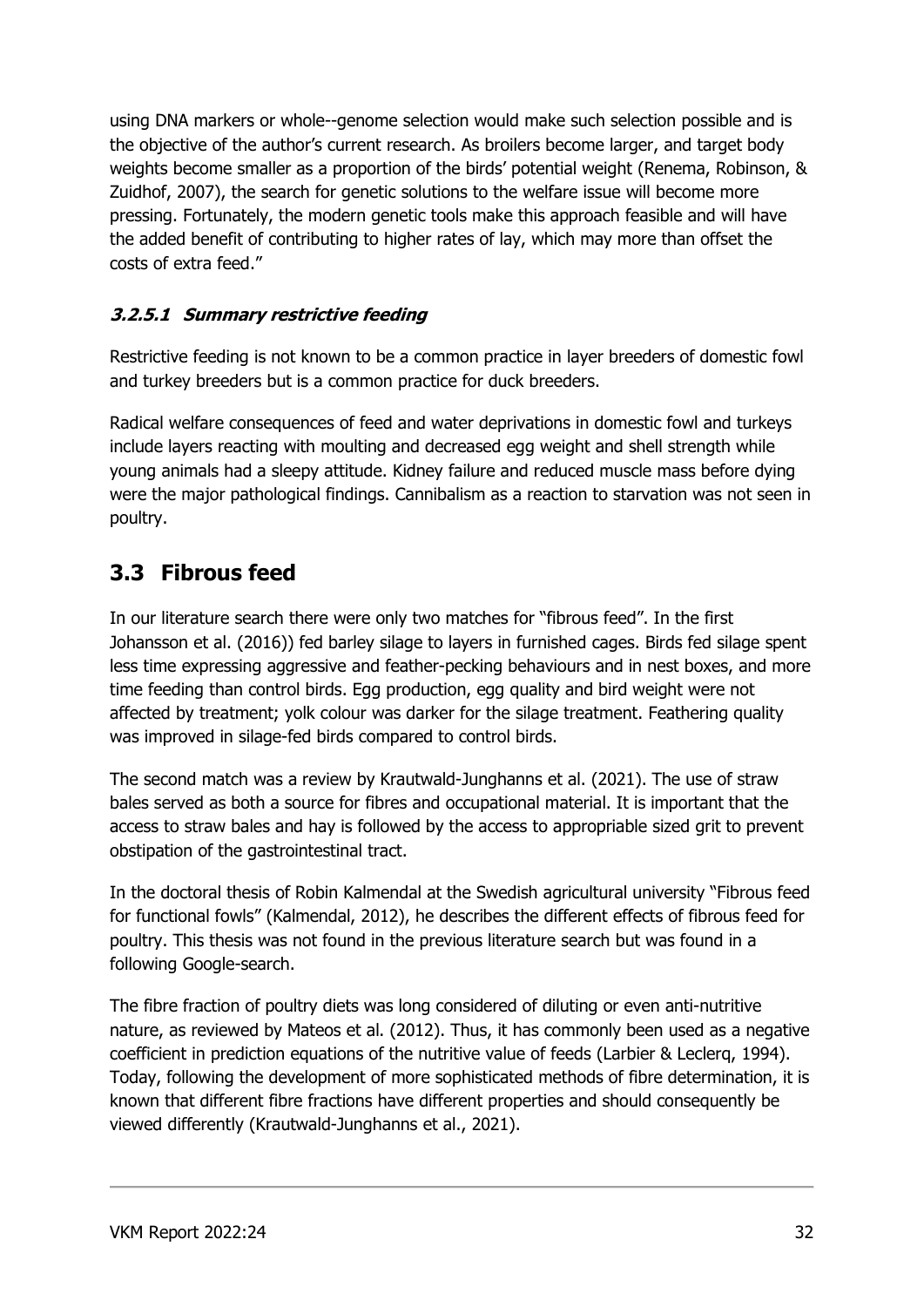The solubility is an important feature of fibres as it largely determines their effect on production performance (Choct, 2002). More specifically this effect is primarily mediated by the actions of the fibres in the digestive tract.

The detrimental effects of soluble-NSP (non-starch polysaccharides) in the feed are largely alleviated by the routine use of fibre-degrading enzymes in the feed. The efficacy of many mono- and multicomponent enzyme products is well documented, but their mode of action has been a matter of debate. In essence, the question has resolved around whether the benefits of the enzymes should be attributed their capacity to reduce the viscosity of the digesta, or their capacity to release nutrients encapsulated in the fibre matrix of the grain cell walls, or both (Bedford, 2002).

Kalmendal (2012) concluded that the significance of fibres in poultry nutrition largely depends on the quality of fibres. Whereas soluble fibres primarily acted detrimentally on the functionality of the birds, insoluble fibres tended to act in the opposite direction. In poultry nutrition experiments, however, it remains difficult to separate the effects of increasing amounts of fibrous feedstuffs from those of simultaneous dietary fat supplementation, nutrient dilution, or ingestion of fibrous materials such as litter. Animal density and stocking density

# 4 Animal and stocking density

# 4.1 Norwegian and EU regulations addressing animal density and stocking density

For laying hens, the maximum animal density is nine laying hens per  $m<sup>2</sup>$  usable area both in the European and Norwegian regulations. Further, for chickens kept for meat production the maximum stocking density is 33 kg/m<sup>2</sup> according to the European regulation. However, the maximum stocking density can be increased up to 39  $\text{kg/m}^2$  by way of derogation if the keeper complies with certain requirements. Further, if the criteria in Annex 5 in the regulations are fulfilled, Member States may allow to increase the maximum stocking density to 42 kg/m<sup>2</sup>.

In the Norwegian regulations the standard stocking density is 25 kg/m<sup>2</sup>. If the owner/keeper commits to an animal welfare program, the stocking density can be increased to maximum 34 kg/m<sup>2</sup>.

The European regulations have no specific demands for animal density concerning turkeys, pullets and breeders. According to Norwegian legislation (LOVDATA, 2001) the stocking densities for turkeys kept for meat production should not exceed 38 kg liveweight/m<sup>2</sup> when the animals' liveweight is below 7 kg. When the mean liveweight exceeds 7 kg, the stocking density shall not exceed 44 kg/m<sup>2</sup>.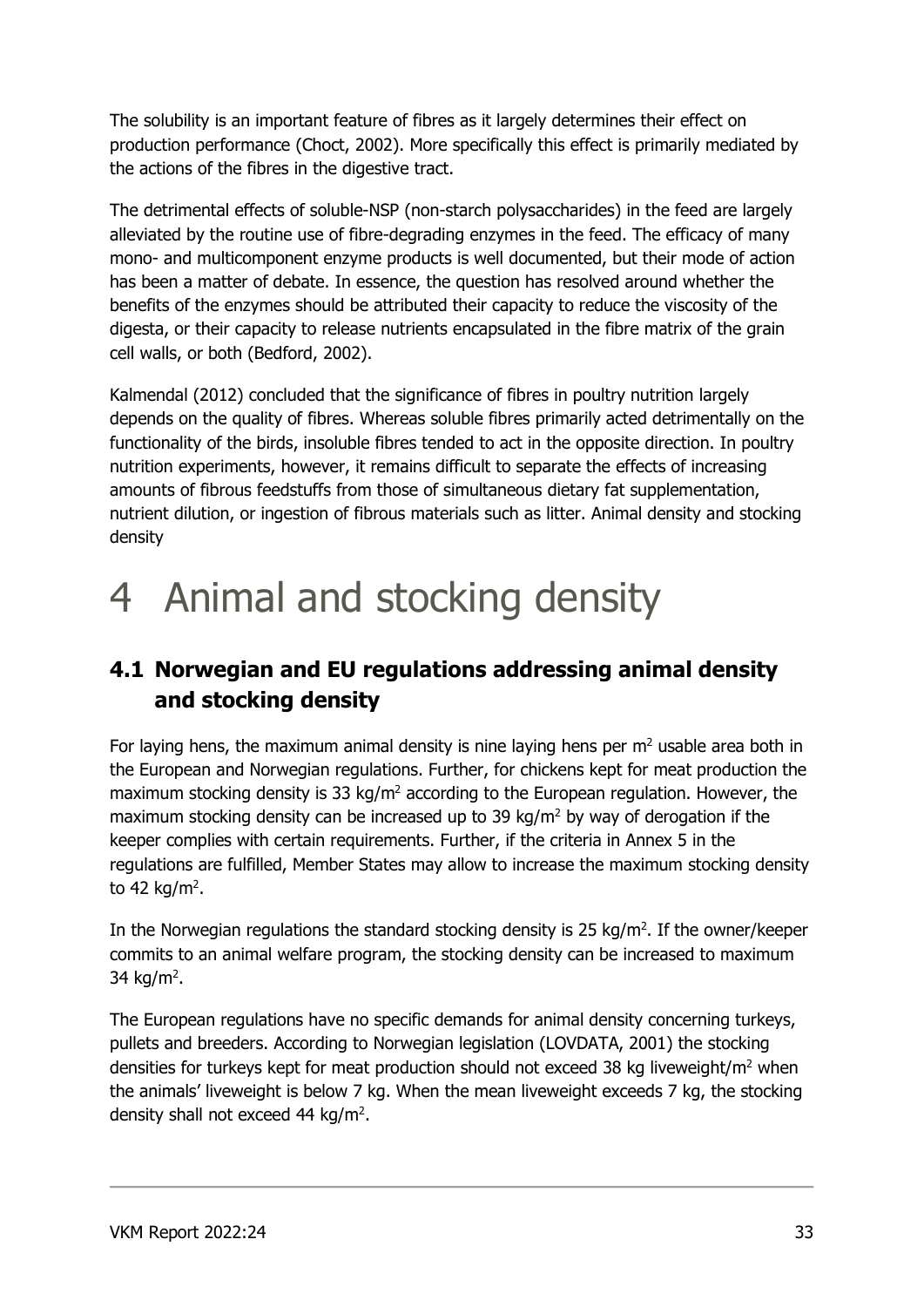In the following chapters animal density and stocking density will be described according to the requirements in legislation.

# 4.2 Stocking density turkeys

In 2016 a scientific committee under VKM made a risk assessment on welfare in turkeys (VKM, 2016). The committee points out among others that the standard requirements for stocking density vary between the Scandinavian countries (Denmark 58 kg/m<sup>2</sup>, Sweden 30  $\text{kg/m}^2$ , but 45 kg/m<sup>2</sup> for herds that participate in an official control program) and hence that experts disagree on the importance of this factor for animal welfare.

Since this committee completed their work, very few scientific data on stocking density on turkeys have been published. In 2017 Erasmus published a review on the effects of stocking density on turkey behaviour, welfare and productivity (Erasmus, 2017). Erasmus concludes that the majority of scientific studies were conducted over a decade ago with genetic lines of turkeys that may differ from modern genetic lines. However, based on the insight provided by the data in the review, in general higher stocking densities ( $> 29.3$  kg/m<sup>2</sup>) are associated with reduced body weight, reduced feed efficiency and increased mortality rate. The list of references in this review article (Erasmus, 2017) does not include other articles than in the report from the VKM committee.

Unfortunately, it seems that there is no additional scientific data produced over the last two decades that provides additional information beyond the VKM report (VKM, 2016).

# 4.3 Animal density for laying hens

The EU-regulations (Council Directive 1999/74/EC) defines "Usable area" as an area of at least 30 cm wide with a floor slope not exceeding 14 %, with headroom of at least 45 cm. Nesting area should not be regarded as usable areas. The Norwegian regulations (LOVDATA, 2001) uses mainly the same definition. Another term used in the EU-regulations is "alternative systems". According to Ferrante (2009), the category alternative systems comprise a wide variety of different types of systems, from very simple single level systems to multi-level aviaries with or without free-range facilities. The term "alternative systems" is used in the industry to indicate systems which are not conventional cages or any non-cage system.

In a review article, Ferrante (2009) writes that there is no clear scientific evidence for the maximum animal density of 9 birds/ $m<sup>2</sup>$  because large-scale replicated studies are few.

In an experiment with laying hens housed in enriched colony cages with either 20 birds per cage (973 cm<sup>2</sup> per bird) or 30 birds per cage (648 cm<sup>2</sup> per bird), Gast et al. (2016) found that increased space influenced the susceptibility of hens to Salmonella Enteritidis. However, in a later, similar experiment (Gast et al., 2017) found no effect of animal density.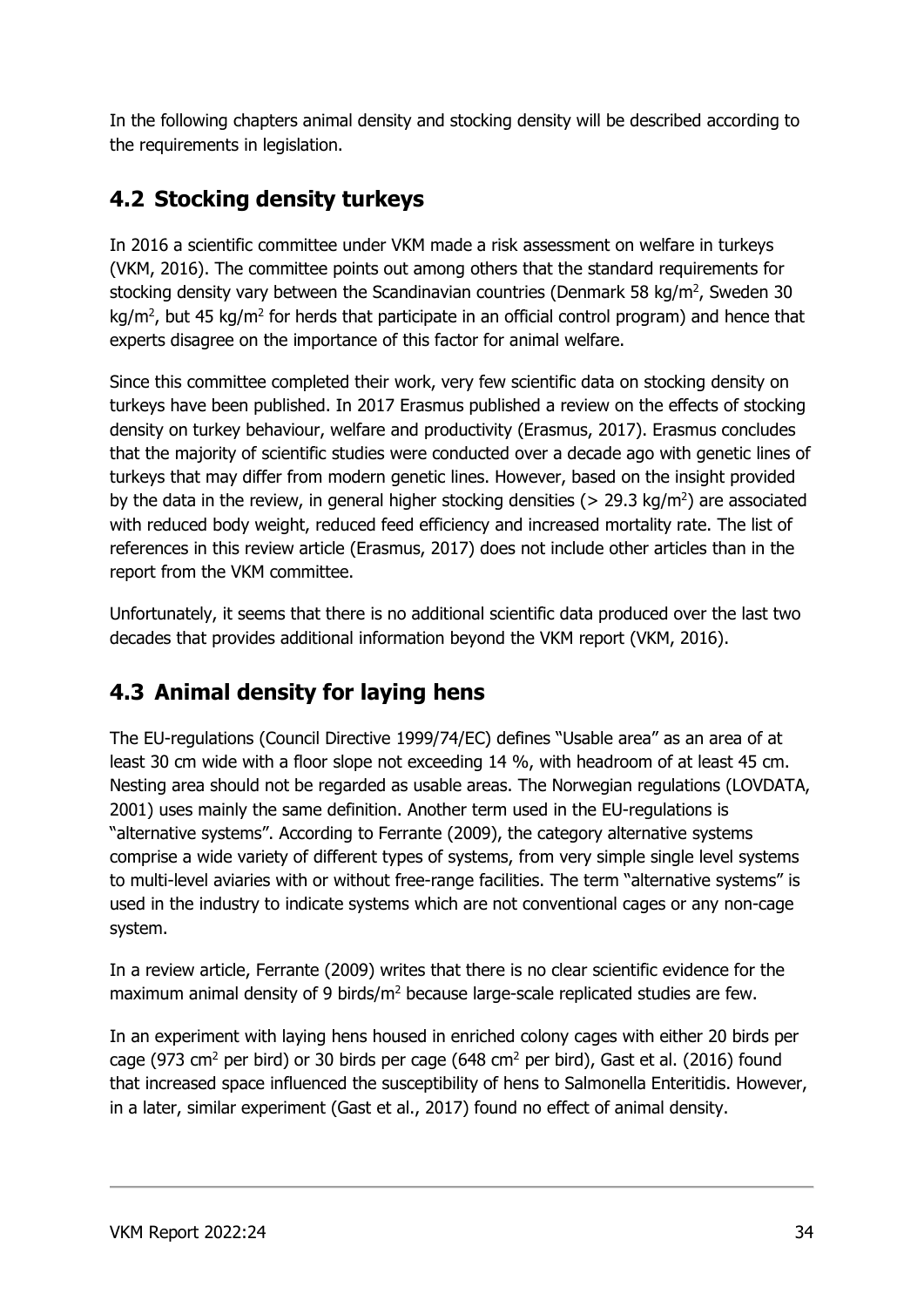In a cross-sectional study of 107 organic flocks of laying hens in eight European countries, the stocking density varied from 4.5 to 6.9 hens per  $m<sup>2</sup>$  usable area (Jung et al., 2019). There was however no significant effect on keel bone damage.

To summarize, there is apparently no scientific data made available over the two last decades which provides that basis for a change in the Norwegian regulation for animal density for laying hens.

## 4.4 Animal density and stocking density for chickens for meat production

Several studies have look at the effect of stocking density on welfare and performance because this is of vital importance for the production economy. Here is presented a selection of studies.

A Canadian study (Bergeron, Pouliot, & Doyon, 2020) included observations on 2.2 million male broilers and 2.3 million female broilers from 37 commercial production sites with a stocking density ranging from 20.5 kg/m<sup>2</sup> to 41,2 kg/m<sup>2</sup>. Linear regression models showed that, for both male and female broilers, stocking density had little impact on mortality and meat quality, but average daily gain actually increased with stocking density significantly. This of course contrast with previous published results.

A Brazilian study (Federici et al., 2016) on 11 commercial broiler farms found that the mean stocking density was 28.5 kg/m<sup>2</sup> (22.4 – 31.3). Even if the mean stocking density was lower than recommended in many other countries, the authors conclude that when using the Welfare Quality protocol and looking at behavioural activities, the birds would benefit from even lower stocking densities.

Interestingly, in an Italian study (Iannetti, Romagnoli, Cotturone, & Vulpiani, 2021) with 14 batches of broiler chickens from 6 different farms found that even if the stocking density was higher in the antibiotic-free batches (36.4 kg/m<sup>2</sup> vs. 34.1 kg/m<sup>2</sup>), the absence of antibiotics did not have an impact on the good-health principle (hock burns, food pad dermatitis and lameness).

Meluzzi et al. (2008) did a survey on 5 different Italian farms and checked nearly 300 000 chickens. They found no significant relationship between stocking density and lesion incidence or mortality rate.

Tsiouris et al. (2015)) studied 260 broiler chicks at different animal densities (not stocking densities) and conclude that high stocking density affects unfavourably the welfare and gut health of the broiler chicks.

Yanai et al. (2018) studied Cobb 500 broiler chicks at 10, 15 and 29 birds/ $m^2$ , and found that higher stocking density negatively affected final body weight as well as cumulative body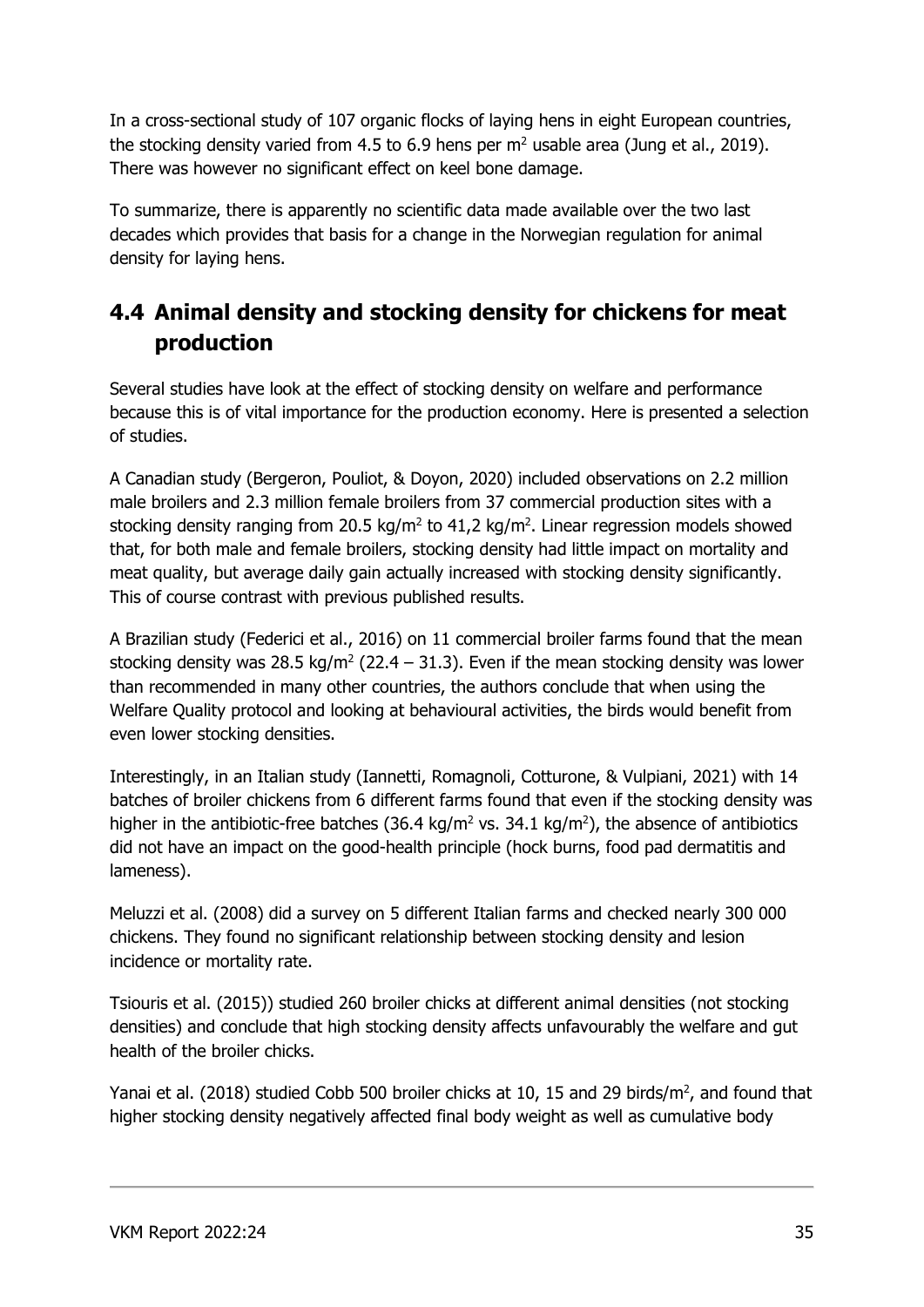weight gain. The higher density was also associated with decreased crouching, walking, preening, body care behaviour, and ingestive behaviour.

Also breed can have an influence on welfare and production and Weimar et al. (2020) found that chickens from slow-growing strains among others had the lowest prevalence of hock burns and the highest prevalence of toe damage. The authors highlight the importance of tailoring management to the strain of broiler raised.

In a study in 20 commercial broiler houses in UK (Collins & Sumpter, 2007), birds were tracked in order to look at social environment at different stocking densities. However, the study concludes that stocking density per se seems to have little effect on individual behaviours of the focal animals.

All the studies referenced here seem to be of good scientific quality, but still provide quite different results concerning the effect of density on animal welfare and hence do not provide an unambiguous basis for a change in the regulation for stocking density for chickens kept for meat production. This is in compliance with Dawkins et al. (Dawkins, Donnelly, & Jones, 2004) who concludes that "the difference among producers in the environment they provide have more impact on welfare than stocking density itself". It should be noted that EFSA (EFSA question Q-2020-00479) also later will assess space allowance for broiler chickens.

## 4.5 Environmental complexity for chickens for meat production

In the last years several articles have been published that focus on environmental complexity for broiler chickens. Bergmann et al. (2017) tested out increased environmental complexity such as perches, straw bales, pecking stones and access to roofed outside runs. They found that the enrichment was well accepted and used and that the birds were more active. Tahamtani et a. (2020) using Ross 308 chicks tested different types of environmental complexity. One of the conclusions from this study was that elevated platforms have to be further studied since footpad health was positively affected but walking ability was impaired.

In a recent study (Anderson et al., 2021) tested the effect of environmental complexity by training birds to approach ambiguous cues and conclude that environmental complexity improves broilers' affective states implying animal welfare benefits.

In a review on environmental enrichment for broiler chickens (Riber, van de Weerd, de Jong, & Steenfeldt, 2018) the authors conclude that many of the ideas for environmental enrichments for broilers need to be further developed, preferably in commercial trials.

Another important factor to improve animal welfare can be the type of breed. Rayner at al. (2020) conclude that significant animal welfare improvements can be achieved by utilizing slow-growing breeds.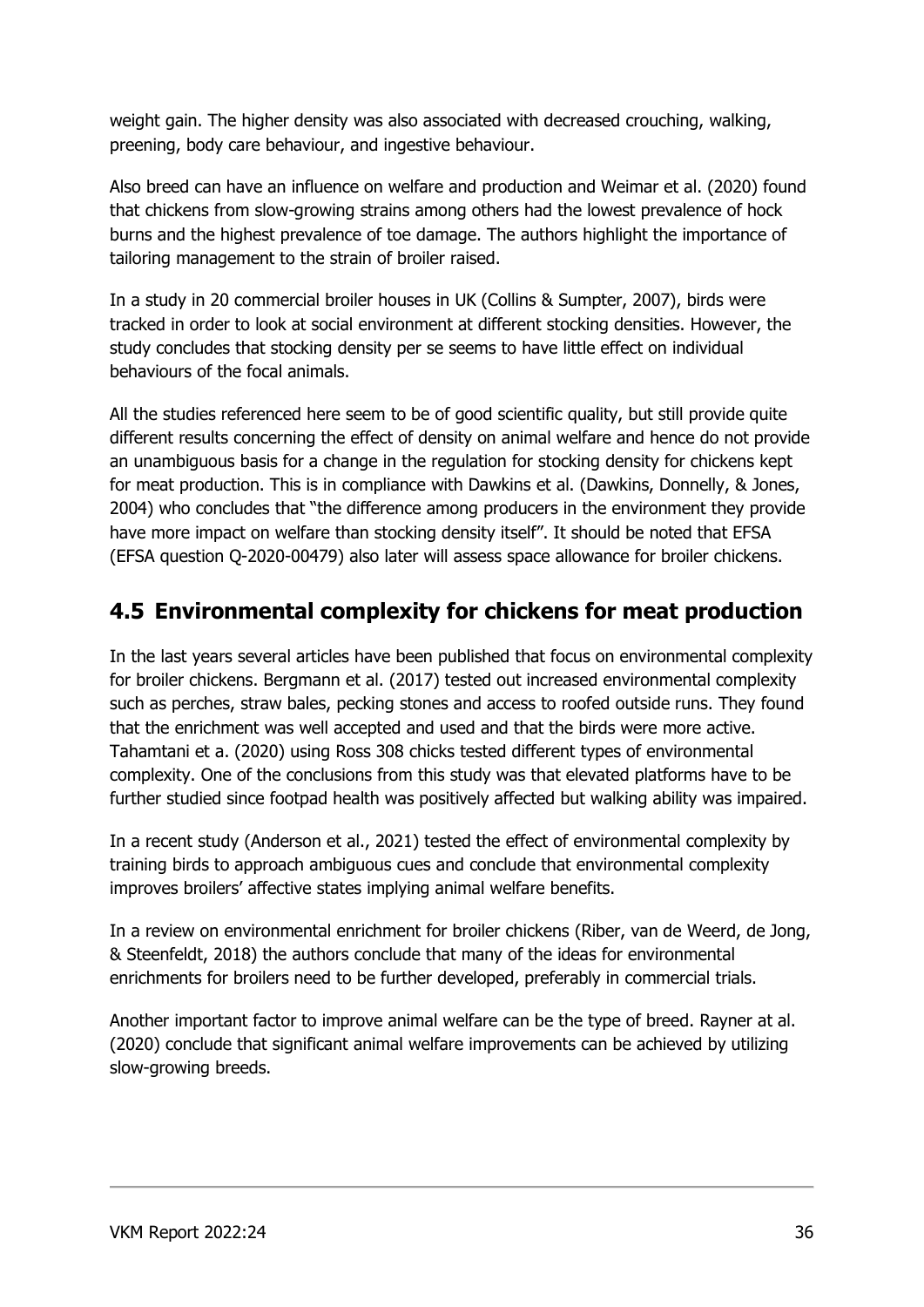The studies presented here imply that providing environmental complexity is positive for the animal welfare but should be further investigated. The introduction of slow growing breeds is promising.

# 4.6 Stocking density for breeders for chickens for meat production

There seem to be no studies that have looked at the effect on animal welfare of different stocking densities for breeders.

# 5 Uncertainties

# 5.1 Lighting

Main source of uncertainties in evaluating the results of the literature review for lighting stems from the small number of studies, in particular for poultry other than broilers. In addition, the studies found in the literature were of very different designs, not always related to either conditions or strains of poultry used in Norwegian production. There was also a great disparity in specification of details of material and methods, especially regarding specifying wavelengths and luminescence.

# 5.2 Restrictive feeding and fibrous feed

There is very limited literature concerning the welfare effects of restrictive feeding of turkey breeders.

The positive effects of feeding insoluble fibres to poultry with regard to gut health and gut function are well known, but the effect of these fibres on satiety are not thoroughly examined. The effects of soluble fibres on satiety is also uncertain. Positive effects were discovered in reference only.

# 5.3 Animal density and stocking density

The uncertainties in evaluating the animal and stocking density for turkeys is that there unfortunately seem to be no new, up to date studies looking at density. The same goes for laying hens. For chickens for meat production there are uncertainties both regarding the density/environmental complexity interaction and also the consequences of introducing more slow growing breeds.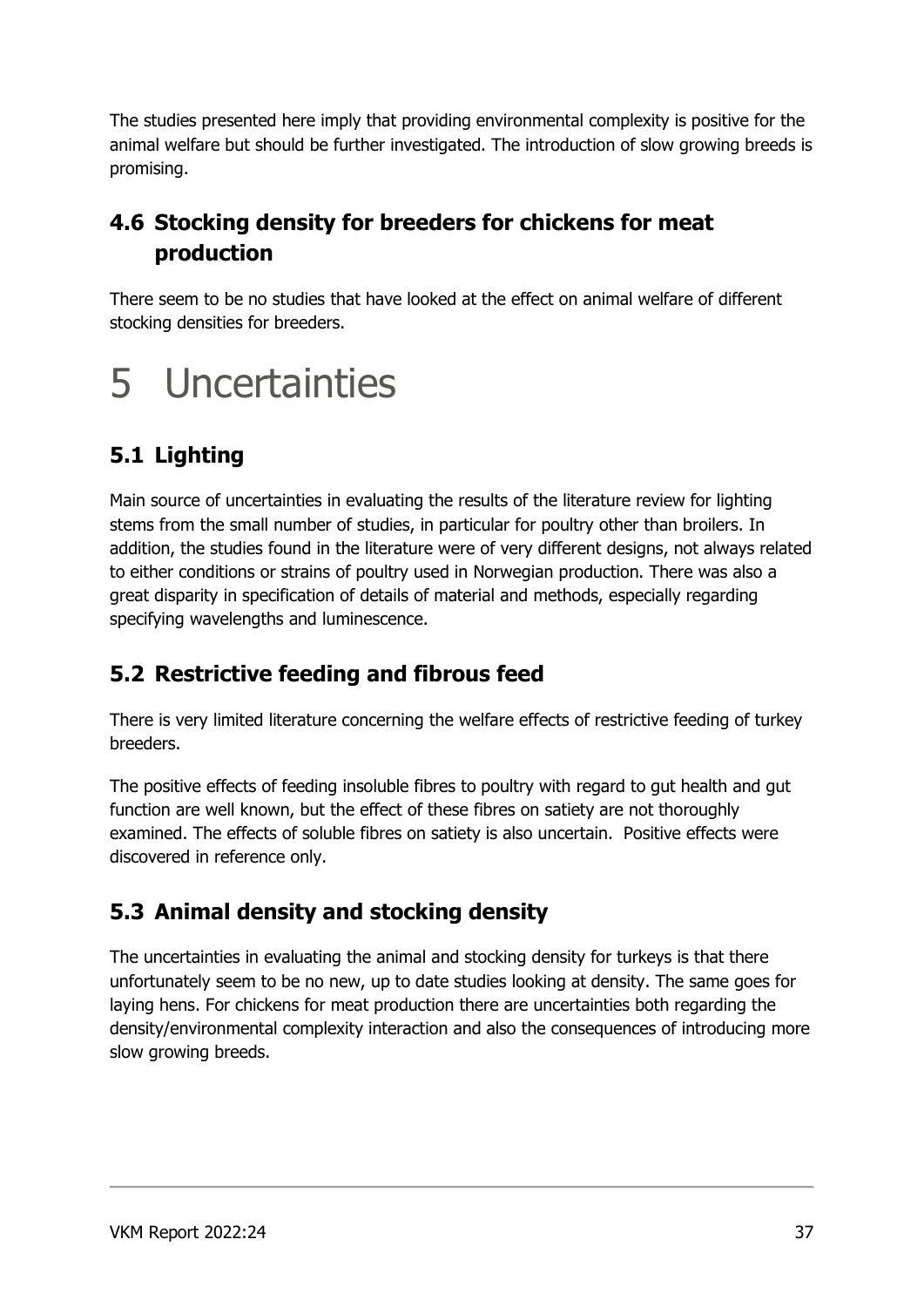# 6 Conclusions (with answers to the terms of reference)

# 6.1 Light

### Welfare consequences of various artificial lighting systems used in poultry production

Artificial lighting systems are used in poultry production to improve both production and welfare of the birds. From a welfare point of view, it is important to emphasise that the lighting beneficial to production is not always beneficial for the welfare and some trade-offs might be needed. For example, the lower lighting intensities might be beneficial for production as they reduce birds' activity which, on the other hand, is not beneficial for their welfare. There are also consequences of the lighting systems with long or continuous photoperiods which do not allow for enough resting time for birds and behaviour natural for the species. Thus, the lighting systems imitating as close as possible natural day rhythm might reduce the impact of the intensive rearing.

### Lighting parameters of paramount importance in avoiding risks to the bird's welfare

Risk to animal welfare stems from inadequate lighting that prevents normal activity of birds but also from unwanted behaviour like aggressiveness. Lighting parameters that influence the risks to bird welfare depending on the species that is considered include:

- the colour of the light (in the case of the WL also the warmth of the light),
- UV supplementation in the case of LED without UV spectrum,
- light intensity and
- photoperiod

## 6.1.3 Appropriate limits for the different lighting parameters

Table 6-1. Guidelines for limits for the relevant for different lighting parameters where available (more details in 2.4). Limits are subject to uncertainty described in 5.1.

|                 | <b>Colour</b>    | UV suppl.   | <b>Light intensity</b> | <b>Photoperiod</b> |
|-----------------|------------------|-------------|------------------------|--------------------|
| Layers          | red LED (640 nm) | UVA and UVB | $20 \text{lx}$         | 10L:114D           |
|                 | WL 5000-6500 K   |             |                        |                    |
| <b>Broilers</b> | WL 4100K-6065K   |             |                        |                    |
|                 | Blue-green (470- | UVA and UVB | 50-200 lx              | 16L:8D             |
|                 | 525 nm)          |             |                        |                    |
| <b>Ducks</b>    | BL (425 nm)*     | UVA and UVB |                        | 20L:4D             |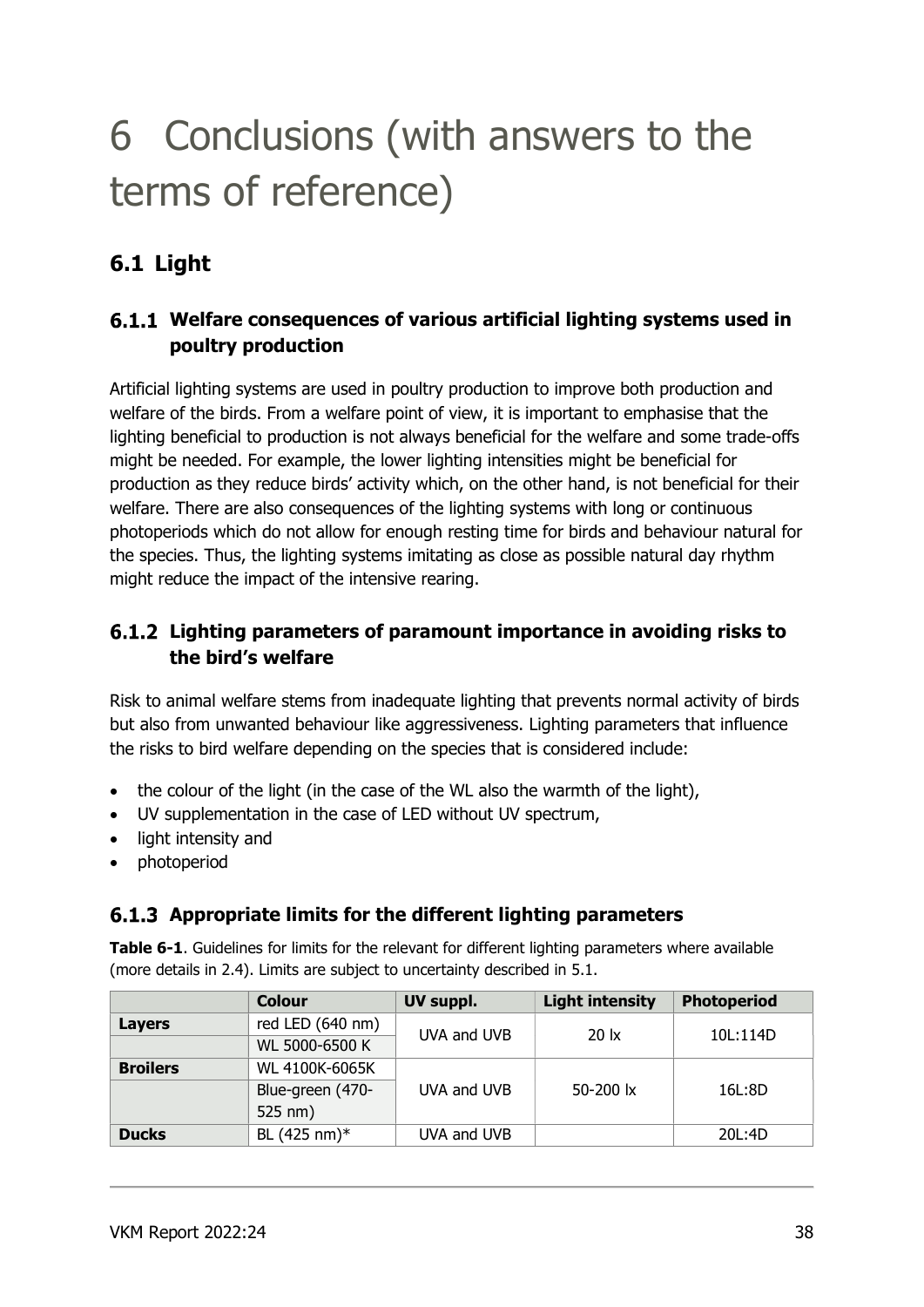|        | Colour           | UV suppl. | <b>Light intensity</b> | <b>Photoperiod</b> |
|--------|------------------|-----------|------------------------|--------------------|
|        | RL (625 nm) $**$ |           |                        |                    |
| Quails | No data          | No effect | 10 <sub>ix</sub>       | 14L:10D            |

\*Pekin duck

\*\* Mulard duck (Muscovy duck hybrid)

## 6.2 Restrictive feeding and fibrous feed

### Welfare consequences of diets and feeding systems for layer breeders of domestic fowl

Restrictive feeding is not known to be a common practice in layer breeders of domestic fowl. These birds, as for regular layers, are fed *ad libitum*.

## Welfare consequences of restrictive feeding of turkey breeders (if it is common practice to restrictively feed any of the other species' breeders, please perform the assessment also for those species.)

There is very limited literature available concerning the welfare consequences of different methods of feeding turkey breeders. Restrictive feeding of turkey breeders is not a common practice because of negative effects of restrictive feeding on the animal's reproductive ability. Feeding adapted to the birds' growth is a major issue in the feeding protocols for turkey pullets and is used to manage their growth rate relative to recommendations.

Restrictive feeding of duck breeders is a common practice because they respond in a similar way to broiler breeders with regard to reproductive ability but very differently than turkey breeders.

## Welfare consequences of hunger for the poultry species concerned

The welfare consequences of hunger are thoroughly discussed in the articles concerning feed restriction in broiler pullets and in the literature describing different moulting procedures. Restrictively fed broiler breeders show behavioural abnormalities that are indicative of hunger and frustration of the feeding motivation, like hyperactivity and abnormal oral behaviour (stereotyped object pecking and over-drinking), rise in heterophil to lymphocyte ratio and elevated plasma circulating corticosterone.

Radical welfare consequences of feed and water deprivations in domestic fowl and turkeys include layers reacting with moulting and decreased egg weight and shell strength. Kidney failure and reduced muscle mass before dying were the major pathological findings. Young animals had a sleepy attitude when exposed to extreme feed restriction. Cannibalism as a reaction to starvation was not seen in poultry.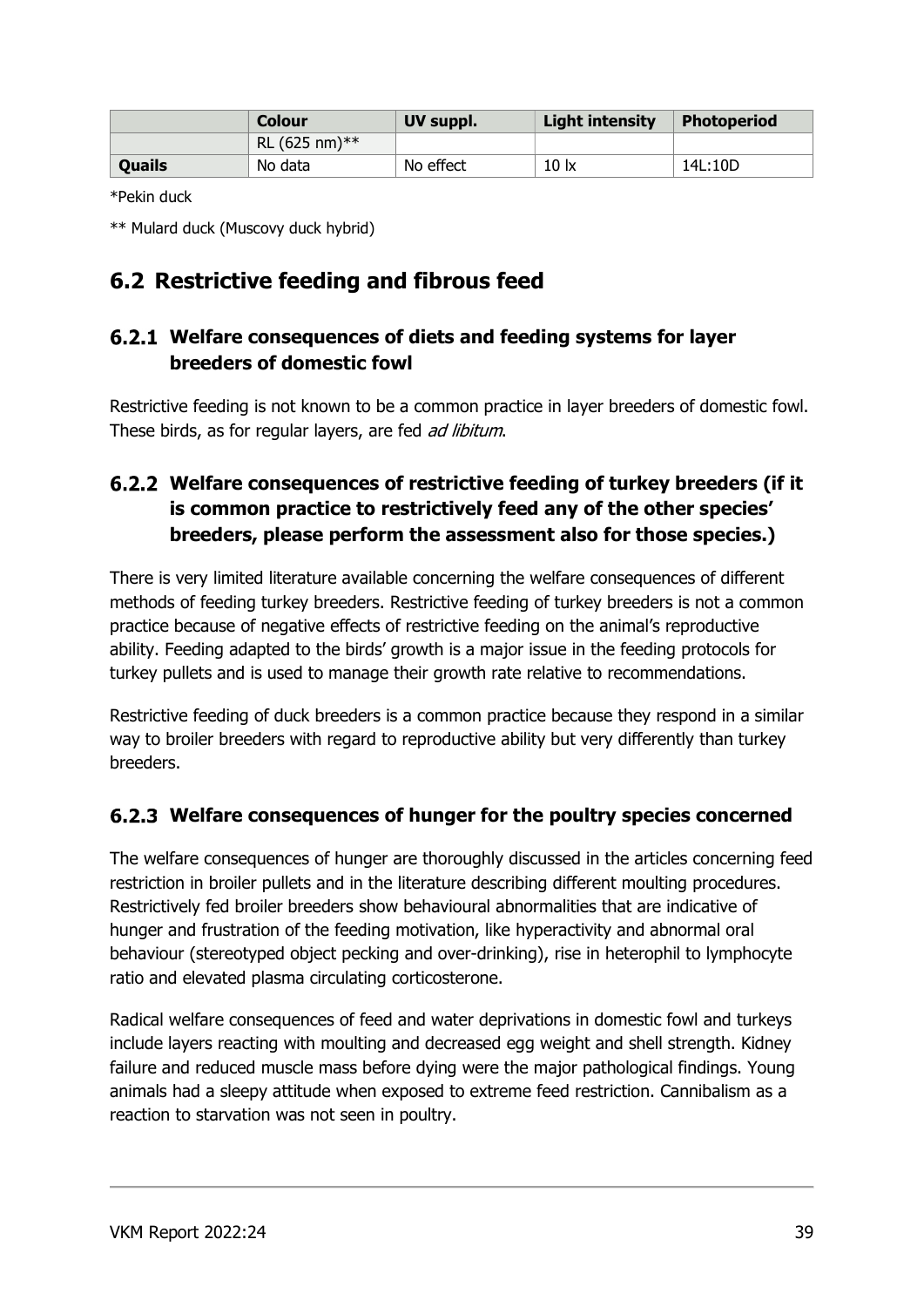## Welfare consequences of use of fibrous feed and specifically its effect in mitigating hunger, reducing abnormal behaviours such as feather pecking or stimulating the birds to increased activity and in performing comfort behaviours

Fibres are not digested by fowls, but their impact on digestive physiology, nutrient metabolism and intestinal microflora can be substantial. It was concluded that the significance of fibres in poultry nutrition largely depends on the quality of fibres. Whereas soluble fibres primarily acted detrimentally on the functionality of the birds, insoluble fibres tend to act in the opposite direction. In poultry nutrition experiments, however, it remains difficult to separate the effects of increasing amounts of fibrous feedstuffs from those of simultaneous dietary fat supplementation, nutrient dilution or ingestion of fibrous materials such as litter.

# 6.3 Animal density and stocking density

Welfare consequences for domestic fowl and turkeys of abiding by the animal and stocking density rules cf. the poultry regulation sections 25, 29, 30 – 34, 35a and 36, in general and in particular its impact both on bird behaviour and the living environment such as air quality, bedding, and litter.

Both for turkeys and laying hens there seem to be no up to date/recent studies indicating that animal welfare is impaired when abiding to the Norwegian poultry regulation for animal density and stocking density.

For chickens for meat production there is no recent data indicating that animal welfare is impaired when abiding to the Norwegian poultry regulation for animal density and stocking density. However, more recent studies point out a possible positive effect of environmental enrichment on animal welfare.

Our literature search has been concentrated on animal density and hence we cannot provide data on the effect on animal welfare on air quality and litter/bedding.

### Appropriate limits for both animal and stocking densities for both species and the different stages of the production cycle. Where relevant, appropriate limits for hybrids farmed in Norway.

Both for turkeys and laying hens there seem to be no up to date/recent studies on the effect of animal density and stocking density on animal welfare that would make it possible or reasonable to suggest new and appropriate limits for animal density and stocking density.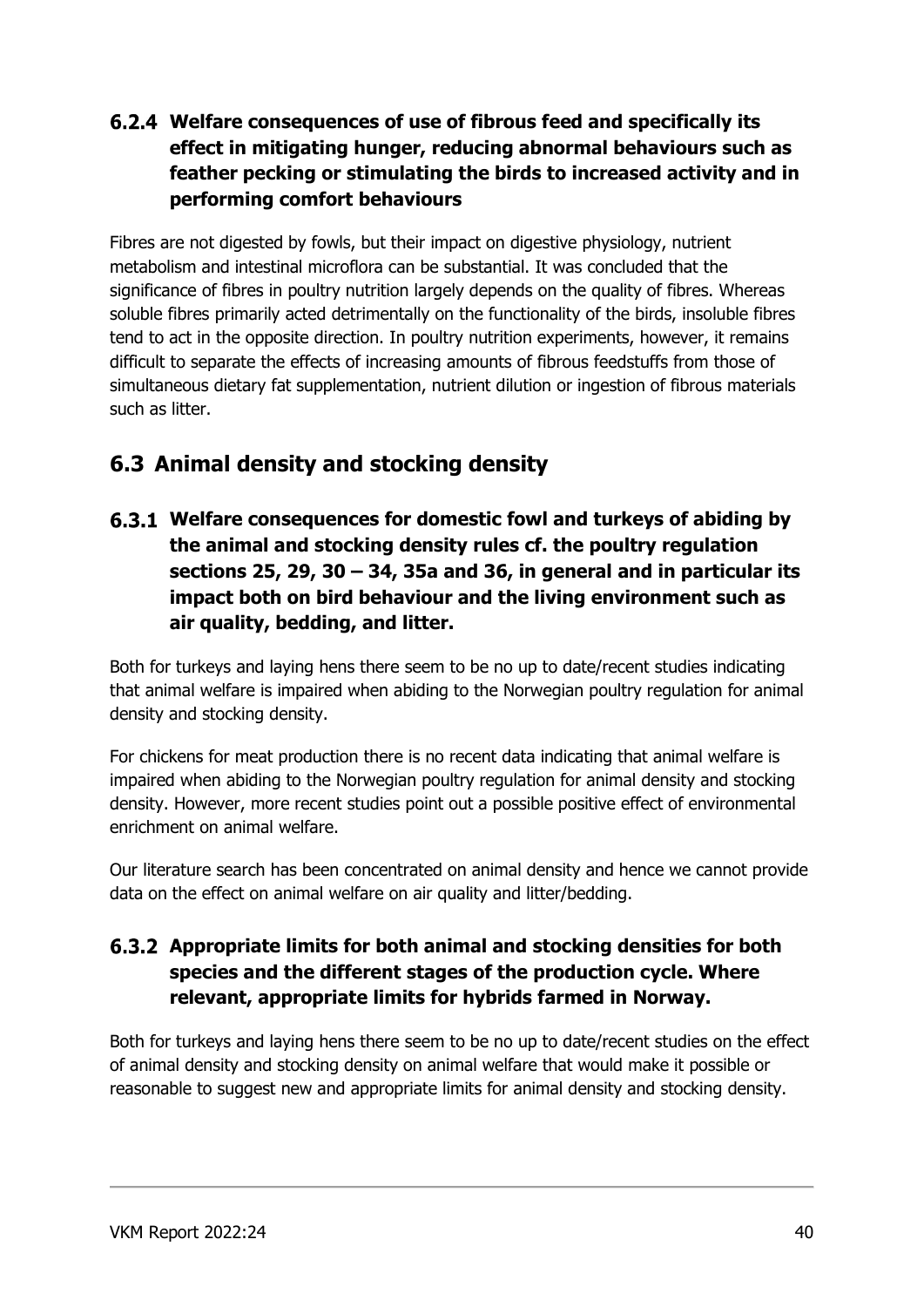For chickens for meat production different results concerning the effect of density on animal welfare are published and hence do not provide an unambiguous basis for a change in the regulation for stocking density for chickens kept for meat production. However, more recent studies with chickens for meat production have indicated positive effects on animal welfare both of using slow-growing breeds and the provision of environmental enrichment.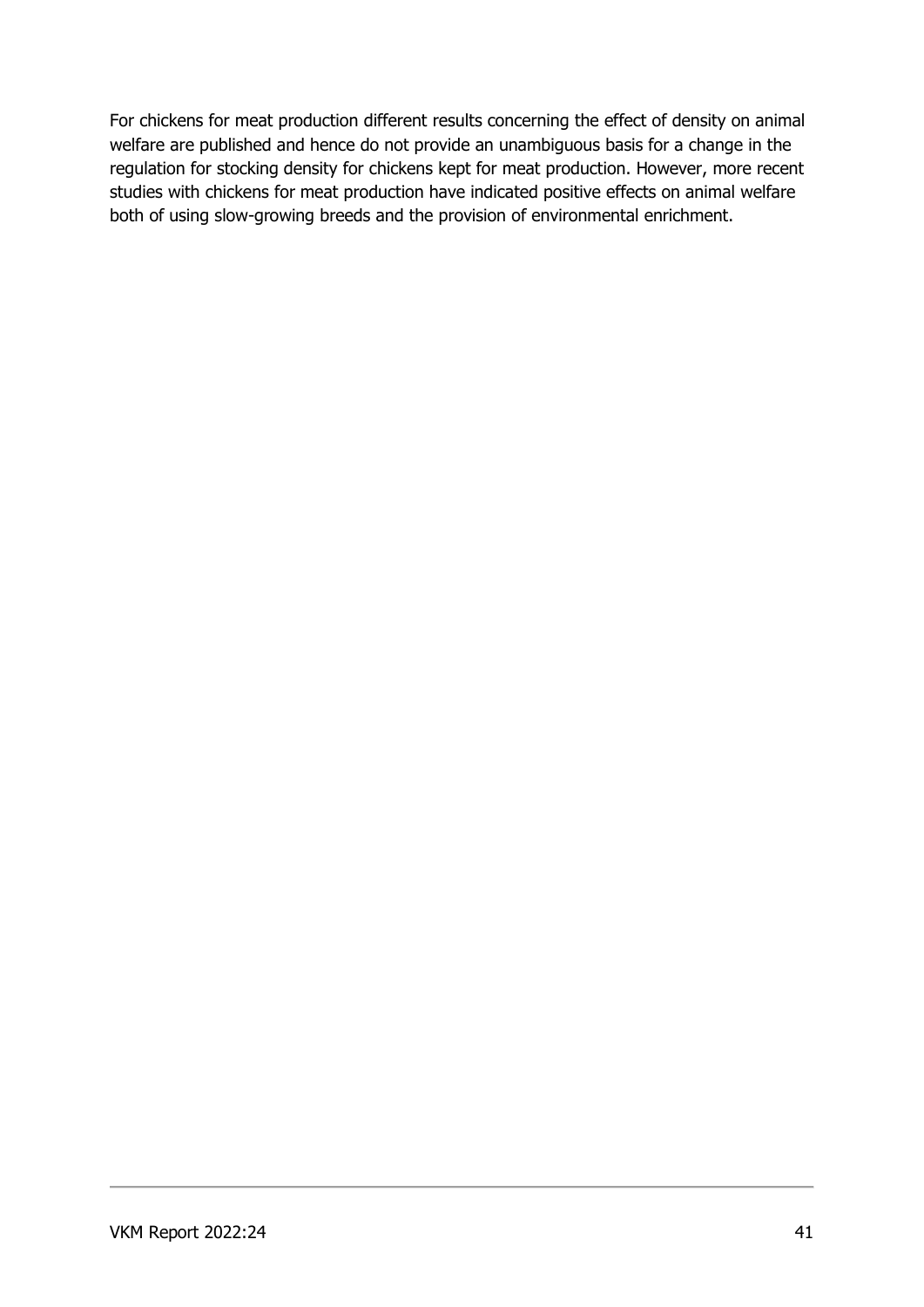# 7 References

- Akyuz, H. C., & Onbasilar, E. E. (2018). Light wavelength on different poultry species. Worlds Poultry Science Journal, 74(1), 79-88. doi:10.1017/s0043933917001076
- Alvino, G. M., Archer, G. S., & Mench, J. A. (2009). Behavioural time budgets of broiler chickens reared in varying light intensities. Applied Animal Behaviour Science, 118(1-2), 54-61. doi:10.1016/j.applanim.2009.02.003
- Anderson, K. E., Davis, G. S., Jenkins, P. K., & Carroll, A. S. (2004). Effects of bird age, density, and molt on behavioral profiles of two commercial layer strains in cages. Poult Sci, 83(1), 15-23. doi:10.1093/ps/83.1.15
- Archer, G. S. (2015). Comparison of Incandescent, CFL, LED and Bird Level LED Lighting: Growth, Fear and Stress. International Journal of Poultry Science, 14, 449-455.
- Archer, G. S. (2018). Color temperature of light-emitting diode lighting matters for optimum growth and welfare of broiler chickens. Animal, 12(5), 1015-1021. doi:10.1017/s1751731117002361
- Arrazola, A., & Torrey, S. (2019). Conditioned place avoidance using encapsulated calcium propionate as an appetite suppressant for broiler breeders. Plos One, 14(7), e0206271. doi:10.1371/journal.pone.0206271
- Arrazola, A., & Torrey, S. (2021). Welfare and performance of slower growing broiler breeders during rearing. Poult Sci, 100(11), 101434. doi:10.1016/j.psj.2021.101434
- Barber, C. L., Prescott, N. B., Jarvis, J. R., Sueur, C. L., Perry, G. C., & Wathes, C. M. (2006). Comparative study of the photopic spectral sensitivity of domestic ducks (Anas platyrhynchos domesticus), turkeys (Meleagris gallopavo gallopavo) and humans. British Poultry Science, 47(3), 365-374. doi:10.1080/00071660600753870
- Bayram, A., & Ozkan, S. (2010). Effects of a 16-hour light, 8-hour dark lighting schedule on behavioral traits and performance in male broiler chickens. Journal of Applied Poultry Research, 19(3), 263-273. doi:10.3382/japr.2009-00026
- Bedford, M. R. (2002). The role of carbohydrases in feedstuff digestion. In J. M. McNab & K. N. Boorman (Eds.), Poultry Feedstuffs: Supply, Composition and Nutritive Value. pp. 319-336. Wallingford, Oxon, the UK: CAB International.
- Bergeron, S., Pouliot, E., & Doyon, M. (2020). Commercial Poultry Production Stocking Density Influence on Bird Health and Performance Indicators. Animals, 10(8). doi:ARTN 1253

#### 10.3390/ani10081253

Bergmann, S., Schwarzer, A., Wilutzky, K., Louton, H., Bachmeier, J., Schmidt, P., ... Rauch, E. (2017). Behavior as welfare indicator for the rearing of broilers in an enriched husbandry environmentd-A field study. Journal of Veterinary Behavior-Clinical Applications and Research, 19, 90-101. doi:10.1016/j.jveb.2017.03.003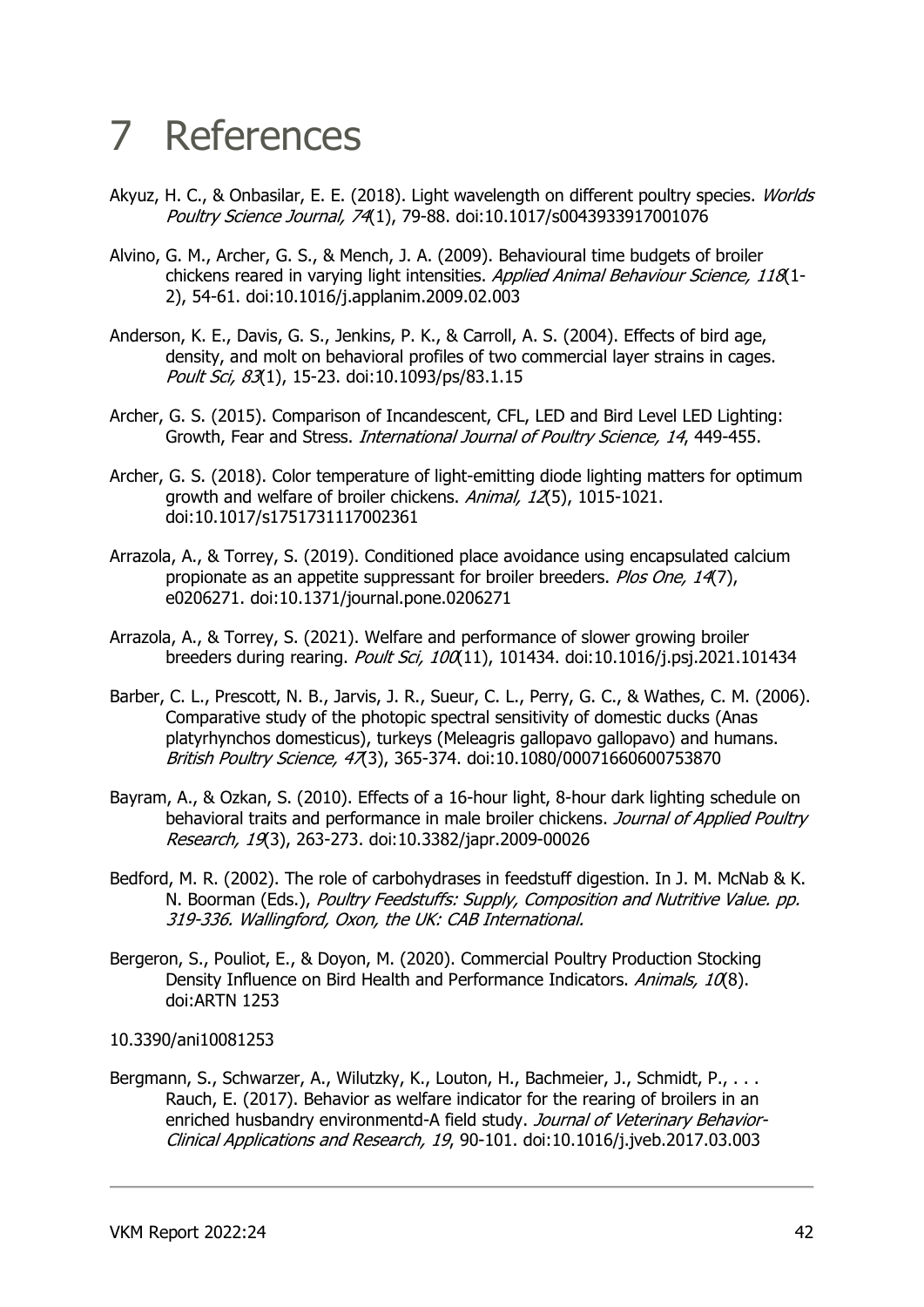- Bierer, B. W., Eleazer, T. H., & Roebuck, D. E. (1965). Effect of Feed and Water Deprivation on Chickens, Turkeys, and Laboratory Mammals. Poult Sci, 44, 768-773. doi:10.3382/ps.0440768
- Bjornhag, G. (1989). Transport of water and food particles through the avian ceca and colon. J Exp Zool Suppl, 3, 32-37. doi:10.1002/jez.1402520506
- Blatchford, R. A., Klasing, K. C., Shivaprasad, H. L., Wakenell, P. S., Archer, G. S., & Mench, J. A. (2009). The effect of light intensity on the behavior, eye and leg health, and immune function of broiler chickens. Poult Sci, 88(1), 20-28. doi:10.3382/ps.2008-00177
- Caliva, J. M., Kembro, J. M., Pellegrini, S., Guzman, D. A., & Marin, R. H. (2017). Unexpected results when assessing underlying aggressiveness in Japanese quail using photocastrated stimulus birds. Poultry Science, 96(12), 4140-4150. doi:10.3382/ps/pex258
- Campbell, C. L., Colton, S., Haas, R., Rice, M., Porter, A., Schenk, A., . . . Fraley, G. S. (2015). Effects of different wavelengths of light on the biology, behavior, and production of grow-out Pekin ducks. Poultry Science, 94(8), 1751-1757. doi:https://doi.org/10.3382/ps/pev166
- Carneiro, P. R. O., Lunedo, R., Fernandez-Alarcon, M. F., Baldissera, G., Freitas, G. G., & Macari, M. (2019). Effect of different feed restriction programs on the performance and reproductive traits of broiler breeders. Poultry Science.
- Cherbut, C., Bruley des Varannes, S., Schnee, M., Rival, M., Galmiche, J. P., & Delort-Laval, J. (1994). Involvement of small intestinal motility in blood glucose response to dietary fibre in man. Br J Nutr, 71(5), 675-685. doi:10.1079/bjn19940175
- Choct, M. (2002). Non-starch polysaccharides: effect on nutritive value. . In J. M. McNab & K. N. Boorman (Eds.), Poultry Feedstuffs: Supply, Composition and Nutritive Value. Wallingford, Oxon, the UK: CAB International.
- Clarenburg, R. (1986). Syllabus for the course of veterinary physiology. In: Manhattan: Kansas State University.
- Collins, L. M., & Sumpter, D. J. T. (2007). The feeding dynamics of broiler chickens. *Journal* of the Royal Society Interface, 4(12), 65-72. Retrieved from <Go to ISI>://WOS:000243382600009
- Davis, G. S., Anderson, K. E., & Carroll, A. S. (2000). The effects of long-term caging and molt of Single Comb White Leghorn hens on heterophil to lymphocyte ratios, corticosterone and thyroid hormones. Poult Sci, 79(4), 514-518. doi:10.1093/ps/79.4.514
- Dawkins, M. S., Donnelly, C. A., & Jones, T. A. (2004). Chicken welfare is influenced more by housing conditions than by stocking density. Nature, 427(6972), 342-344. Retrieved from <Go to ISI>://WOS:000188266200038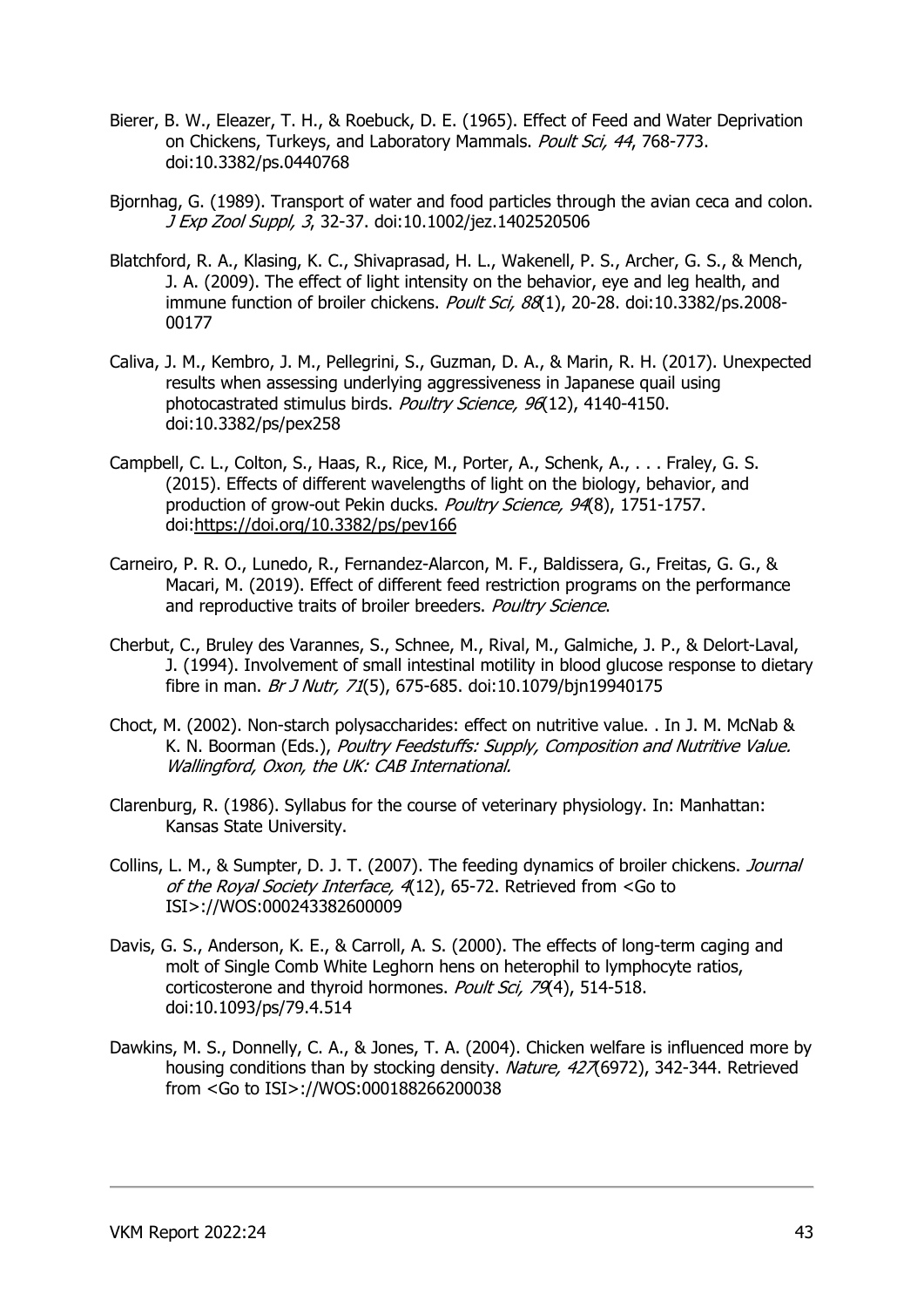- de Jong, I. C., Fillerup, M., & Blokhuis, H. J. (2005). Effect of scattered feeding and feeding twice a day during rearing on indicators of hunger and frustration in broiler breeders. Applied Animal Behaviour Science, 92(1), 61-76. doi:https://doi.org/10.1016/j.applanim.2004.10.022
- Deep, A., Raginski, C., Schwean-Lardner, K., Fancher, B. I., & Classen, H. L. (2013). Minimum light intensity threshold to prevent negative effects on broiler production and welfare. British Poultry Science, 54(6), 686-694. doi:10.1080/00071668.2013.847526
- Duke, G. E., Kimmel, J. R., Chaplin, S. B., Hunt, H., & Pollock, H. G. (1988). Influence of avian pancreatic polypeptide on pancreatic and biliary secretion in laying hens. Poult Sci, 67(1), 126-130. doi:10.3382/ps.0670126
- Dunkley, C. S., Friend, T. H., McReynolds, J. L., Woodward, C. L., Kim, W. K., Dunkley, K. D., . . . Ricke, S. C. (2008). Behavioral responses of laying hens to different alfalfa-layer ration combinations fed during molting. Poult Sci, 876), 1005-1011. doi:10.3382/ps.2006-00386
- Erasmus, M. A. (2017). A review of the effects of stocking density on turkey behavior, welfare, and productivity. Poultry Science, 96(8), 2540-2545. doi:10.3382/ps/pex075
- Erdem, E., Onbaşılar, E., & Gücüyener Hacan, Ö. (2015). Effects of 16L : 8D photoperiod on growth performance, carcass characteristics,meat composition, and blood parameters of Pekin ducks. TURKISH JOURNAL OF VETERINARY AND ANIMAL SCIENCES, 39, 568-575. doi:10.3906/vet-1412-5
- Federici, J. F., Vanderhasselt, R., Sans, E. C. O., Tuyttens, F. A. M., Souza, A. P. O., & Molento, C. F. M. (2016). Assessment of Broiler Chicken Welfare in Southern Brazil. Brazilian Journal of Poultry Science, 18(1), 133-140. doi:10.1590/18069061-2015- 0022
- Ferrante, V. (2009). Welfare issues of modern laying hen farming. *Italian Journal of Animal* Science, 8, 175-189. doi:DOI 10.4081/ijas.2009.s1.175
- Ferrante, V., Lolli, S., Vezzoli, G., & Cavalchini, L. G. (2009). Effects of two different rearing systems (organic and barn) on production performance, animal welfare traits and egg quality characteristics in laying hens. *Italian Journal of Animal Science, 8*(2), 165-174. doi:DOI 10.4081/ijas.2009.165
- Fidan, E. D., Nazligul, A., Turkyilmaz, M. K., Aypak, S. U., Kilimci, F. S., Karaarslan, S., & Kaya, M. (2017). Effect of photoperiod length and light intensity on some welfare criteria, carcass, and meat quality characteristics in broilers. Revista Brasileira De Zootecnia-Brazilian Journal of Animal Science, 46(3), 202-210. doi:10.1590/s1806- 92902017000300004
- Freeman, B. M. (1987). The stress syndrome. World's Poultry Science Journal, 43(1), 15-19. doi:10.1079/WPS19870002
- Gast, R. K., Guraya, R., Jones, D. R., Anderson, K. E., & Karcher, D. M. (2016). Colonization of internal organs by Salmonella Enteritidis in experimentally infected laying hens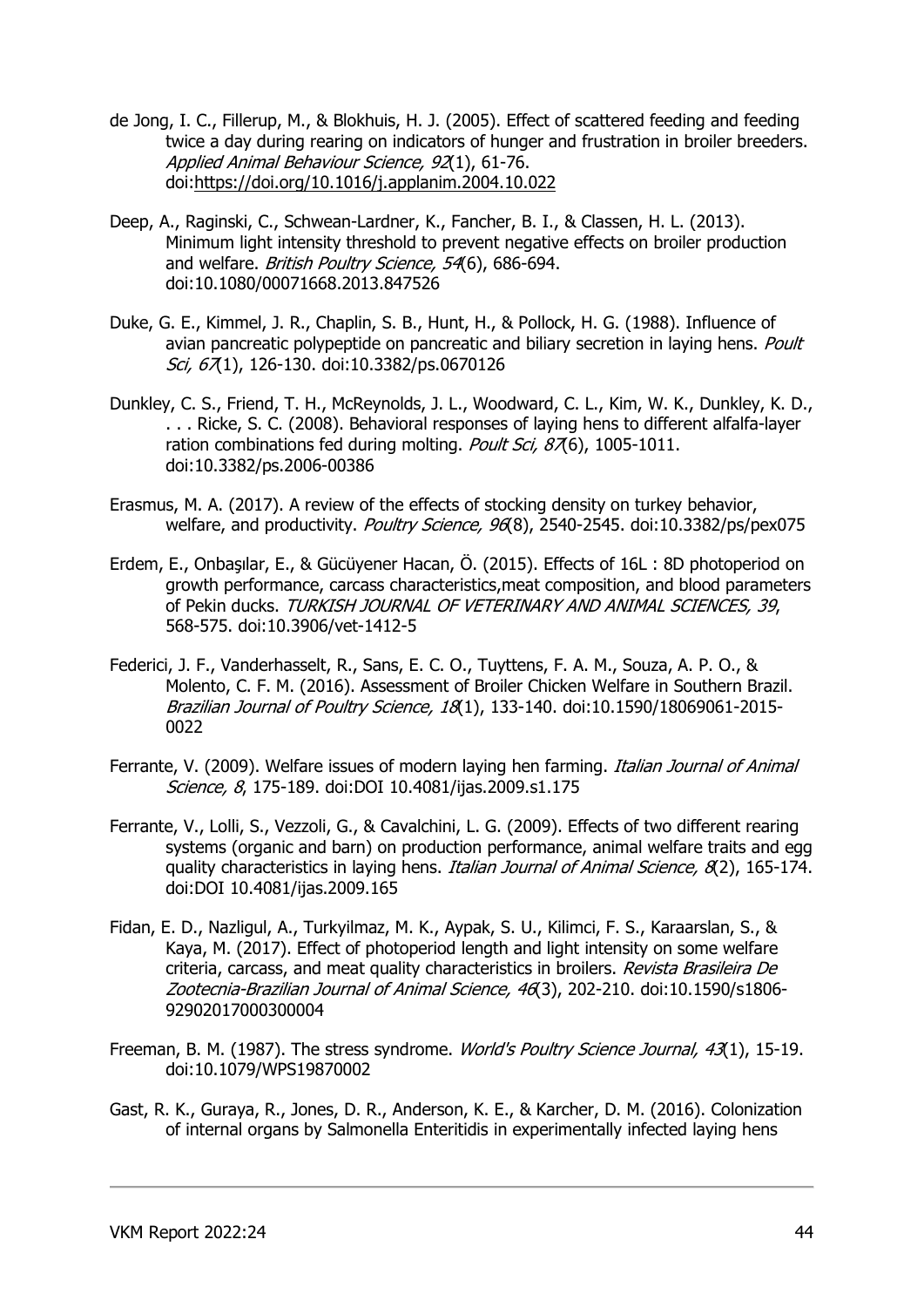housed in enriched colony cages at different stocking densities. Poultry Science, 95(6), 1363-1369. doi:10.3382/ps/pew037

- Gast, R. K., Guraya, R., Jones, D. R., Guard, J., Anderson, K. E., & Karcher, D. M. (2017). Colonization of internal organs by Salmonella serovars Heidelberg and Typhimurium in experimentally infected laying hens housed in enriched colony cages at different stocking densities. Poultry Science, 96(5), 1402-1409. doi:10.3382/ps/pew375
- Goldsmith, T. H. (2006). What birds see. Scientific American, 295(1), 68-75. doi:DOI 10.1038/scientificamerican0706-68
- Hart, N. S., & Hunt, D. M. (2007). Avian visual pigments: Characteristics, spectral tuning, and evolution. American Naturalist, 169(1), S7-S26. doi:Doi 10.1086/510141
- Hesham, M. H., El Shereen, A. H., & Enas, S. N. (2018). Impact of different light colors in behavior, welfare parameters and growth performance of Fayoumi broiler chickens strain. Journal of the Hellenic Veterinary Medical Society, 69(2), 951-958. doi:10.12681/jhvms.18017
- Hetland, H., Svihus, B., & Choct, M. (2005). Role of insoluble fiber on gizzard activity in layers. Journal of Applied Poultry Research, 14(1), 38-46. doi:DOI 10.1093/japr/14.1.38
- Hetland, H., Svihus, B., & Krogdahl, A. (2003). Effects of oat hulls and wood shavings on digestion in broilers and layers fed diets based on whole or ground wheat. Br Poult Sci, 44(2), 275-282. doi:10.1080/0007166031000124595
- Hocking, P. M. (2009). *Biology of breeding poultry* (Vol. 29).
- House, G. M., Sobotik, E. B., Nelson, J. R., & Archer, G. S. (2020a). Effect of the addition of ultraviolet light on broiler growth, fear, and stress response. Journal of Applied Poultry Research, 29(2), 402-408. doi:10.1016/j.japr.2020.01.003
- House, G. M., Sobotik, E. B., Nelson, J. R., & Archer, G. S. (2020b). Effects of Ultraviolet Light Supplementation on Pekin Duck Production, Behaviour, and Welfare. Animals,  $10(5)$ . doi:10.3390/ani10050833
- House, G. M., Sobotik, E. B., Nelson, J. R., & Archer, G. S. (2021a). A comparison of white/red and white/blue LED light fixtures on Pekin duck production, stress and behaviour. British Poultry Science, 62(4), 467-473. doi:10.1080/00071668.2021.1891524
- House, G. M., Sobotik, E. B., Nelson, J. R., & Archer, G. S. (2021b). Pekin duck productivity, physiological stress, immune response and behavior under 20L:4D and 16L:8D photoperiods. Applied Animal Behaviour Science, 240. doi:10.1016/j.applanim.2021.105351
- Huber-Eicher, B., Suter, A., & Spring-Stähli, P. (2013). Effects of colored light-emitting diode illumination on behavior and performance of laying hens. Poultry Science, 92(4), 869-873. doi:https://doi.org/10.3382/ps.2012-02679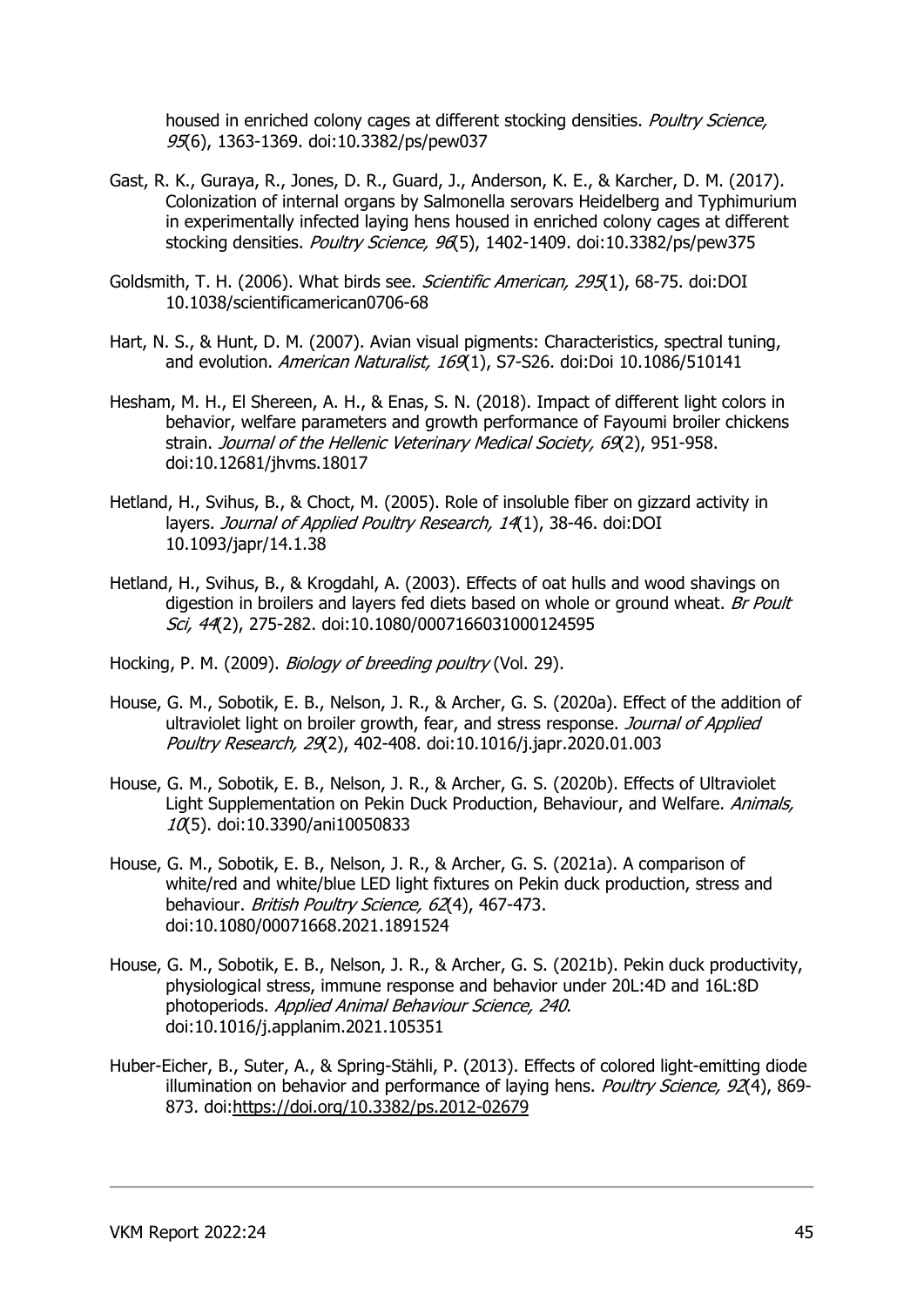Iannetti, L., Romagnoli, S., Cotturone, G., & Vulpiani, M. P. (2021). Animal Welfare Assessment in Antibiotic-Free and Conventional Broiler Chicken. Animals, 11(10). doi:ARTN 2822

#### 10.3390/ani11102822

- James, C., Asher, L., Herborn, K., & Wiseman, J. (2018). The effect of supplementary ultraviolet wavelengths on broiler chicken welfare indicators. Applied Animal Behaviour Science, 209, 55-64. doi:10.1016/j.applanim.2018.10.002
- Johannson, S. G., Raginski, C., Schwean-Lardner, K., Classen, H. L., & Plaizier, J. (2016). Providing laying hens in group-housed enriched cages with access to barley silage reduces aggressive and feather-pecking behaviour. Canadian Journal of Animal Science, 96(2), 161-171. doi:10.1139/cjas-2015-0133
- Jung, L., Niebuhr, K., Hinrichsen, L. K., Gunnarsson, S., Brenninkmeyer, C., Bestman, M., .. . Knierim, U. (2019). Possible risk factors for keel bone damage in organic laying hens. Animal, 13(10), 2356-2364. doi:10.1017/s175173111900003x
- Kalmendal, R. (2012). Fibrous Feed for Functional Fowls Doctoral Thesis, Swedish Agricultural University. https://pub.epsilon.slu.se/9221/1/kalmendal\_r\_121107.pdf.
- Kim, N., Lee, S.-r., & Lee, S.-J. (2014). Effects of Light Color on Energy Expenditure and Behavior in Broiler Chickens. Asian-Australas J Anim Sci, 27(7), 1044-1049. doi:10.5713/ajas.2012.12425
- King, D. F., & Trollope, G. A. (1934). Force molting of hens and all night lighting as factors in egg production. Circ. no. 64. Alabama Polytechnic Inst., Auburn.
- Koelkebeck, K. W., & Anderson, K. E. (2007). Molting layers--alternative methods and their effectiveness. Poult Sci, 86(6), 1260-1264. doi:10.1093/ps/86.6.1260
- Krautwald-Junghanns, M. E., Cuta, L., & Sirovnik, J. (2021). Aspects to improve animal welfare in fattening turkeys: structure and occupational material - a literature review. Tieraerztliche Praxis Ausgabe Grosstiere Nutztiere, 49(06), 413-424. doi:10.1055/a-1668-9181
- Kristensen, H. H., Prescott, N. B., Perry, G. C., Ladewig, J. E., Ersbøll, A. K., Overvad, K. C., & Wathes, C. M. (2007). The behaviour of broiler chickens in different light sources and illuminances. Applied Animal Behaviour Science, 103, 75-89.
- Kuenzel, W. J. (2003). Neurobiology of molt in avian species. *Poultry Science, 82*(6), 981-991. doi:https://doi.org/10.1093/ps/82.6.981
- Larbier, M., & Leclerg, B. (1994). Nutrition and feeding of poultry. Trowbridge, Wiltshire, UK: Nottingham University Press.
- Liu, K., Wang, K., Fei, T., Chai, L., & Xin, H. (2018). Computer Vision-Based Animal Preference Assessment – Do Laying Hen Chicks Prefer Light with UVA Radiation?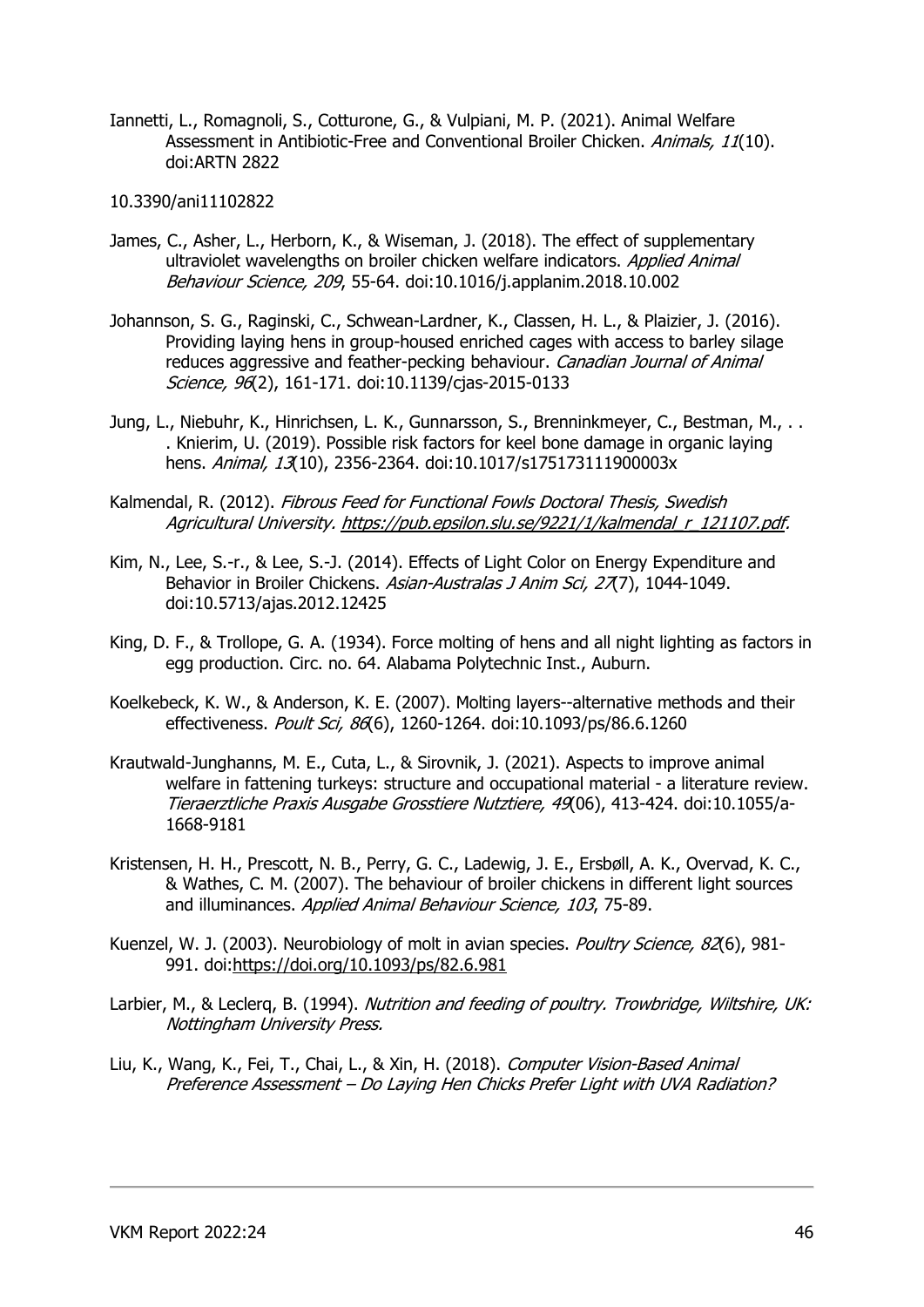- Forskrift om hold av høns og kalkun. https://lovdata.no/dokument/SF/forskrift/2001-12-12- 1494?q=kalkun, (2001).
- Lu, J., Li, Y. F., Qu, L., Ma, M., Yang, X. D., Shen, M. M., . . . Wang, K. H. (2021). Effects of energy-restricted feeding during rearing on sexual maturation and reproductive performance of Rugao layer breeders. Poultry Science, 100(8), 101225. doi:https://doi.org/10.1016/j.psj.2021.101225
- Lucena, A. C., Pandorfi, H., Almeida, G. L. P., Guiselini, C., Araujo, J. E. M., & Rodrigues, T. (2020). Behavior of broilers subjected to different light spectra and illuminances. Revista Brasileira De Engenharia Agricola E Ambiental, 24(6), 415-421. doi:10.1590/1807-1929/agriambi.v24n6p415-421
- Malleau, A. E., Duncan, I. J. H., Widowski, T. M., & Atkinson, J. L. (2007). The importance of rest in young domestic fowl. Applied Animal Behaviour Science, 106(1), 52-69. doi:https://doi.org/10.1016/j.applanim.2006.06.017
- Mateos, G. G., Jimenez-Moreno, E., Serrano, M. P., & Lazaro, R. P. (2012). Poultry response to high levels of dietary fiber sources varying in physical and chemical characteristics. Journal of Applied Poultry Research, 21(1), 156-174. doi:10.3382/japr.2011-00477
- Meluzzi, A., Fabbri, C., Folegatti, E., & Sirri, F. (2008). Survey of chicken rearing conditions in Italy: effects of litter quality and stocking density on productivity, foot dermatitis and carcase injuries. British Poultry Science, 49(3), 257-264. doi:10.1080/00071660802094156
- Mohamed, R., Abou-Elnaga, A., Ghazy, E., Mohammed, H., Shukry, M., Farrag, F., . . . Bahattab, O. (2020). Effect of different monochromatic LED light colour and intensity on growth performance, physiological response and fear reactions in broiler chicken. Italian Journal of Animal Science, 19(1), 1099-1107. doi:10.1080/1828051x.2020.1821802
- Mohamed, R. A., Abou-Ismail, U. A., & Shukry, M. (2017). Effects of different monochromatic LED light colours on fear reactions and physiological responses in Mulard ducks. Animal Production Science, 57(6), 1128-1136. doi:10.1071/an15249
- Mumma, J. O., Thaxton, J., Vizzier-Thaxton, Y., & Dodson, W. (2006). Physiological stress in laying hens. Poultry Science, 85(4), 761-769.
- Nasr, M. A. F., Mohammed, H., Hassan, R. A., Swelum, A. A., & Saadeldin, I. M. (2019). Does light intensity affect the behavior, welfare, performance, meat quality, amino acid profile, and egg quality of Japanese quails? Poultry Science, 98(8), 3093-3102. doi:https://doi.org/10.3382/ps/pez089
- Nielsen, B. L., Litherland, M., & Noddegaard, F. (2003). Effects of qualitative and quantitative feed restriction on the activity of broiler chickens. Applied Animal Behaviour Science, 83(4), 309-323. doi:10.1016/s0168-1591(03)00137-0
- Olanrewaju, H. A., Miller, W. W., Maslin, W. R., Collier, S. D., Purswell, J. L., & Branton, S. L. (2014). Effects of strain and light intensity on growth performance and carcass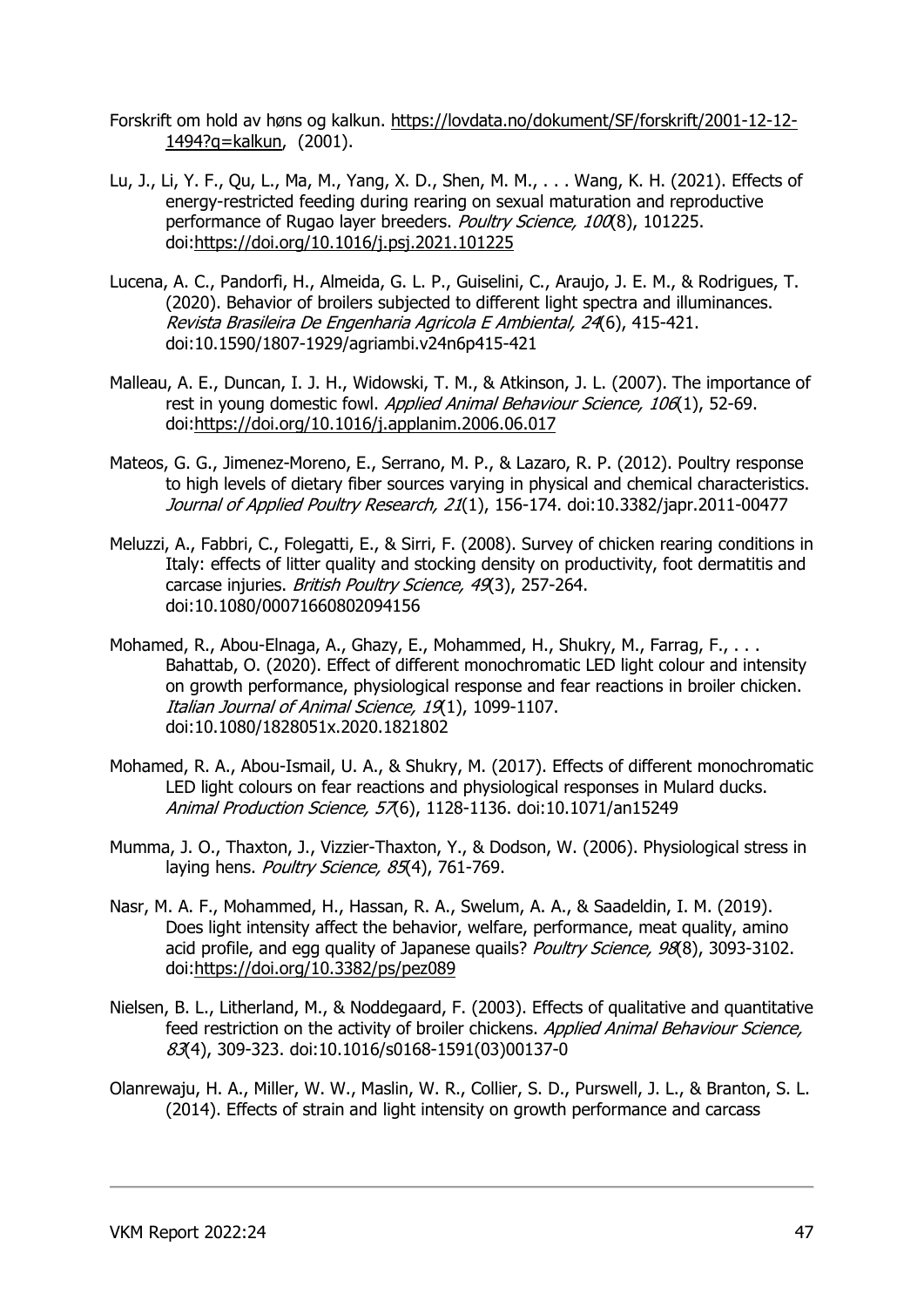characteristics of broilers grown to heavy weights. Poultry Science, 93(8), 1890-1899. doi:10.3382/ps.2013-03806

- Olanrewaju, H. A., Purswell, J. L., Collier, S. D., & Branton, S. L. (2013). Interactive effects of photoperiod and light intensity on blood physiological and biochemical reactions of broilers grown to heavy weights. Poult Sci, 92(4), 1029-1039. doi:10.3382/ps.2012-02792
- Ookawa, T., & Gotoh, J. (1964). Electroencephalographs Study of Chickens: Periodic Recurrence of Low Voltage and Fast Waves during Behavioral Sleep. Poultry Science, 43(6), 1603-1604. doi:https://doi.org/10.3382/ps.0431603
- Prescott, N. B., & Wathes, C. M. (1999). Spectral sensitivity of the domestic fowl (Gallus g. domesticus). British Poultry Science, 40(3), 332-339. doi:Doi 10.1080/00071669987412
- Rana, M. S., & Campbell, D. L. M. (2021). Application of Ultraviolet Light for Poultry Production: A Review of Impacts on Behavior, Physiology, and Production. Paper presented at the Frontiers in Animal Science.
- Rana, M. S., Cohen-Barnhouse, A. M., Lee, C., & Campbell, D. L. M. (2021). Preference testing for UV light spectrum and intensity in laying hens. *Poultry Science, 100*(6), 101063. doi:https://doi.org/10.1016/j.psj.2021.101063
- Rault, J. L., Clark, K., Groves, P. J., & Cronin, G. M. (2017). Animal well-being and behavior: Light intensity of 5 or 20 lux on broiler behavior, welfare and productivity. Poultry Science, 96(4), 779-787. doi:10.3382/ps/pew423
- Rayner, A. C., Newberry, R. C., Vas, J., & Mullan, S. (2020). Slow-growing broilers are healthier and express more behavioural indicators of positive welfare. Scientific Reports, 10(1). doi: ARTN 1515110.1038/s41598-020-72198-x
- Raziq, F., Hussain, J., Mahmud, A., & Javed, K. (2021). Effect of light sources on productivity, welfare aspects, and economic evaluation of commercial layers. Turkish Journal of Veterinary & Animal Sciences, 45(1), 176-190. doi:10.3906/vet-2009-23
- Renema, R. A., Robinson, F. E., & Zuidhof, M. J. (2007). Reproductive efficiency and metabolism of female broiler breeders as affected by genotype, feed allocation, and age at photostimulation. 2. Sexual maturation. Poult Sci, 86(10), 2267-2277. doi:10.1093/ps/86.10.2267
- Riber, A. B. (2015). Effects of color of light on preferences, performance, and welfare in broilers. Poultry Science, 94(8), 1767-1775. doi:10.3382/ps/pev174
- Riber, A. B., van de Weerd, H. A., de Jong, I. C., & Steenfeldt, S. (2018). Review of environmental enrichment for broiler chickens. Poultry Science, 97(2), 378-396. doi:10.3382/ps/pex344
- Rice, J. E. (1904). The feeding of poultry. In W. G. Johnson & G. O. Brown (Eds.), The Poultry Book (pp. 149–196): Page and Co., New York, NY.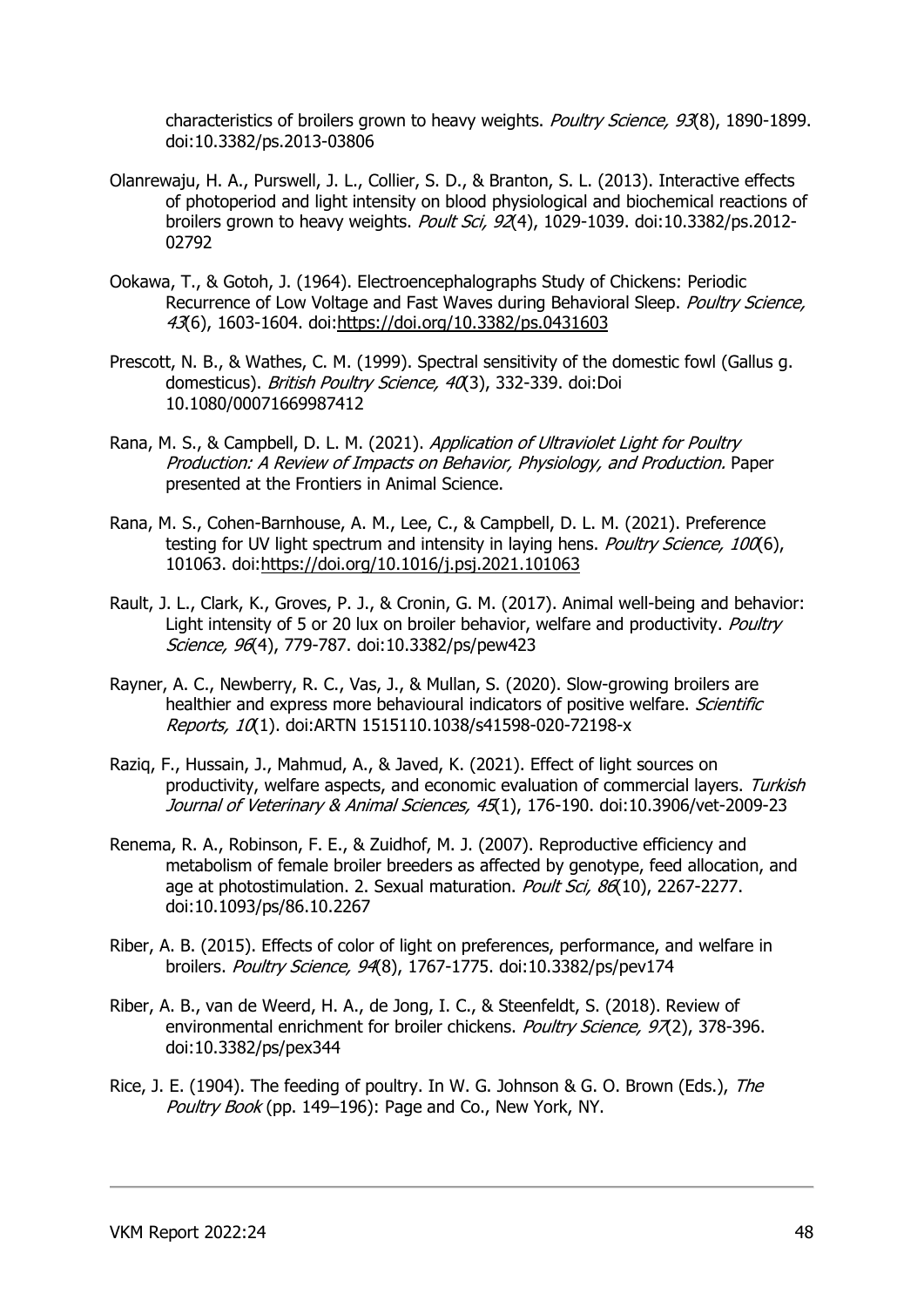- Rice, J. E., Nixon, C., & Rogers, C. A. (1908). The molting of fowls. Bull. 238, Cornell Univ., Ithaca, NY.
- Richardson, A. J. (1970). The role of the crop in the feeding behaviour of the domestic chicken. Anim Behav, 18(4), 633-639. doi:10.1016/0003-3472(70)90006-0
- Rogel, A. M., & Watkins, B. A. (1987). Liver subcellular fatty acid profiles of chicks fed diets containing hydrogenated fats and varying linoleate levels. *Lipids, 22*(9), 637-642. doi:10.1007/BF02533941
- Senaratna, D., Samarakone, T. S., & Gunawardena, W. W. D. A. (2016). Red Color Light at Different Intensities Affects the Performance, Behavioral Activities and Welfare of Broilers. Asian-Australasian Journal of Animal Sciences, 29(7), 1052-1059. doi:10.5713/ajas.15.0757
- Shi, H. P., Li, B. M., Tong, Q., Zheng, W. C., Zeng, D., & Feng, G. B. (2019). Effects of LED Light Color and Intensity on Feather Pecking and Fear Responses of Layer Breeders in Natural Mating Colony Cages. Animals, 9(10). doi:10.3390/ani9100814
- Sklan, D., & Budowski, P. (1978). Hydrolysis of biliary phospholipids in the upper small intestine of the chick. *Lipids, 13*(2), 158-160. doi:10.1007/BF02533259
- Smith, E. L., Greenwood, V. J., Goldsmith, A. R., & Cuthill, I. C. (2005). Effect of supplementary ultraviolet lighting on the behaviour and corticosterone levels of Japanese quail chicks. Animal Welfare, 14(2), 103-109. Retrieved from <Go to ISI>://WOS:000228981900002
- Sobotik, E. B., Nelson, J. R., & Archer, G. S. (2020). How does ultraviolet light affect layer production, fear, and stress. Applied Animal Behaviour Science, 223, 104926. doi:https://doi.org/10.1016/j.applanim.2019.104926
- Steenfeldt, S., Kjaer, J. B., & Engberg, R. M. (2007). Effect of feeding silages or carrots as supplements to laying hens on production performance, nutrient digestibility, gut structure, gut microflora and feather pecking behaviour. Br Poult Sci, 48(4), 454-468. doi:10.1080/00071660701473857

Steinsland, N. (2022). [Personal communication.].

- Stevens, L. (1996). Avian biochemistry and molecular biology: Cambridge university press.
- Svihus, B. (2016). Fôr og ernæingsbehov. In M. F. Bagley (Ed.), Fjørfeboka (pp. 79-111). Oslo, Norway: Fagbokforlaget.
- Tahamtani, F. M., Pedersen, I. J., & Riber, A. B. (2020). Effects of environmental complexity on welfare indicators of fast-growing broiler chickens. Poultry Science, 99(1), 21-29. doi:10.3382/ps/pez510
- Tavares, B. O., Pereira, D. F., Bueno, L. G. F., & Silva, G. F. (2015). Behavior of Layers under Different Light Sources. Brazilian Journal of Poultry Science, 17(4), 511-516. doi:10.1590/1516-635x1704511-516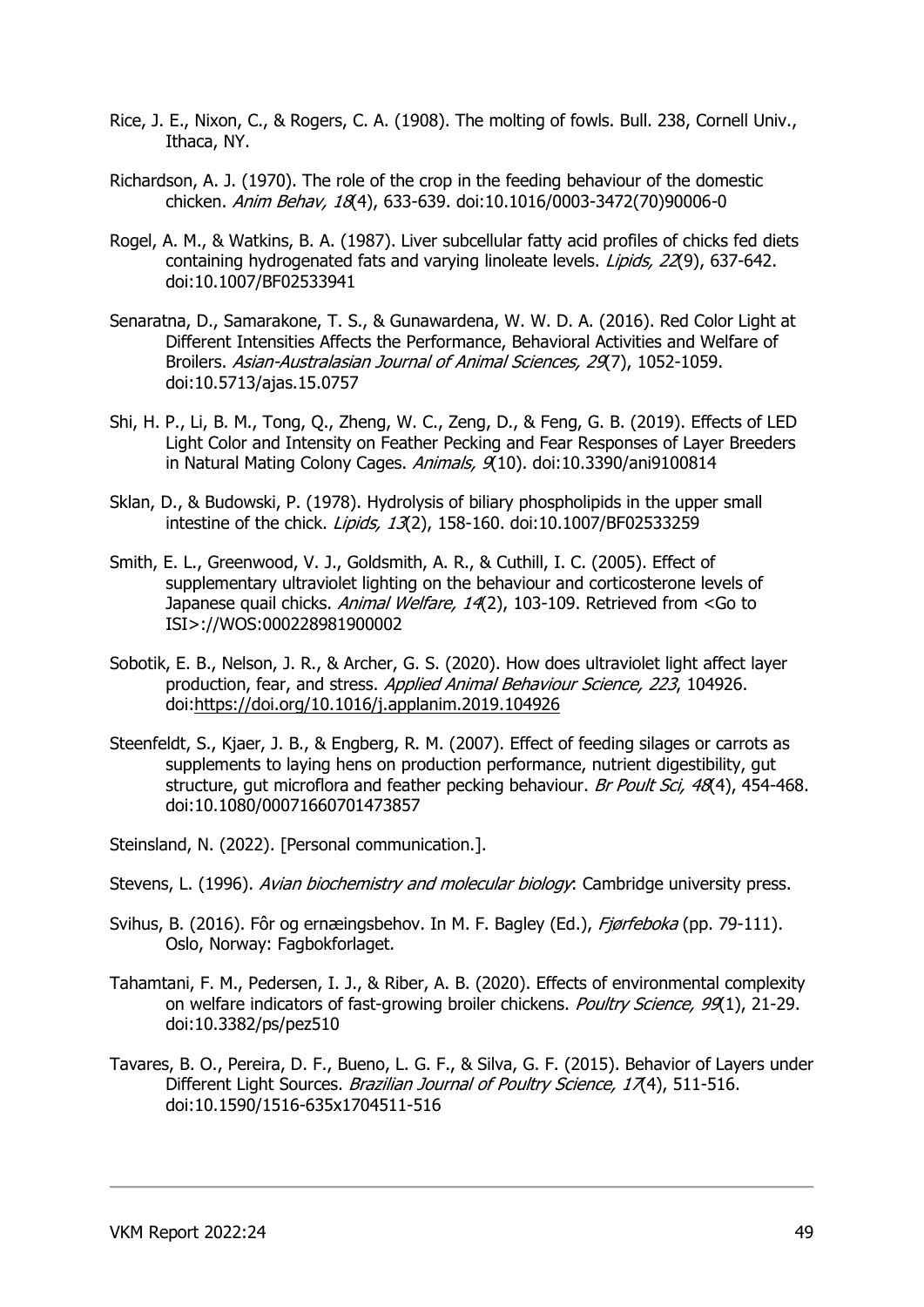- Tsiouris, V., Georgopoulou, I., Batzios, C., Pappaioannou, N., Ducatelle, R., & Fortomaris, P. (2015). High stocking density as a predisposing factor for necrotic enteritis in broiler chicks. Avian Pathology, 44(2), 59-66. doi:10.1080/03079457.2014.1000820
- Tunaydin, G., & Yilmaz Dikmen, B. (2019). Impact of light-emitting diode and compact fluorescent lighting type and cage tier on layers reared in an enriched cage system, part 2: some welfare traits. Turkish Journal of Veterinary & Animal Sciences, 43(5), 627-635. doi:10.3906/vet-1903-75
- Vergara, P., Ferrando, C., Jimenez, M., Fernandez, E., & Gonalons, E. (1989). Factors determining gastrointestinal transit time of several markers in the domestic fowl. *Q J* Exp Physiol, 74(6), 867-874. doi:10.1113/expphysiol.1989.sp003357
- VKM. (2016). Risk assessment on welfare in turkeys. Opinion of the Panel of Animal Health and Welfare of the Norwegian Scientific Committee for Food Safety, ISBN: 978-82- 8259-192-8, Oslo, Norway. .
- Weimer, S. L., Wideman, R. F., Scanes, C. G., Mauromoustakos, A., Christensen, K. D., & Vizzier-Thaxton, Y. (2020). Broiler stress responses to light intensity, flooring type, and leg weakness as assessed by heterophil-to-lymphocyte ratios, serum corticosterone, infrared thermography, and latency to lie. Poultry Science, 99(7), 3301-3311. doi:10.1016/j.psj.2020.03.028
- Wichman, A., Groot, R., Håstad, O., Wall, H., & Rubene, D. (2021). Influence of Different Light Spectrums on Behaviour and Welfare in Laying Hens. Animals, 11. doi:10.3390/ani11040924
- Yanai, T., Abo-Samaha, M. I., El-Kazaz, S. E., & Tohamy, H. G. (2018). Effect of stocking density on productive performance, behaviour, and histopathology of the lymphoid organs in broiler chickens. European Poultry Science, 82. doi:10.1399/eps.2018.247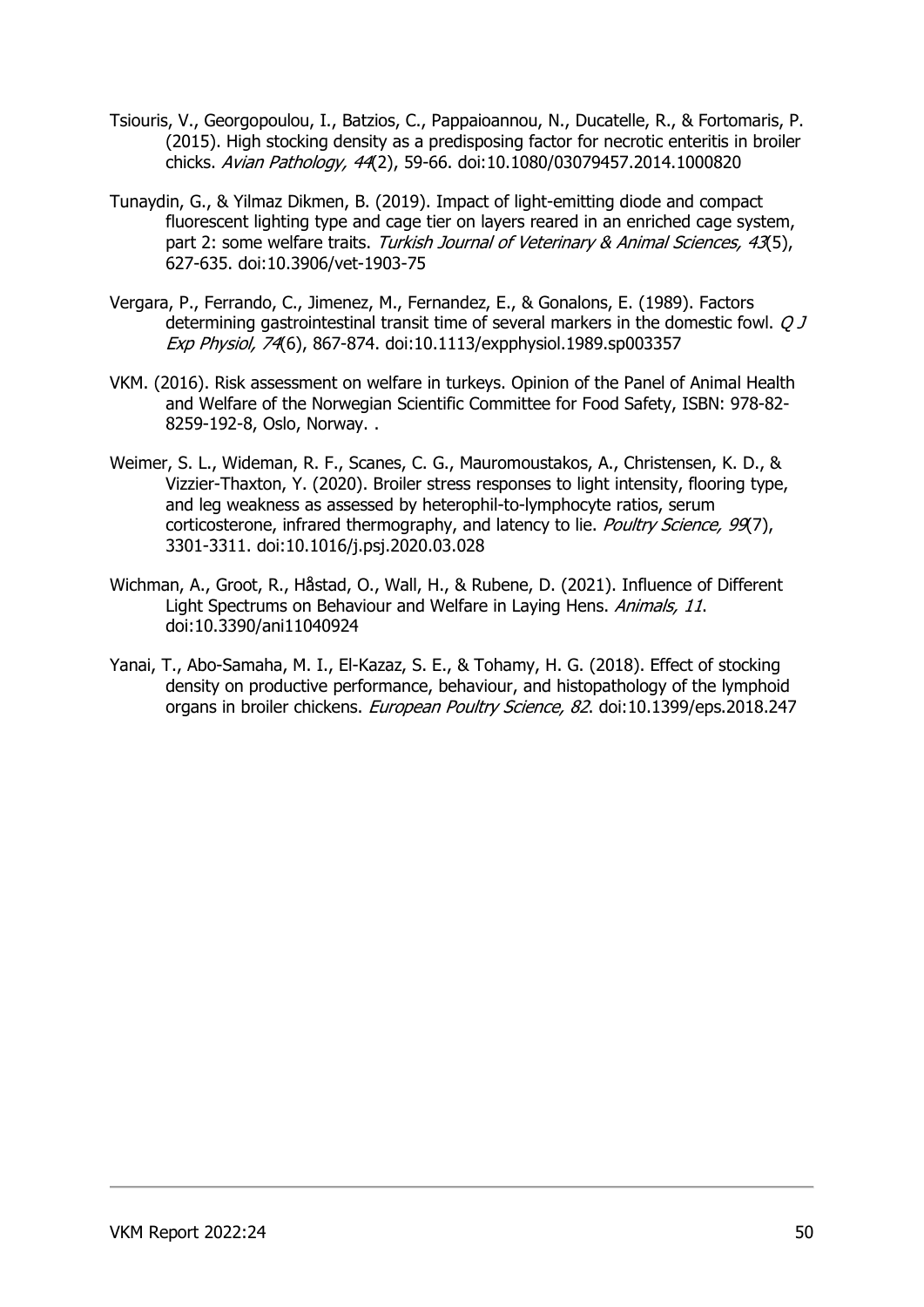# 8 Appendix I - Literature search

## 8.1 Literature search strategy

Searches were performed in primary literature and keywords were adapted to the individual question in the mandate from the Norwegian Food Safety Authority and divided into animal welfare factors:

- Light \* or spectre or wavelength or lux or brightness or natural light and broiler or breeder or layer or duck or geese or quail
- Feeding systems and welfare and layers or breeders or gallus
- Restrictive feeding and welfare and breeders or turkey
- Fibrous feed and welfare or health and breeders or turkey or duck or geese or quail
- Hunger and welfare and turkey or poultry or gallus
- Animal density or stocking or space allowance and consequences or welfare and poultry or gallus or breeders or layers or broilers or turkey

## 8.2 Light

https://www.webofscience.com/wos/woscc/summary/e7f11cf8-e184-4679-9489- 8bff7b395ee1-1e57a37e/relevance/1 - light broiler, 139 articles retrieved

https://www.webofscience.com/wos/woscc/summary/59e0cd38-5cb9-4cde-90b1 fb074c3afdab-1e587956/relevance/1 - light breeder, 31 articles retrieved

https://www.webofscience.com/wos/woscc/summary/d35c5141-fcd8-4f65-9f21 cfa981906a79-1e589257/relevance/1 - light layer, 40 articles retrieved

https://www.webofscience.com/wos/woscc/summary/6f653c7f-ef48-40c0-99eeae33298e55c8-1e58a795/relevance/1 - light duck, 9 articles retrieved

https://www.webofscience.com/wos/woscc/summary/7e5d5f55-9576-426a-bfb5- 7a9a7ac7869b-1e58b9f3/relevance/1 - light geese, 1 article retrieved

https://www.webofscience.com/wos/woscc/summary/aa73c350-a523-4e76-b3b7- 8bd73240545f-1e58c906/relevance/1 - light quail, 9 articles retrieved

https://www.webofscience.com/wos/woscc/summary/bea5f9bf-95c7-4af4-853dca8a6bd4e594-1e58d757/relevance/1 - light combined, 211 articles retrieved, 77 relevant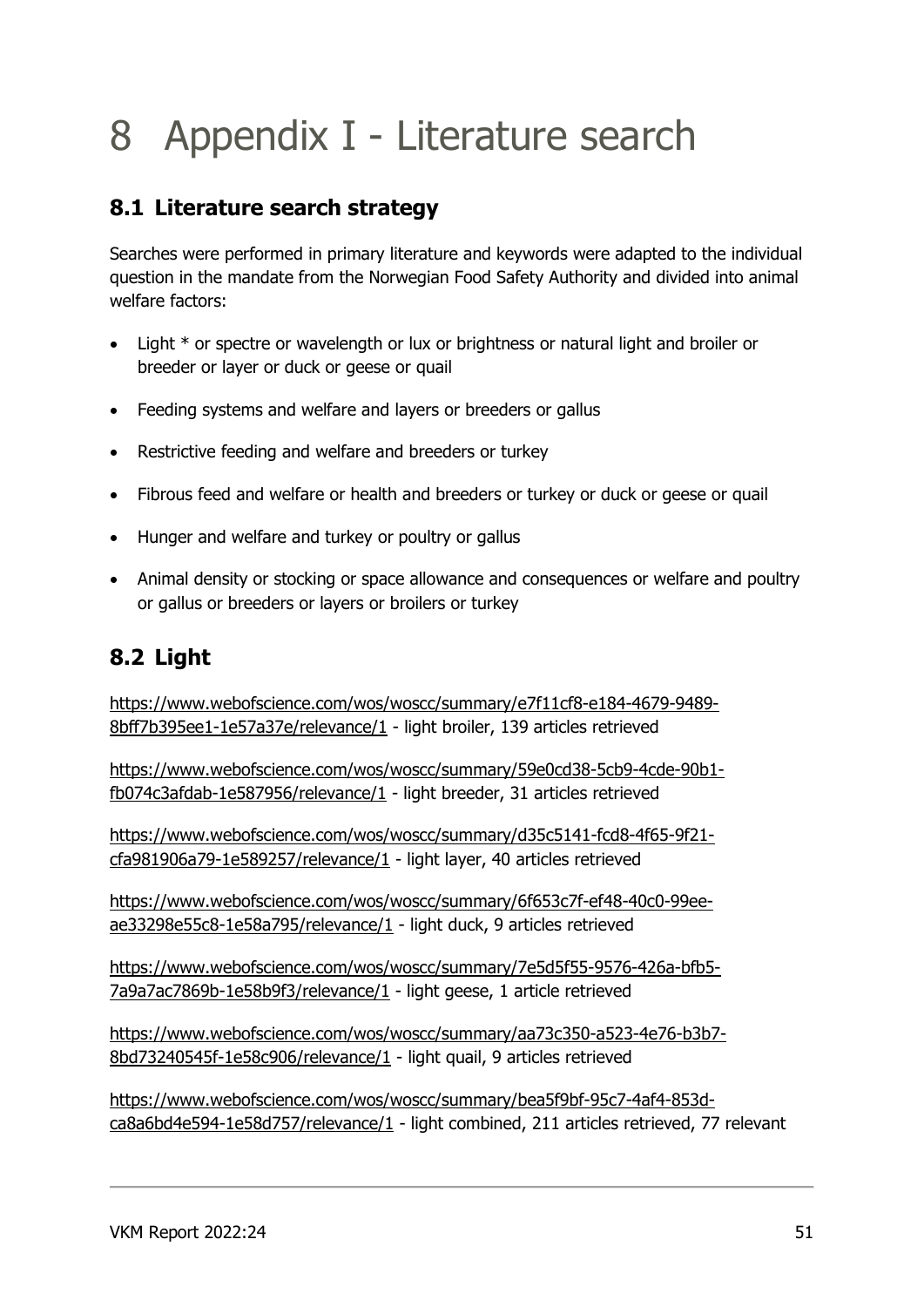## 8.3 Feeding

https://www.webofscience.com/wos/woscc/summary/9334bc0f-ac7d-4caf-8a4c-5a1da8212b07-1e5966a9/relevance/1 - feeding layers, 88 articles retrieved

https://www.webofscience.com/wos/woscc/summary/4cccecd9-5499-4c8b-8be8 ae85fa4865e3-1e599114/relevance/1 - feeding breeders, 107 articles retrieved

https://www.webofscience.com/wos/woscc/summary/8b935ab2-0a1a-4c51-b9f9 aa25e2bca423-1e59a6c6/relevance/1 - feeding gallus, 12 articles retrieved

https://www.webofscience.com/wos/woscc/summary/ab5d6193-5911-4ad3-a5cdeb414fb7f35a-1e59b754/relevance/1 - feeding combined, 200 articles retrieved, 27 relevant

https://www.webofscience.com/wos/woscc/summary/1db226e5-878c-48f2-b481- 0887c67d949f-1e59e12d/relevance/1 - restricted feeding breeders, 34 articles retrieved

https://www.webofscience.com/wos/woscc/summary/03c507c6-4f35-412d-901c-899f44bd2d74-1e5a031d/relevance/1 - restricted feeding turkey, 1 article retrieved

https://www.webofscience.com/wos/woscc/summary/ed67dbab-1554-4f64-9ef5 f77b56d2db79-1e5b4a69/relevance/1 - fibrous feed turkey, 0 articles retrieved

https://www.webofscience.com/wos/woscc/summary/8405e309-9d7e-41e5-878fff0f5f04a2ed-1e5b58b4/relevance/1 - fibrous feed duck, 0 articles retrieved

https://www.webofscience.com/wos/woscc/summary/54f6bab2-cf2c-4d1a-a351- 0f3b81212bae-1e5b5b4a/relevance/1 - fibrous feed geese, 0 articles retrieved

https://www.webofscience.com/wos/woscc/summary/bad2aac4-8a90-4c0e-aee7- 494d7031d6e3-1e5b5cdf/relevance/1 - fibrous feed quail, 0 articles retrieved

https://www.webofscience.com/wos/woscc/summary/53a0b629-cf5b-43e3-9cd1 f9c20c296e0e-1e5b6e52/relevance/1 - hunger turkey, 2 articles retrieved

https://www.webofscience.com/wos/woscc/summary/596f59bd-cccb-48a4-9eb0- 9f90b730bc5e-1e5b7993/relevance/1 - hunger poultry, 14 articles retrieved

https://www.webofscience.com/wos/woscc/summary/b8cb30c9-bb0a-4255-9be7- 90f690dc2f13-1e5b9b7b/relevance/1 - hunger gallus, 1 article retrieved

# 8.4 Animal density and stocking density

https://www.webofscience.com/wos/woscc/summary/2da29351-8c4e-4892-9605- 95bf01a16b71-1e5bbab1/relevance/1 - animal density poultry, 81 articles retrieved